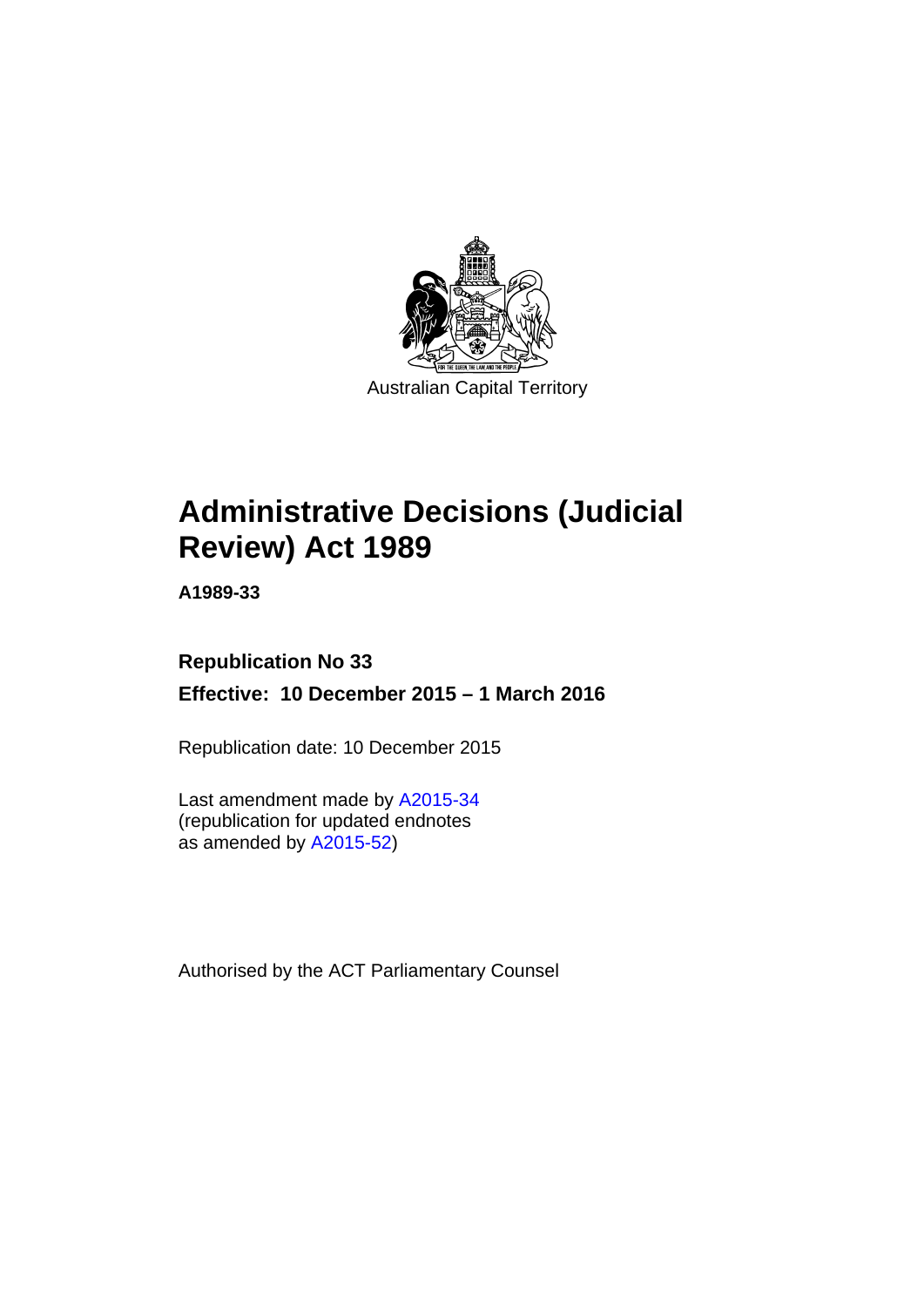# **About this republication**

#### **The republished law**

This is a republication of the *Administrative Decisions (Judicial Review) Act 1989* (including any amendment made under the *[Legislation Act 2001](http://www.legislation.act.gov.au/a/2001-14)*, part 11.3 (Editorial changes)) as in force on 10 December 2015*.* It also includes any commencement, amendment, repeal or expiry affecting this republished law to 10 December 2015.

The legislation history and amendment history of the republished law are set out in endnotes 3 and 4.

#### **Kinds of republications**

The Parliamentary Counsel's Office prepares 2 kinds of republications of ACT laws (see the ACT legislation register at [www.legislation.act.gov.au](http://www.legislation.act.gov.au/)):

- authorised republications to which the *[Legislation Act 2001](http://www.legislation.act.gov.au/a/2001-14)* applies
- unauthorised republications.

The status of this republication appears on the bottom of each page.

#### **Editorial changes**

The *[Legislation Act 2001](http://www.legislation.act.gov.au/a/2001-14)*, part 11.3 authorises the Parliamentary Counsel to make editorial amendments and other changes of a formal nature when preparing a law for republication. Editorial changes do not change the effect of the law, but have effect as if they had been made by an Act commencing on the republication date (see *[Legislation Act 2001](http://www.legislation.act.gov.au/a/2001-14)*, s 115 and s 117). The changes are made if the Parliamentary Counsel considers they are desirable to bring the law into line, or more closely into line, with current legislative drafting practice.

This republication does not include amendments made under part 11.3 (see endnote 1).

#### **Uncommenced provisions and amendments**

If a provision of the republished law has not commenced, the symbol  $\mathbf{U}$  appears immediately before the provision heading. Any uncommenced amendments that affect this republished law are accessible on the ACT legislation register [\(www.legislation.act.gov.au\)](http://www.legislation.act.gov.au/). For more information, see the home page for this law on the register.

#### **Modifications**

If a provision of the republished law is affected by a current modification, the symbol  $\mathbf{M}$ appears immediately before the provision heading. The text of the modifying provision appears in the endnotes. For the legal status of modifications, see the *[Legislation Act 2001](http://www.legislation.act.gov.au/a/2001-14)*, section 95.

#### **Penalties**

At the republication date, the value of a penalty unit for an offence against this law is \$150 for an individual and \$750 for a corporation (see *[Legislation Act 2001](http://www.legislation.act.gov.au/a/2001-14)*, s 133).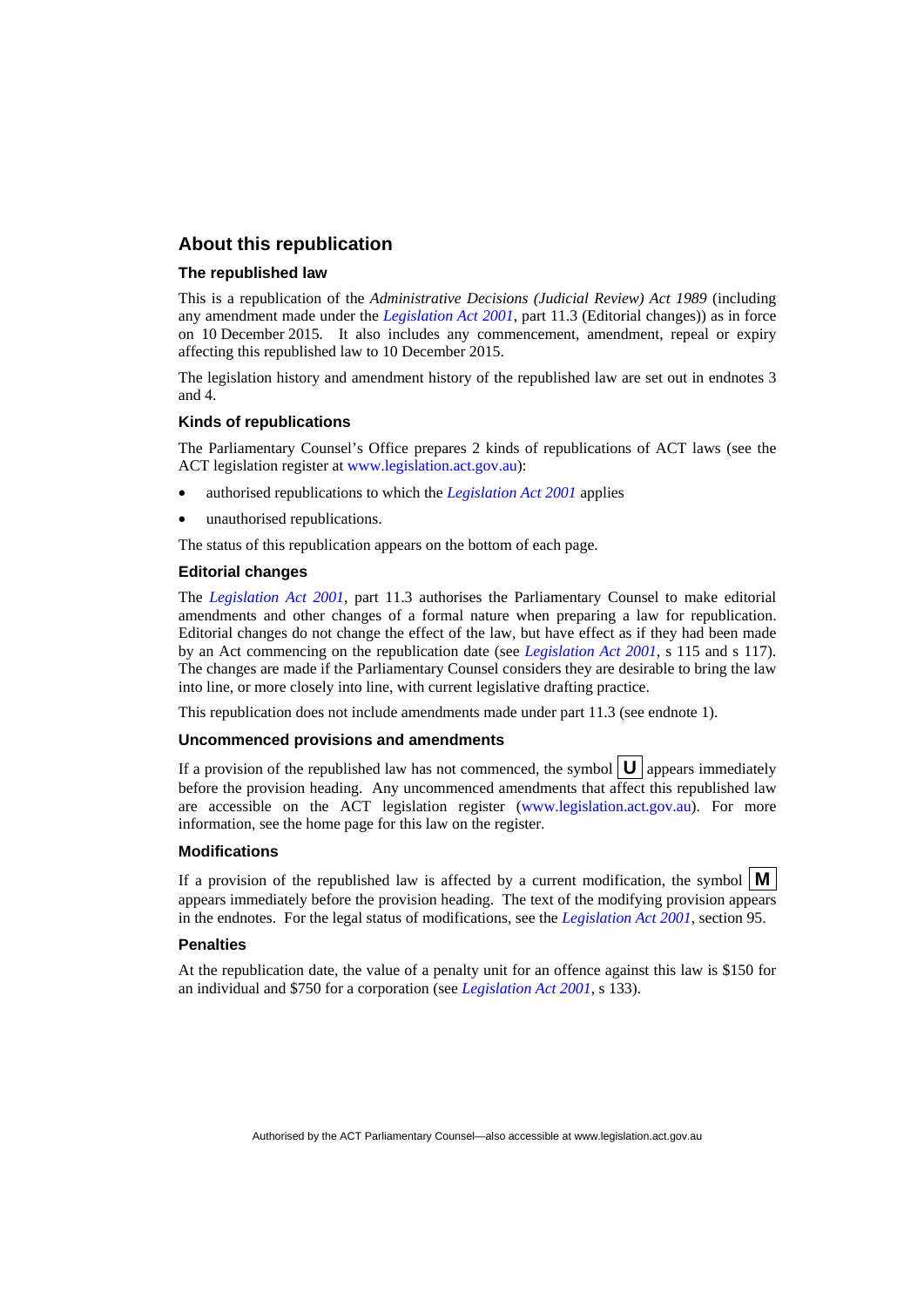

# **Administrative Decisions (Judicial Review) Act 1989**

# **Contents**

|                 |                                                                       | Page       |
|-----------------|-----------------------------------------------------------------------|------------|
| 1               | Name of Act                                                           | 2          |
| 2               | Dictionary                                                            | 2          |
| 3               | <b>Notes</b>                                                          | 2          |
| 3A              | Meaning of making and failure to make a decision                      | 2          |
| ЗC              | Meaning of conduct engaged in for purpose of making decision          | 3          |
| 4               | Act to operate despite anything in existing laws                      | 3          |
| 4A              | Who may make an application under this Act                            | 3          |
| 5               | Applications for review of decisions                                  | 5          |
| 6               | Applications for review of conduct related to making of decisions     |            |
| 7               | Applications for failures to make decisions                           | 9          |
| 8               | Effect of Act on other rights                                         | 10         |
| 9               | Applications for order of review must set out grounds                 | 11         |
| 10              | Period in which application for order of review must be made          | 11         |
| 11              | Application for order of review not limited to grounds in application | 14         |
| R <sub>33</sub> | Administrative Decisions (Judicial Review) Act 1989                   | contents 1 |
| 10/12/15        | Effective: 10/12/15-01/03/16                                          |            |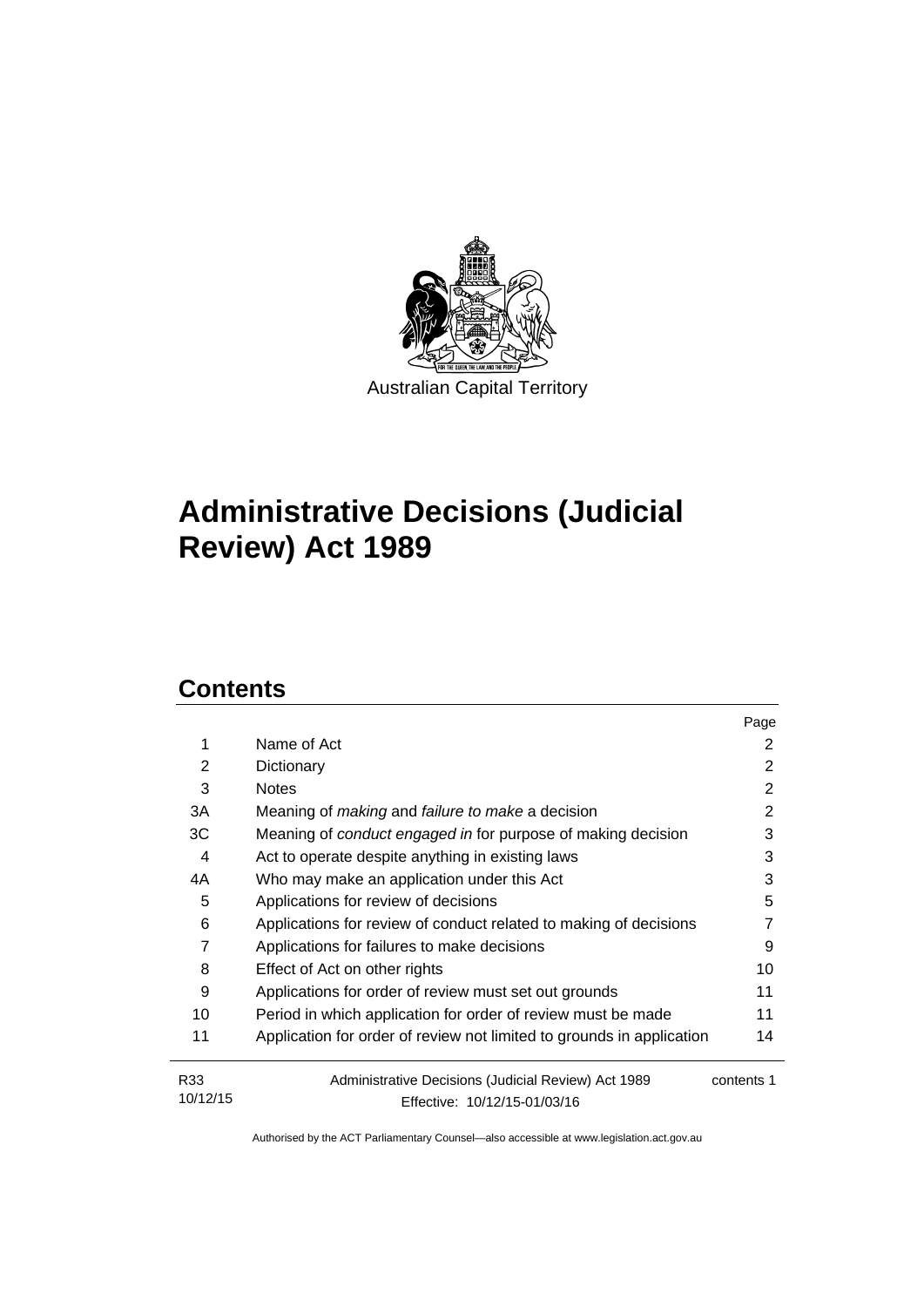#### **Contents**

|                   |                                       |                                                                         | Page |  |
|-------------------|---------------------------------------|-------------------------------------------------------------------------|------|--|
| 12                |                                       | Application to be made a party to a proceeding                          | 14   |  |
| 13                |                                       | Reasons for decision may be obtained                                    | 14   |  |
| 14                |                                       | Certain information not required to be disclosed                        | 17   |  |
| 15                |                                       | Ministerial certificate about disclosure of information                 | 18   |  |
| 16                |                                       | Stay of proceedings                                                     | 19   |  |
| 17                |                                       | Powers of Supreme Court in relation to applications for order of review | 20   |  |
| 18                |                                       | Change in person holding, or performing the duties of, an office        | 21   |  |
| 19                |                                       | 21<br>Intervention by Minister                                          |      |  |
| 19A               |                                       | Intervention by other people                                            |      |  |
| 20                | Act not to apply to certain decisions |                                                                         | 22   |  |
| 21                |                                       | Regulation-making power                                                 | 23   |  |
| <b>Schedule 1</b> |                                       | Decisions to which this Act does not apply                              | 24   |  |
| <b>Schedule 2</b> |                                       | Decisions to which s 13 does not apply                                  | 29   |  |
| 21                |                                       | Administration of criminal justice                                      | 29   |  |

| <b>Z.I</b> | AUTHINSTRIUT OF CHINING ROUGH                                    | ∠ສ |
|------------|------------------------------------------------------------------|----|
| 2.2        | Civil proceedings                                                | 29 |
| 2.3        | Decisions relating to territory finance                          | 30 |
| 2.4        | Decisions relating to administration of the public service       | 30 |
| 2.5        | Certain other appointment decisions                              | 31 |
| 2.6        | Certain decisions under the Crimes (Sentence Administration) Act | 31 |
| 2.7        | Decisions of the ACAT                                            | 32 |
|            |                                                                  |    |

# **[Dictionary](#page-36-0)** [33](#page-36-0)

# **[Endnotes](#page-38-0)** 1 [About the endnotes 35](#page-38-1) 2 [Abbreviation key 35](#page-38-2) 3 [Legislation history 36](#page-39-0) 4 Amendment history **43** 5 [Earlier republications 46](#page-49-0)

| contents 2 | Administrative Decisions (Judicial Review) Act 1989 | R33      |
|------------|-----------------------------------------------------|----------|
|            | Effective: 10/12/15-01/03/16                        | 10/12/15 |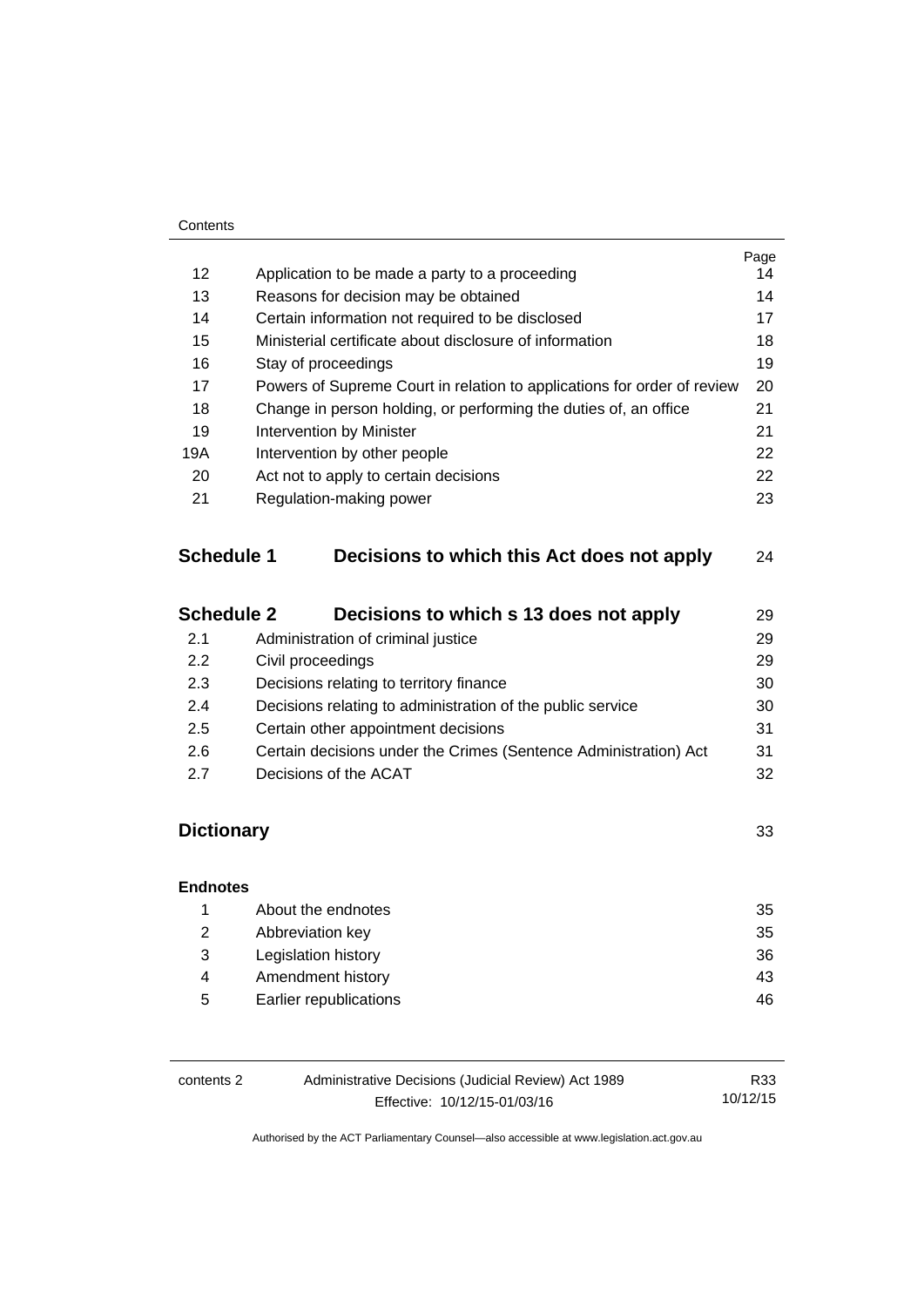

# **Administrative Decisions (Judicial Review) Act 1989**

An Act relating to the review on questions of law of certain administrative decisions

R33 10/12/15

l

Administrative Decisions (Judicial Review) Act 1989 Effective: 10/12/15-01/03/16

page 1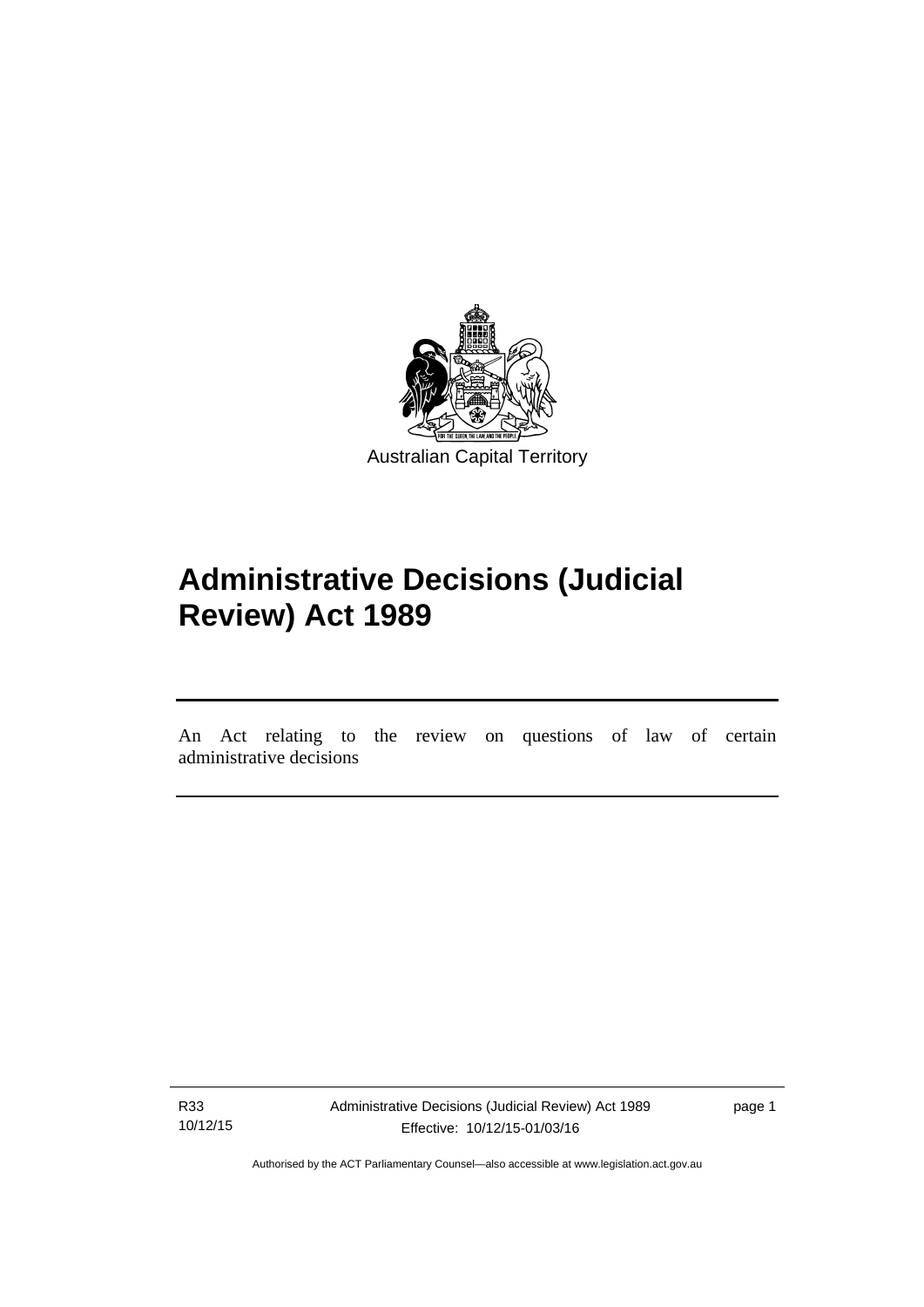# <span id="page-5-0"></span>**1 Name of Act**

This Act is the *Administrative Decisions (Judicial Review) Act 1989*.

# <span id="page-5-1"></span>**2 Dictionary**

The dictionary at the end of this Act is part of this Act.

*Note 1* The dictionary at the end of this Act defines certain terms used in this Act, and includes references (*signpost definitions*) to other terms defined elsewhere.

> For example, the signpost definition '*conduct engaged in* for the purpose of making a decision—see section 3C.' means that the term 'conduct engaged in' is defined in that section.

*Note 2* A definition in the dictionary (including a signpost definition) applies to the entire Act unless the definition, or another provision of the Act, provides otherwise or the contrary intention otherwise appears (see [Legislation Act,](http://www.legislation.act.gov.au/a/2001-14) s  $155$  and s  $156$  (1)).

### <span id="page-5-2"></span>**3 Notes**

A note included in this Act is explanatory and is not part of this Act.

*Note* See the [Legislation Act,](http://www.legislation.act.gov.au/a/2001-14) s 127 (1), (4) and (5) for the legal status of notes.

### <span id="page-5-3"></span>**3A Meaning of** *making* **and** *failure to make* **a decision**

- (1) For this Act, a reference to the *making* of a decision includes a reference to—
	- (a) making, suspending, revoking or refusing to make an order, award or determination; or
	- (b) giving, suspending, revoking or refusing to give a certificate, direction, approval, consent or permission; or
	- (c) issuing, suspending, revoking or refusing to issue a licence, authority or other instrument; or
	- (d) imposing a condition or restriction; or

| page 2 | Administrative Decisions (Judicial Review) Act 1989 | R33      |
|--------|-----------------------------------------------------|----------|
|        | Effective: 10/12/15-01/03/16                        | 10/12/15 |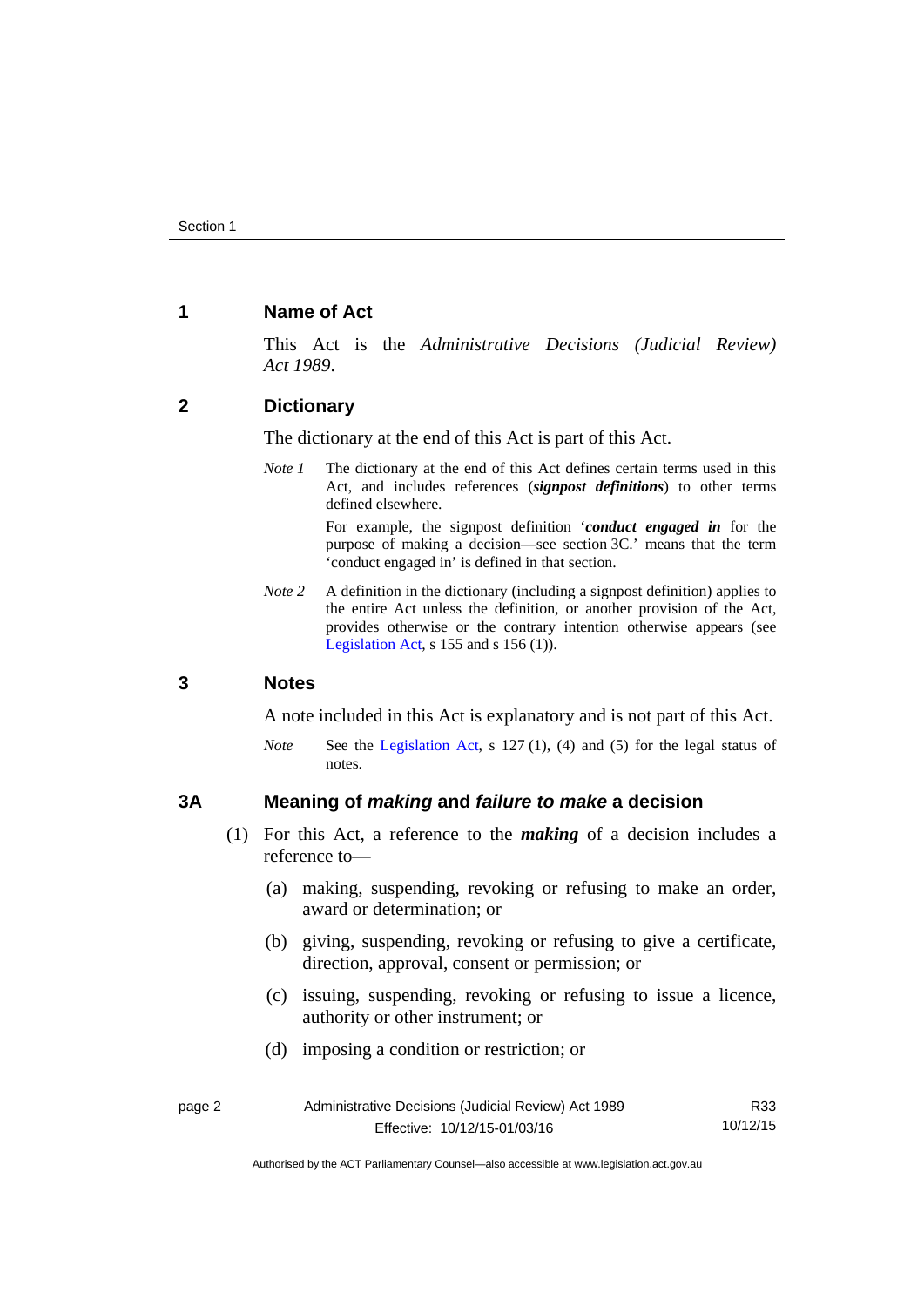- (e) making a declaration, demand or requirement; or
- (f) keeping, or refusing to give up, an article; or
- (g) doing or refusing to do anything else;
- (2) If provision is made by an enactment for the making of a report or recommendation before a decision is made, the making of the report or recommendation is itself taken, for this Act, to be the *making* of a decision.
- (3) A reference to a *failure to make* a decision includes a reference to a failure to make—
	- (a) a decision mentioned in subsection  $(1)$  (a) to  $(g)$ ; or
	- (b) a report or recommendation mentioned in subsection (2).
	- *Note Fail* is defined in the [Legislation Act](http://www.legislation.act.gov.au/a/2001-14), dict, pt 1, to include refuse.

# <span id="page-6-0"></span>**3C Meaning of** *conduct engaged in* **for purpose of making decision**

For this Act, a reference to *conduct engaged in* for the purpose of making a decision includes a reference to the doing of anything preparatory to the making of the decision, including—

- (a) the taking of evidence; or
- (b) the holding of an inquiry or investigation.

# <span id="page-6-1"></span>**4 Act to operate despite anything in existing laws**

This Act has effect despite anything contained in any enactment in force at the commencement of this Act.

# <span id="page-6-2"></span>**4A Who may make an application under this Act**

(1) An eligible person may make an application under this Act, subject to subsections (2) and (3).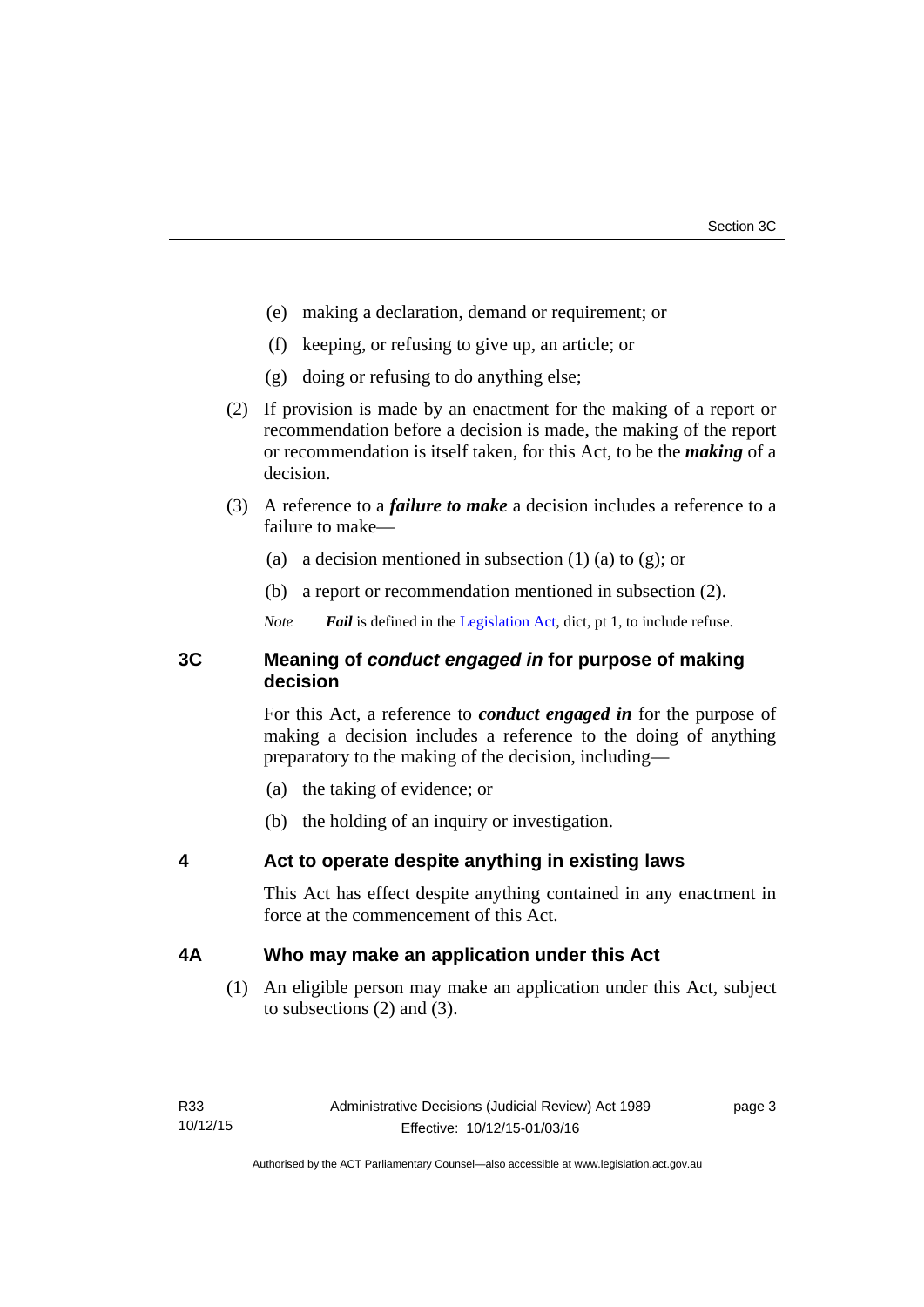- (2) If the application relates to a category A decision, or conduct engaged in for the purpose of making the decision, the person may make the application only if—
	- (a) the person's interests are, or would be, adversely affected by the decision, failure to make the decision, or conduct engaged in for the purpose of making the decision; or
	- (b) if the decision is of a kind that is proposed in a report or recommendation—the person's interests are, or would be, adversely affected if the decision were, or were not, made in accordance with the report or recommendation.
- (3) If the application relates to a category B decision, or conduct engaged in for the purpose of making the decision, the person may make the application unless—
	- (a) an enactment does not allow the person to make the application; or
	- (b) each of the following apply:
		- (i) the interests of the eligible person are not adversely affected by the decision or conduct;
		- (ii) the application fails to raise a significant issue of public importance.
- (4) The Supreme Court may at any time, on application by a party, refuse to hear the application or dismiss the application if satisfied that the applicant is not an eligible person.
- (5) In this section:

*category A decision* means a decision of an administrative character made, proposed to be made, or required to be made (whether in the exercise of a discretion or not) under—

(a) the *[Heritage Act 2004](http://www.legislation.act.gov.au/a/2004-57/default.asp)*; or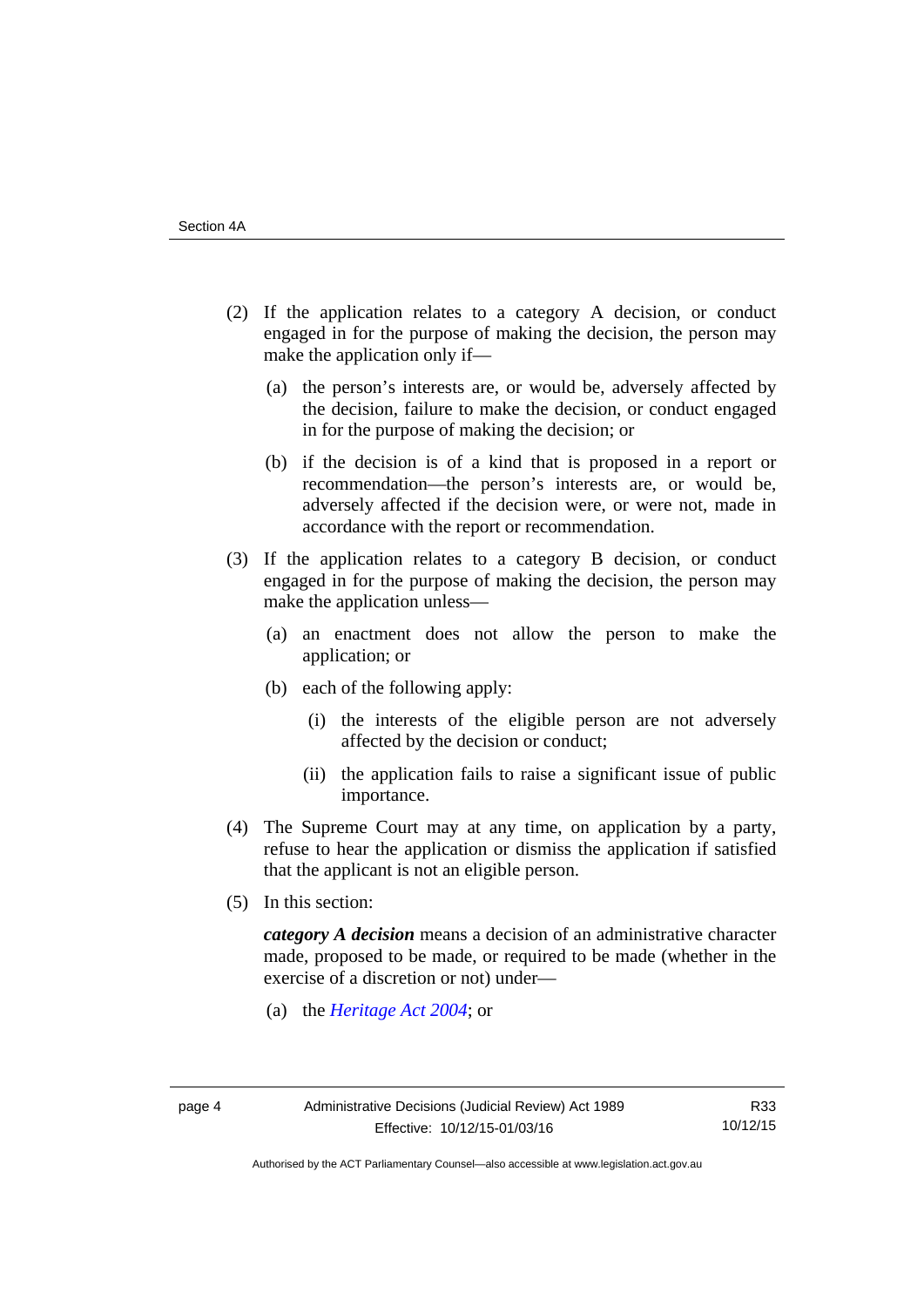(b) the *[Planning and Development Act 2007](http://www.legislation.act.gov.au/a/2007-24/default.asp)*, other than a decision under that Act mentioned in schedule 1.

*category B decision* means a decision to which this Act applies, other than a category A decision.

### <span id="page-8-0"></span>**5 Applications for review of decisions**

- (1) An eligible person may apply to the Supreme Court for an order of review in relation to a decision to which this Act applies on 1 or more of the following grounds:
	- (a) that a breach of the rules of natural justice happened in relation to the making of the decision;
	- (b) that procedures that were required by law to be observed in relation to the making of the decision were not observed;
	- (c) that the person who purported to make the decision did not have jurisdiction to make the decision;
	- (d) that the decision was not authorised by the enactment under which it was purported to be made;
	- (e) that the making of the decision was an improper exercise of the power given by the enactment under which it was purported to be made;
	- (f) that the decision involved an error of law, whether or not the error appears on the record of the decision;
	- (g) that the decision was induced or affected by fraud;
	- (h) that there was no evidence or other material to justify the making of the decision;
	- (i) that the decision was otherwise contrary to law.
	- *Note* The *[Human Rights Act 2004](http://www.legislation.act.gov.au/a/2004-5)*, s 40B (1) (b) makes it unlawful for a public authority to fail to give proper consideration to a relevant human right when making a decision.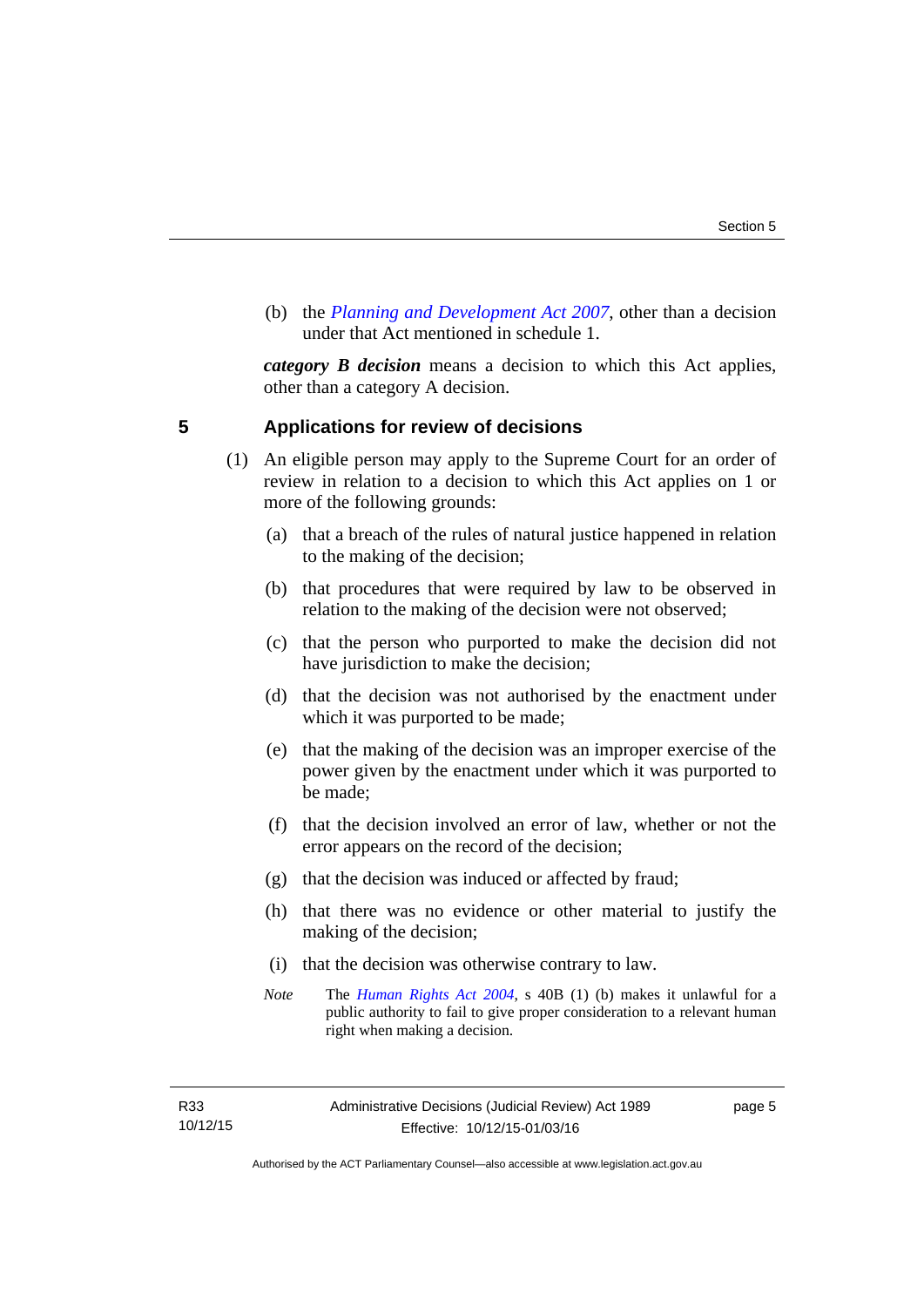- (2) The reference in subsection (1) (e) to an *improper exercise* of a power includes a reference to—
	- (a) taking an irrelevant consideration into account in the exercise of a power; and
	- (b) failing to take a relevant consideration into account in the exercise of a power; and
	- (c) an exercise of a power for a purpose other than a purpose for which the power is given; and
	- (d) an exercise of a discretionary power in bad faith; and
	- (e) an exercise of a personal discretionary power at the direction or behest of another person; and
	- (f) an exercise of a discretionary power in accordance with a rule or policy without regard to the merits of the particular case; and
	- (g) an exercise of a power that is so unreasonable that no reasonable person could have so exercised the power; and
	- (h) an exercise of a power in such a way that the result of the exercise of the power is uncertain; and
	- (i) any other exercise of a power in a way that is abuse of the power.
- (3) The ground mentioned in subsection (1) (h) is not taken to be made out unless—
	- (a) the person who made the decision was required by law to reach that decision only if a particular matter was established, and there was no evidence or other material (including facts of which the person was entitled to take notice) from which the person could reasonably be satisfied that the matter was established; or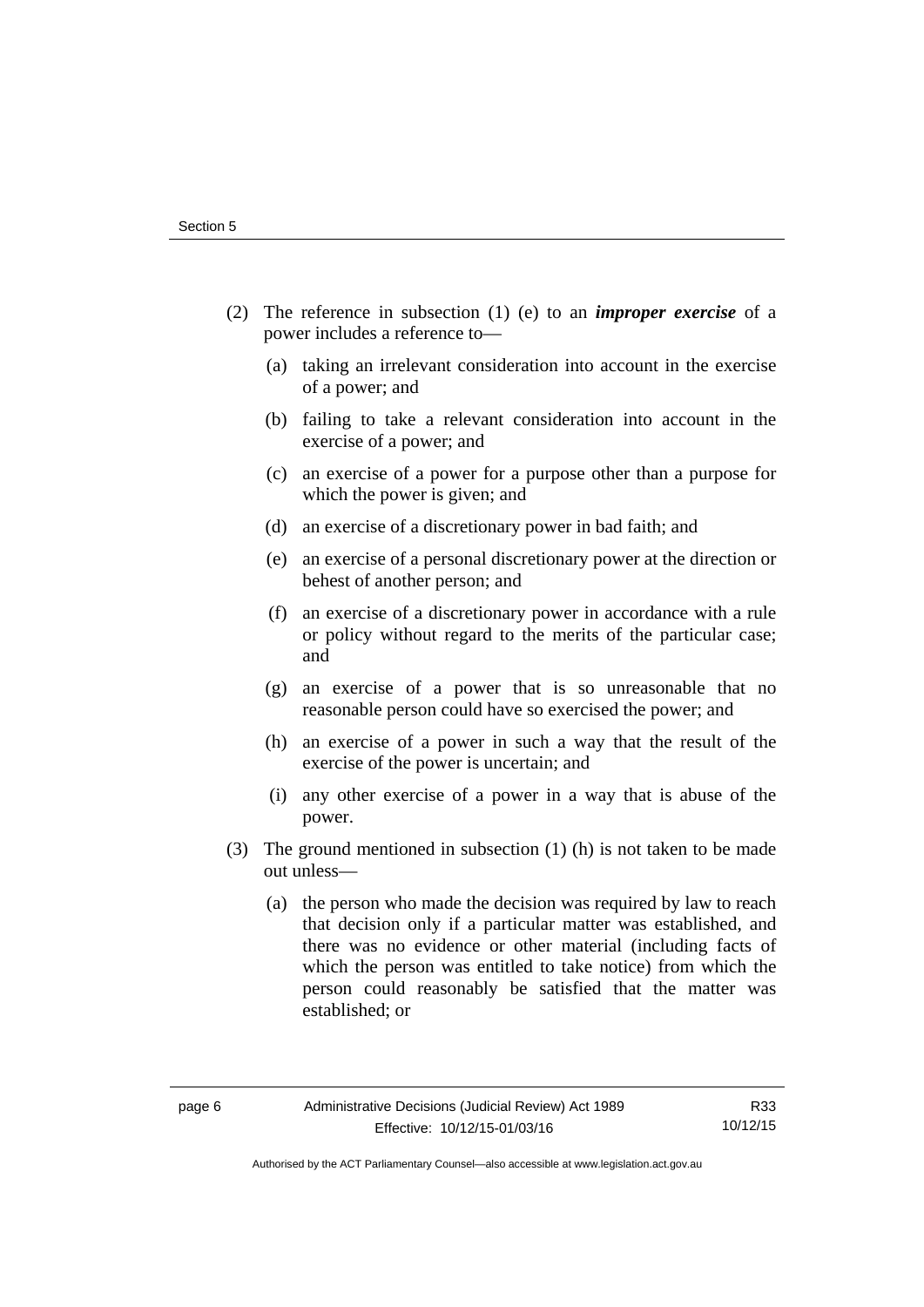(b) the person who made the decision based the decision on the existence of a particular fact, and that fact did not exist.

# <span id="page-10-0"></span>**6 Applications for review of conduct related to making of decisions**

- (1) If a person has engaged, is engaging, or proposes to engage, in conduct for the purpose of making a decision to which this Act applies, an eligible person may apply to the Supreme Court for an order of review in relation to the conduct on any 1 or more of the following grounds:
	- (a) that a breach of the rules of natural justice has happened, is happening, or is likely to happen, in relation to the conduct;
	- (b) that procedures that are required by law to be observed in relation to the conduct have not been, are not being, or are likely not to be, observed;
	- (c) that the person who has engaged, is engaging, or proposes to engage, in the conduct does not have jurisdiction to make the proposed decision;
	- (d) that the enactment under which the decision is proposed to be made does not authorise the making of the proposed decision;
	- (e) that the making of the proposed decision would be an improper exercise of the power given by the enactment under which the decision is proposed to be made;
	- (f) that an error of law—
		- (i) has been, is being, or is likely to be, committed in the course of the conduct in the making of the proposed decision; or
		- (ii) is likely to be committed in the making of the proposed decision.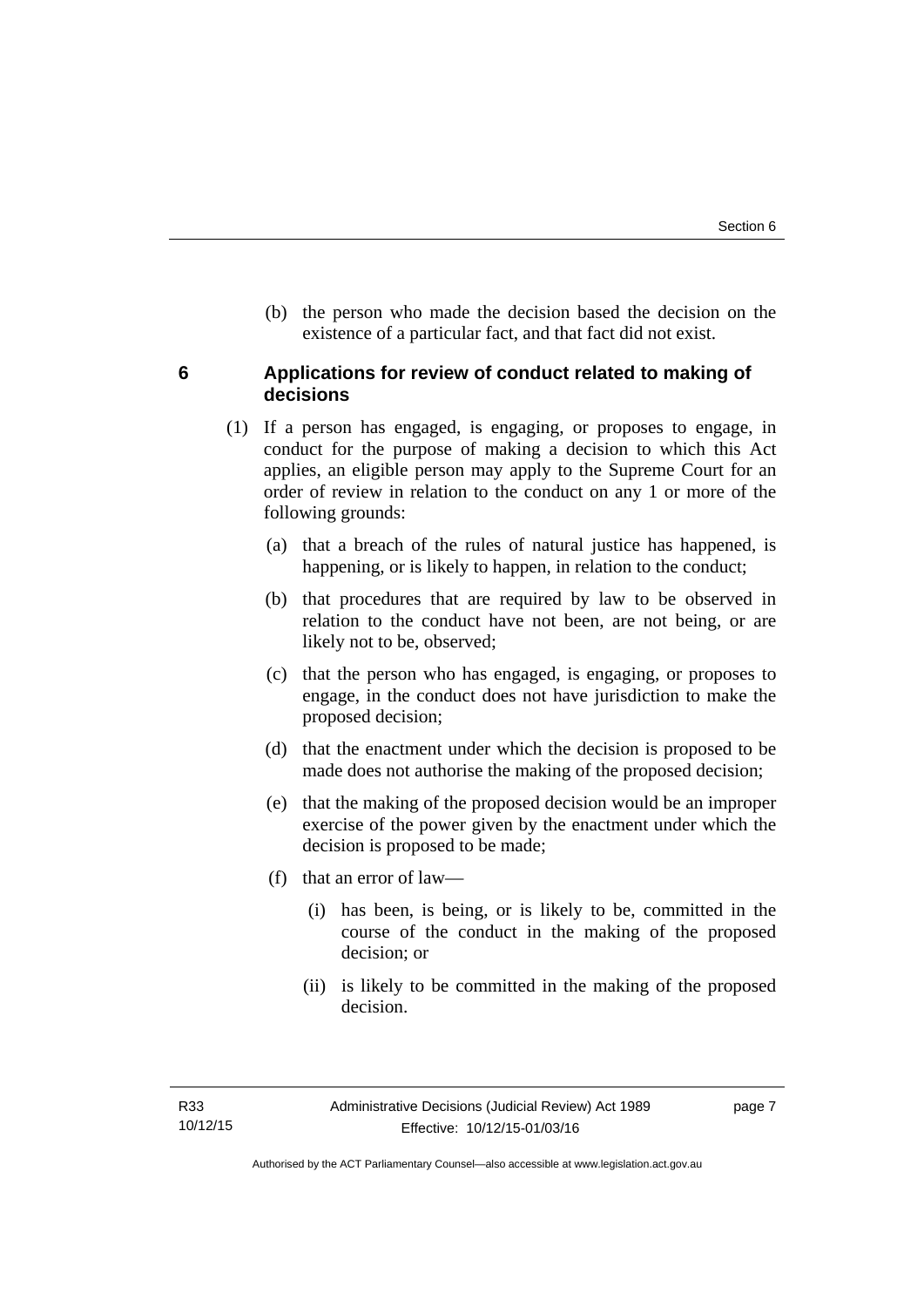- (g) that fraud has taken place, is taking place, or is likely to take place, in the course of the conduct;
- (h) that there is no evidence or other material to justify the making of the proposed decision;
- (i) that the making of the proposed decision would be otherwise contrary to law.
- (2) The reference in subsection (1) (e) to an *improper exercise* of a power includes a reference to—
	- (a) taking an irrelevant consideration into account in the exercise of a power; and
	- (b) failing to take a relevant consideration into account in the exercise of a power; and
	- (c) an exercise of a power for a purpose other than a purpose for which the power is given; and
	- (d) an exercise of a discretionary power in bad faith; and
	- (e) an exercise of a personal discretionary power at the direction or behest of another person; and
	- (f) an exercise of a discretionary power in accordance with a rule or policy without regard to the merits of the particular case; and
	- (g) an exercise of a power that is so unreasonable that no reasonable person could have so exercised the power; and
	- (h) an exercise of a power in such a way that the result of the exercise of the power is uncertain; and
	- (i) any other exercise of a power in a way that is abuse of the power.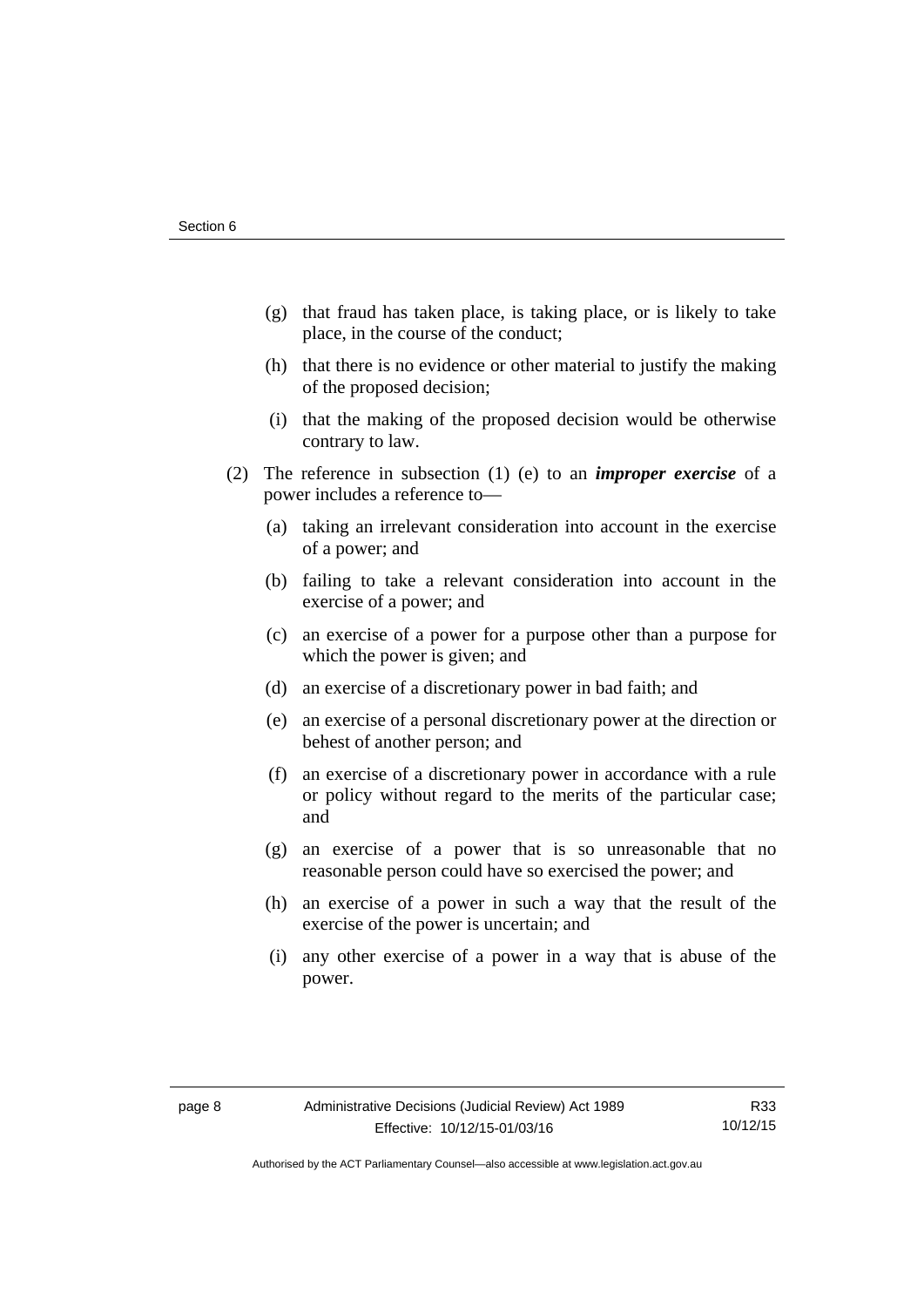- (3) The ground mentioned in subsection (1) (h) is not taken to be made out unless—
	- (a) the person who proposes to make the decision is required by law to reach that decision only if a particular matter is established, and there is no evidence or other material (including facts of which the person was entitled to take notice) from which the person can reasonably be satisfied that the matter is established; or
	- (b) the person proposed to make the decision on the basis of the existence of a particular fact, and that fact does not exist.

# <span id="page-12-0"></span>**7 Applications for failures to make decisions**

- $(1)$  If—
	- (a) a person has a duty to make a decision to which this Act applies; and
	- (b) there is no law that prescribes a period within which the person is required to make that decision; and
	- (c) the person has failed to make that decision;

an eligible person may apply to the Supreme Court for an order of review in relation to the failure to make the decision on the ground that there has been unreasonable delay in making the decision.

- $(2)$  If—
	- (a) a person has a duty to make a decision to which this Act applies; and
	- (b) a law prescribes a period within which the person is required to make that decision; and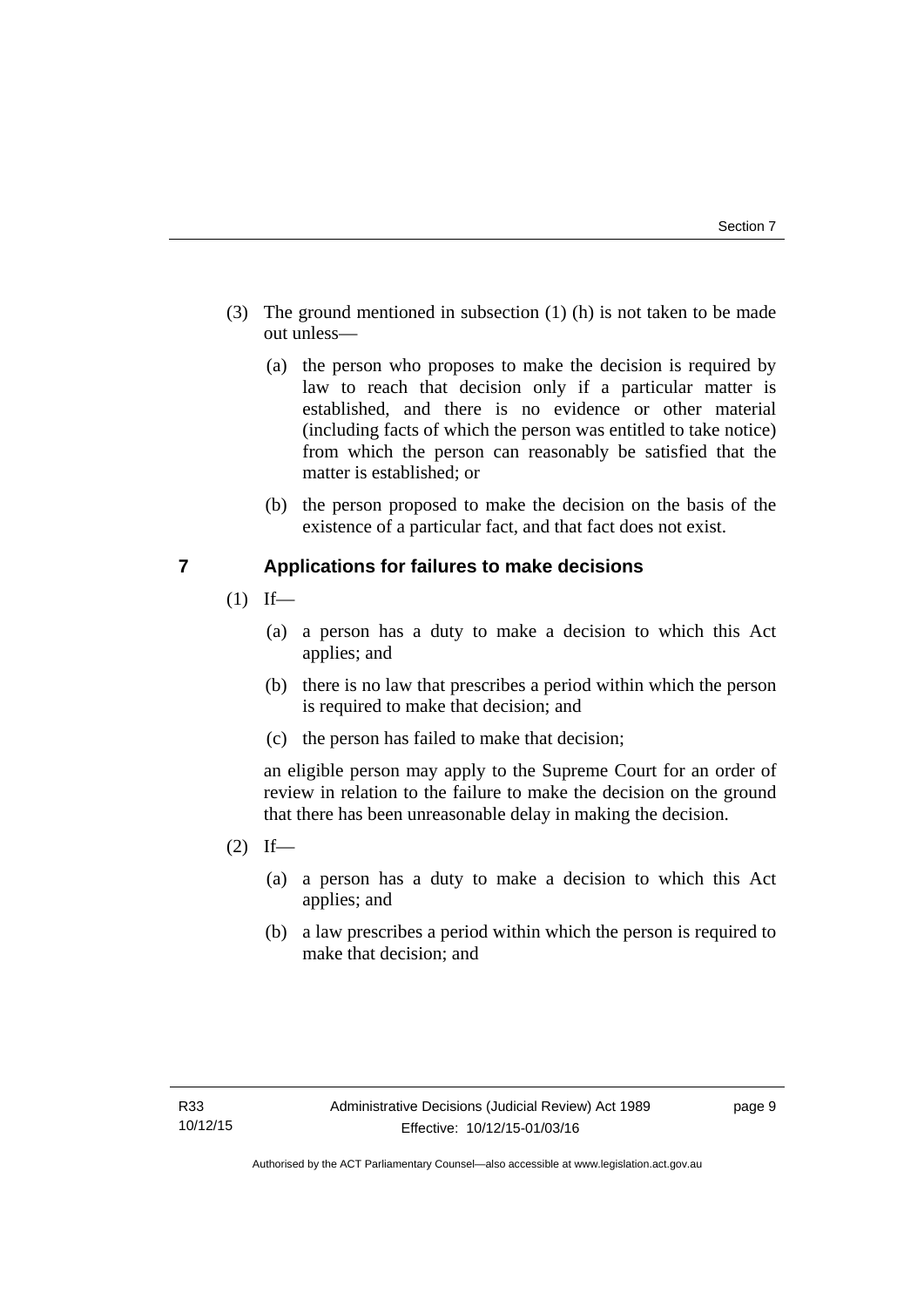(c) the person has failed to make that decision before the end of that period;

an eligible person may apply to the Supreme Court for an order of review in relation to the failure to make the decision within that period on the ground that the person has a duty to make the decision even though the period has ended.

# <span id="page-13-0"></span>**8 Effect of Act on other rights**

- (1) The rights given by section 5, section 6 and section 7 to a person to seek an order for review—
	- (a) are additional to the rights of the person to seek a review in another way; and
	- (b) must be disregarded for the *[Ombudsman Act 1989](http://www.legislation.act.gov.au/a/alt_a1989-45co)*, section 6 (6).
- (2) However—
	- (a) the Supreme Court or any other court may, in a proceeding brought otherwise than under this Act, refuse to grant an application for review in relation to a matter if an application for review of that matter has been made to the Supreme Court under section 5, section 6 or section 7; and
	- (b) the Supreme Court may, in its discretion, refuse to grant an application for review of a matter under section 5, section 6 or section 7 if—
		- (i) the applicant has sought a review by a court including the Supreme Court of the matter otherwise than under this Act; or
		- (ii) adequate provision is made by a law other than this Act under which the applicant is entitled to seek a review of that matter; or

Authorised by the ACT Parliamentary Counsel—also accessible at www.legislation.act.gov.au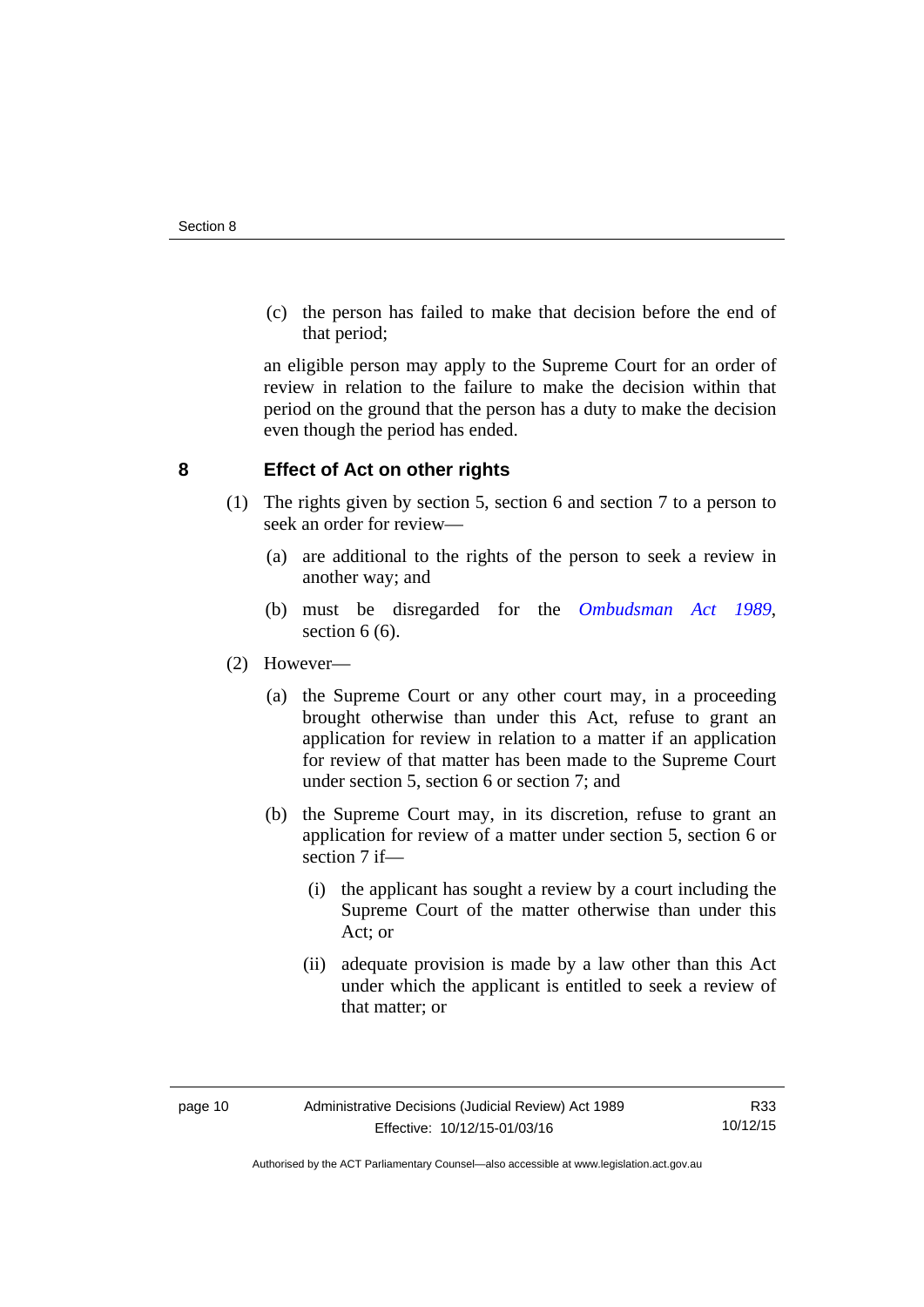(iii) the matter to which the application relates arises under the *[Planning and Development Act 2007](http://www.legislation.act.gov.au/a/2007-24)* or the *[Heritage](http://www.legislation.act.gov.au/a/2004-57)  [Act 2004](http://www.legislation.act.gov.au/a/2004-57)* and is a matter being reviewed, or for which application has been made for review, under a law other than this Act, whether on the application of the person who has made application to the Supreme Court for review of the matter under this Act or anyone else.

### (3) In this section:

*review* includes—

- (a) a review by way of reconsideration, rehearing or appeal; and
- (b) the grant of an injunction; and
- (c) the making of a prerogative order, declaration or other order.

# <span id="page-14-0"></span>**9 Applications for order of review must set out grounds**

An application to the Supreme Court for an order of review must set out the grounds of the application.

# <span id="page-14-1"></span>**10 Period in which application for order of review must be made**

- (1) An application to the Supreme Court for an order of review in relation to a decision that has been made (including a decision made after the end of the period within which it was required to be made) must be made within the period required by subsection (2) (or any further time allowed by the court) if the terms of the decision were—
	- (a) recorded in writing; and
	- (b) set out in a document that was given to the applicant.
	- *Note* The court may allow further time after the end of the period required by s (2) (see [Legislation Act](http://www.legislation.act.gov.au/a/2001-14), s 151C).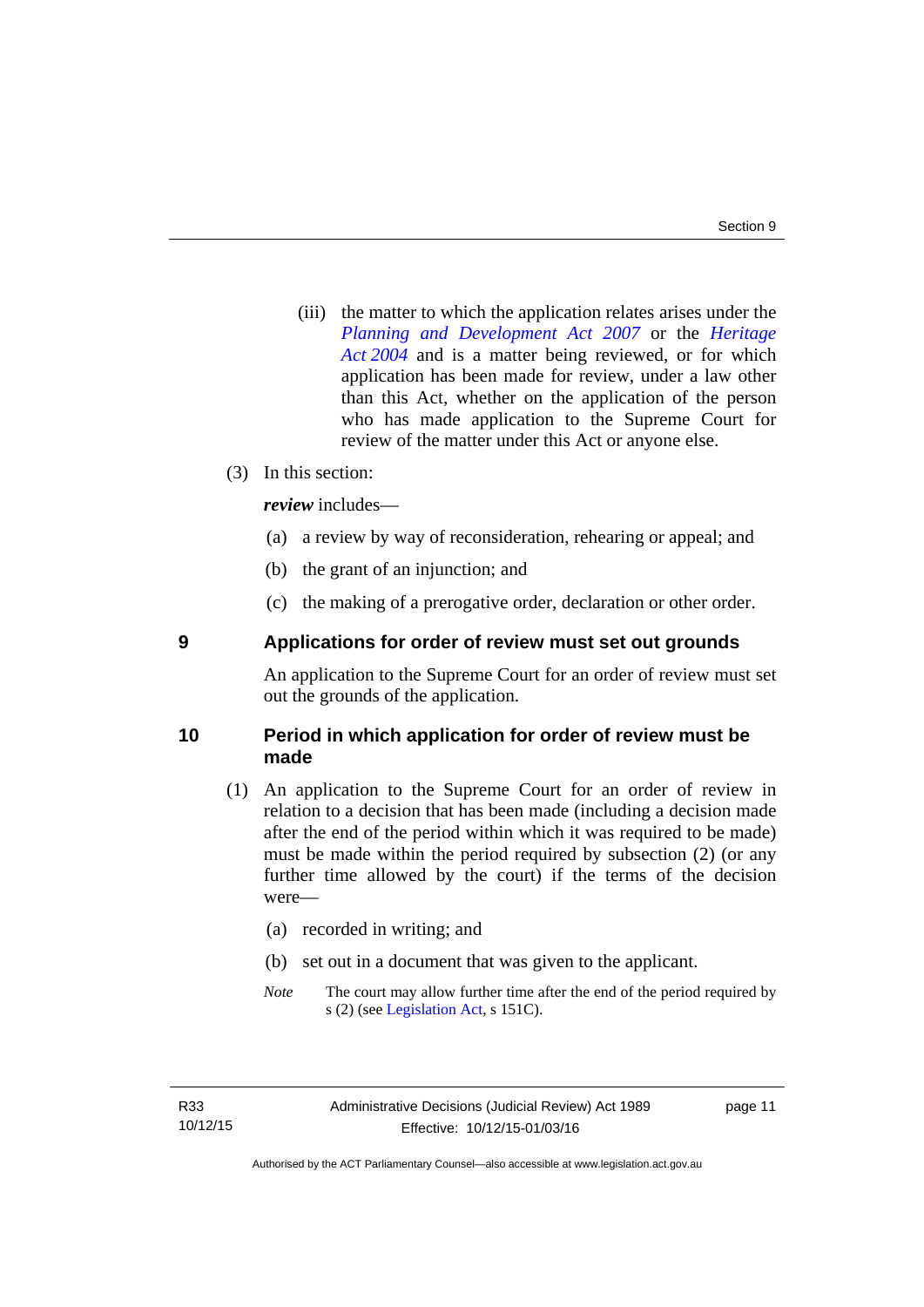- (2) For subsection (1), the period within which an application for an order of review is required to be made is the period beginning on the day the decision is made and ending 28 days after the relevant day.
- (3) If there is no period prescribed for making an application for an order for review in relation to a particular decision, the Supreme Court may refuse to consider an application for an order for review in relation to the decision if it is of the opinion that the application was not made within a reasonable time after the decision was made.
- (4) If there is no period prescribed for making an application by a particular person for an order for review in relation to a particular decision, the Supreme Court may refuse to consider an application by the person for an order for review in relation to the decision if it is of the opinion that the application was not made within a reasonable time after the decision was made.
- (5) In forming an opinion for subsection (3) or (4), the Supreme Court—
	- (a) must have regard to—
		- (i) the time when the applicant became aware of the decision; and
		- (ii) if subsection (4) applies—the period prescribed for the making of an application by anyone else for an order of review in relation to the decision; and
	- (b) may have regard to anything else it considers relevant.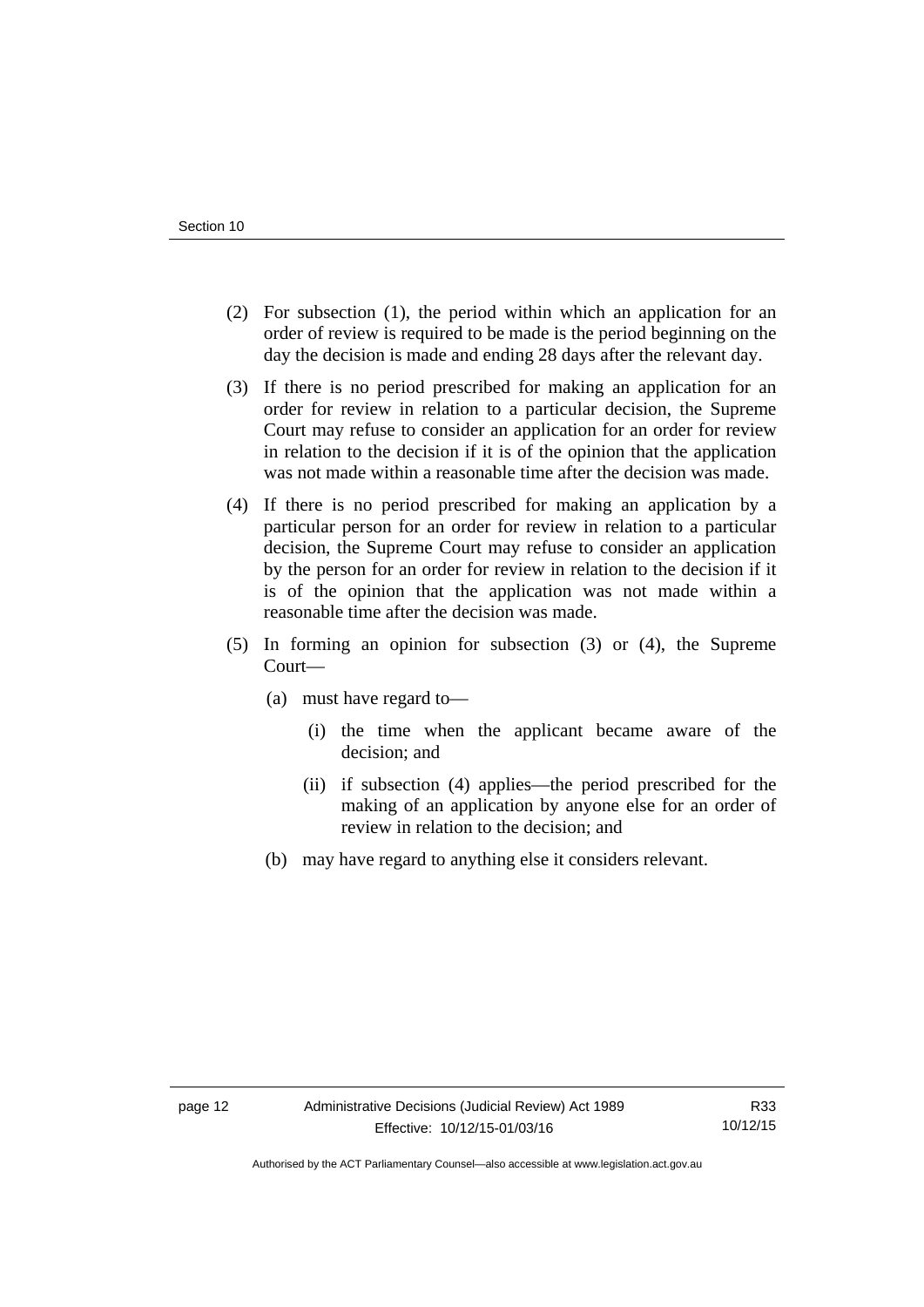(6) In subsection (2):

*relevant day* means—

 (a) if the decision includes, or is accompanied by, a written statement of reasons for the decision—the day a document setting out the terms of the decision is given to the applicant; or

*Note* For the meaning of *statement of reasons*, see the dict.

- (b) if paragraph (a) does not apply and a written statement of reasons for the decision is given to the applicant (otherwise than because of a request under section 13 (1)) not later than 28 days after the day a document setting out the terms of the decision is given to the applicant—the day the statement is given to the applicant; or
- (c) if paragraph (a) does not apply and the applicant requests the person who made the decision to give a statement under section 13 $(1)$ —
	- (i) the day the statement is given to the applicant; or
	- (ii) the day the applicant is told under section 13 (3) that the applicant was not entitled to make the request; or
	- (iii) the day the Supreme Court makes an order under section 13 (6) declaring that the applicant was not entitled to make the request; or
	- (iv) the day the applicant is told under section 14 (3) or section 15 (3) that the statement will not be given to the applicant.
- (d) in any other case—the day a document setting out the terms of the decision is given to the applicant.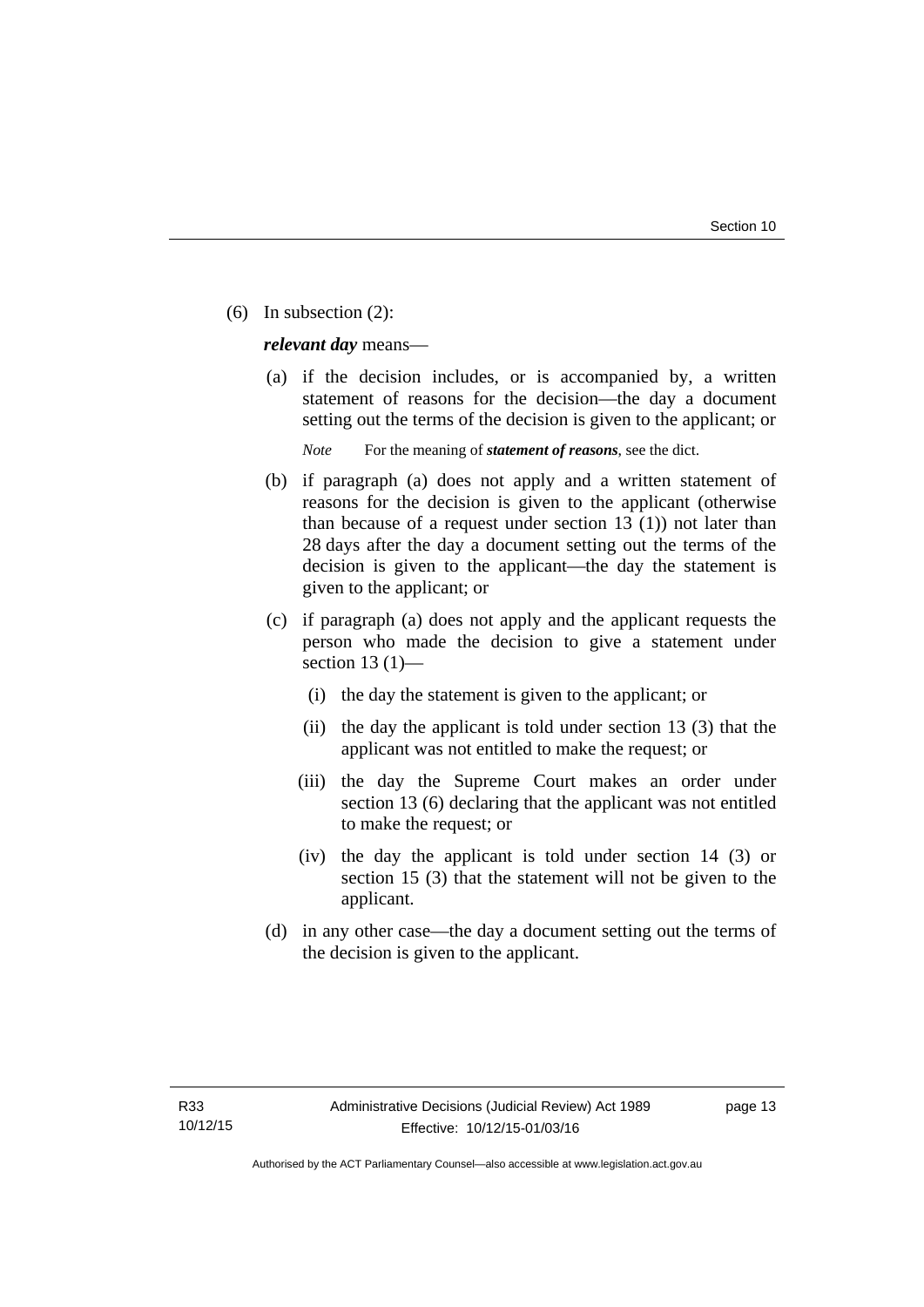# <span id="page-17-0"></span>**11 Application for order of review not limited to grounds in application**

The applicant for an order of review is not limited to the grounds set out in the application but, if the applicant wishes to rely on a ground not set out in the application, the Supreme Court may direct the application be amended to state the ground.

# <span id="page-17-1"></span>**12 Application to be made a party to a proceeding**

- (1) An eligible person may apply to the Supreme Court to be made a party to an application made under this Act.
- (2) The Supreme Court may, in its discretion—
	- (a) grant the application either unconditionally or subject to the conditions that it considers appropriate; or
	- (b) refuse the application.

# <span id="page-17-2"></span>**13 Reasons for decision may be obtained**

(1) If a person (the *decision-maker*) makes a decision to which this section applies, a person (the *requester*) who is entitled to make an application to the Supreme Court under section 5 in relation to the decision may, in writing, request the decision-maker to provide a written statement of reasons in relation to the decision.

*Note* For the meaning of *statement of reasons*, see the dict.

- (2) The decision-maker must, as soon as practicable and in any event not later than 28 days after the day the decision-maker receives the request (the *request day*), prepare the statement and give it to the requester.
- (3) If the decision-maker is of the opinion that the requester was not entitled to make the request, the decision-maker may, not later than 28 days after the request day—
	- (a) give to the requester written notice of the decision-maker's opinion; or

| page 14 | Administrative Decisions (Judicial Review) Act 1989 | R33      |
|---------|-----------------------------------------------------|----------|
|         | Effective: 10/12/15-01/03/16                        | 10/12/15 |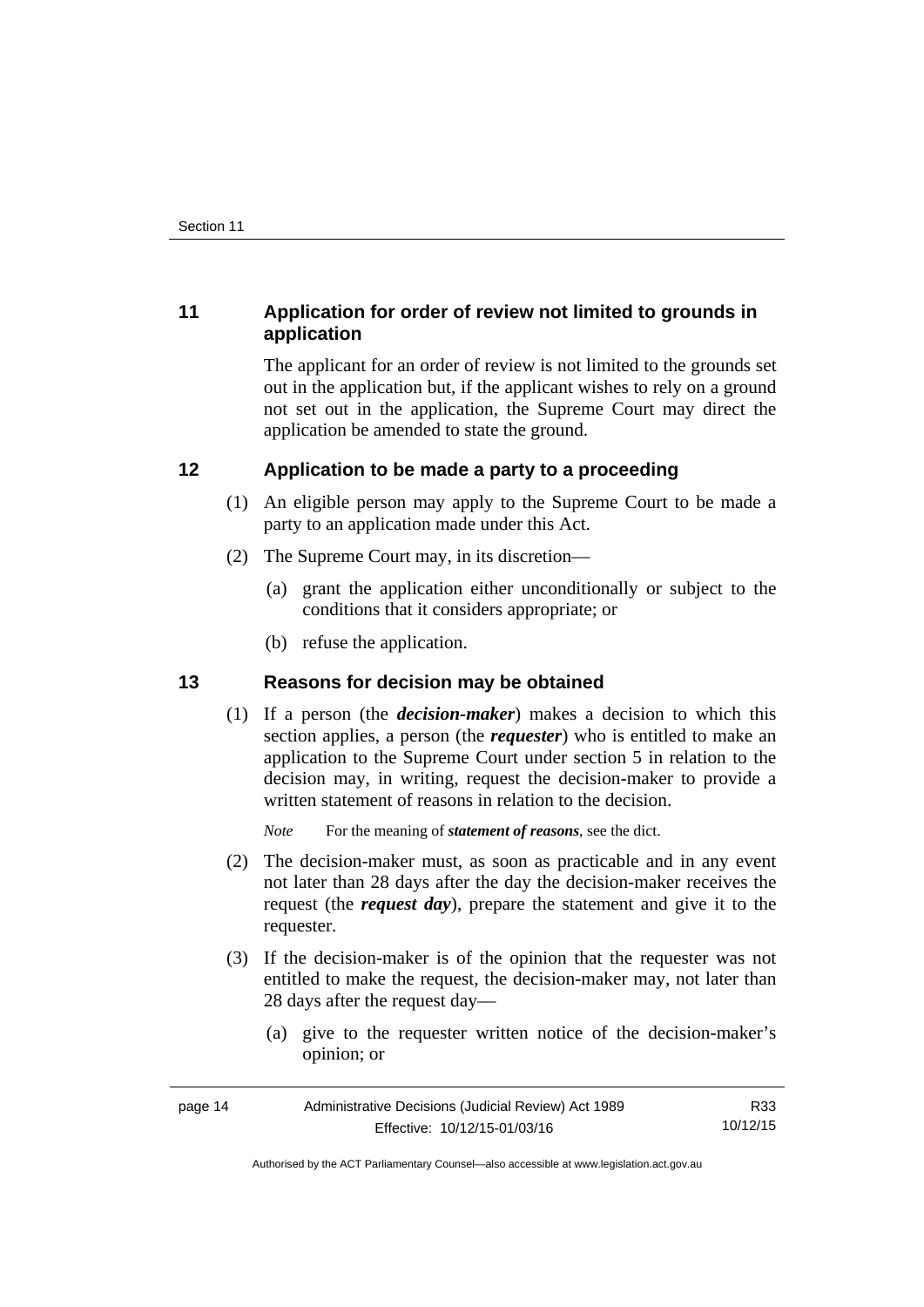- (b) apply to the Supreme Court under subsection (6) for an order declaring that the requester was not entitled to make the request.
- (4) Despite subsection (2), if the decision-maker gives notice under subsection (3) or applies to the Supreme Court under subsection (6), the decision-maker is not required to comply with the request unless—
	- (a) the court, on an application under subsection (6), orders the decision-maker to give the statement; or
	- (b) the decision-maker has applied to the court under subsection (6) for an order declaring that the requester was not entitled to make the request and the court refuses the application.
- (5) If subsection (4) (a) or (b) applies, the decision-maker must prepare the statement and give it to the requester not later than 28 days after the day of the Supreme Court's decision.
- (6) On the application of either the decision-maker or requester under this subsection, the Supreme Court may make an order declaring that the requester was, or was not, entitled to make the request.
- (7) Despite subsection (2), the decision-maker may refuse to prepare and give the statement to the requester if—
	- (a) for a decision the terms of which were recorded in writing and set out in a document that was given to the requester—the request was made later than 28 days after the day the document was given to the requester; or
	- (b) in any other case—the relevant request was not made within a reasonable time after the decision was made.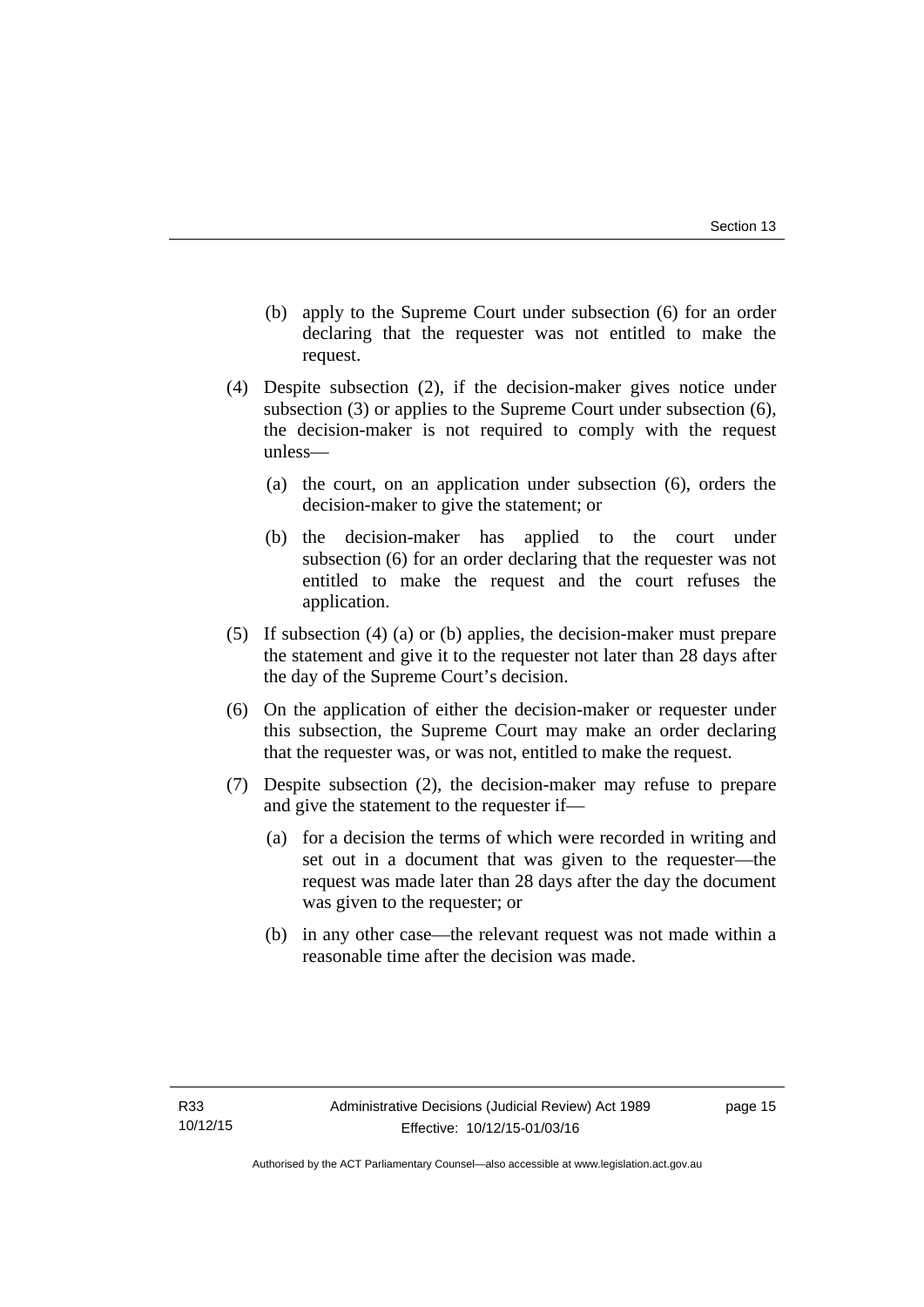- (8) If subsection (7) (a) or (b) applies, the decision maker must give to the requester, not later than 14 days after the request day, written notice stating—
	- (a) that the statement will not be given to the requestor; and
	- (b) the reasons why it will not be given.
- (9) For subsection (7) (b), a request for a statement in relation to a decision is taken to have been made within a reasonable time after the decision was made if the Supreme Court, on application by the requester, declares that the request was made within a reasonable time after the decision was made.
- (10) On application by the requester under this subsection, the Supreme Court may order the decision-maker to give the requester, within a stated period, an additional statement containing better particulars in relation to stated matters if the court considers that the statement given to the requester does not contain adequate particulars, in relation to the decision.
- (11) A regulation may declare decisions not to be decisions to which this section applies.
- (12) A regulation made under subsection (11) applies only in relation to decisions made after the regulation takes effect.
- (13) In this section:

*decision to which this section applies* means a decision to which this Act applies, other than—

- (a) a decision to which the *[ACT Civil and Administrative Tribunal](http://www.legislation.act.gov.au/a/2008-35)  [Act 2008](http://www.legislation.act.gov.au/a/2008-35)*, section 22B (Requirement to give reasons statement) applies; or
- (b) a decision that includes, or is accompanied by, a statement of reasons; or
- (c) a decision mentioned in schedule 2.

Authorised by the ACT Parliamentary Counsel—also accessible at www.legislation.act.gov.au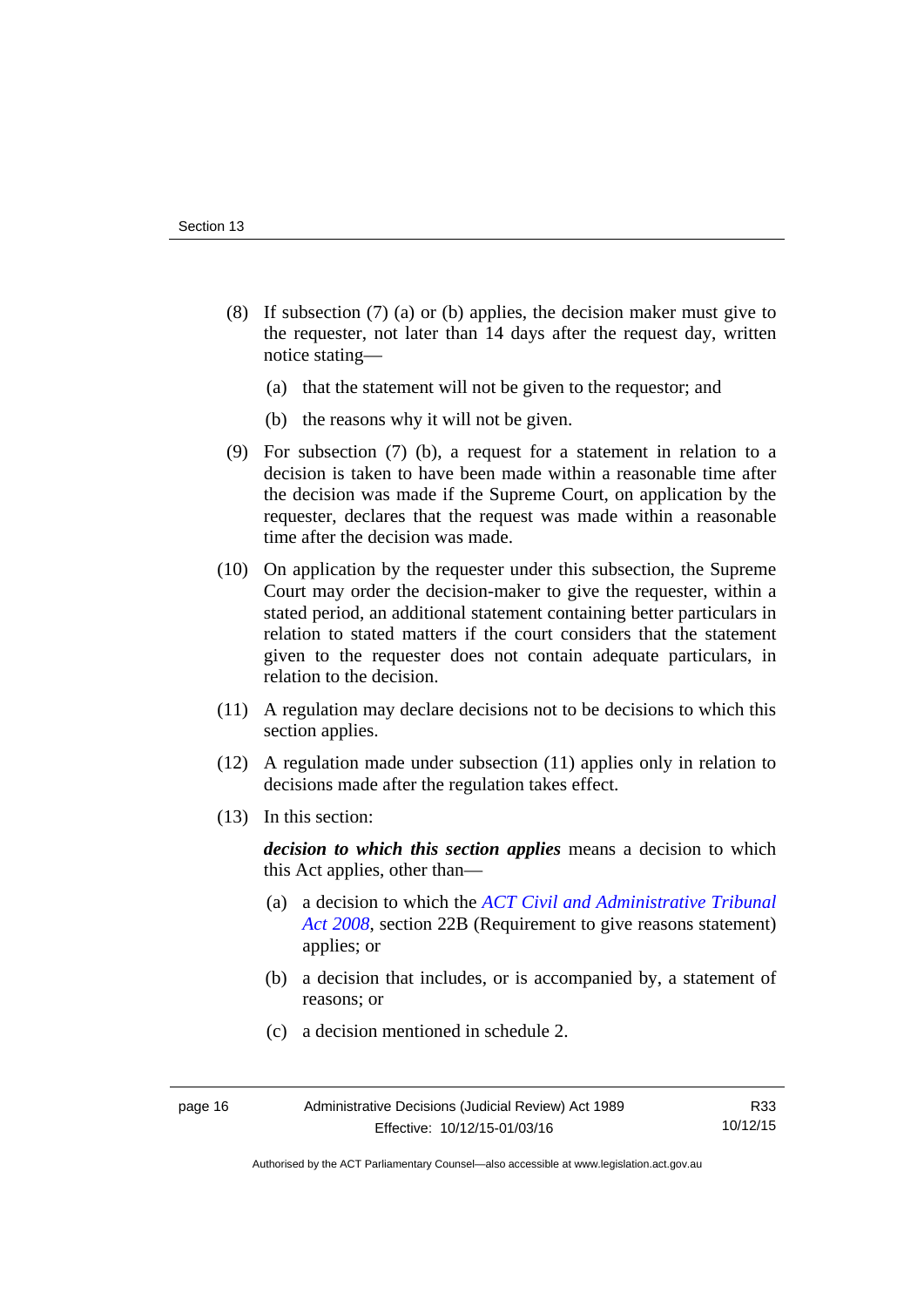# <span id="page-20-0"></span>**14 Certain information not required to be disclosed**

- (1) This section applies in relation to any information to which a request made to a person under section 13 (1) relates if the information—
	- (a) relates to the personal affairs or business affairs of a person other than the person making the request; and
	- (b) is information—
		- (i) that was supplied in confidence; or
		- (ii) the publication of which would reveal a trade secret; or
		- (iii) that was provided in compliance with a duty imposed by an enactment; or
		- (iv) the giving of which in accordance with the request would be in contravention of an enactment that expressly imposes on the person to whom the request is made a duty not to divulge or communicate information of that kind—
			- (A) to anyone; or
			- (B) to anyone, other than a particular person; or
			- (C) except in particular circumstances.
- (2) If a person has been requested under section 13 (1) to give a statement to a person—
	- (a) the person to whom the request is made is not required to include in the statement any information in relation to which this section applies; and
	- (b) if the statement would be false or misleading if it did not include the information—the person is not required to give the statement.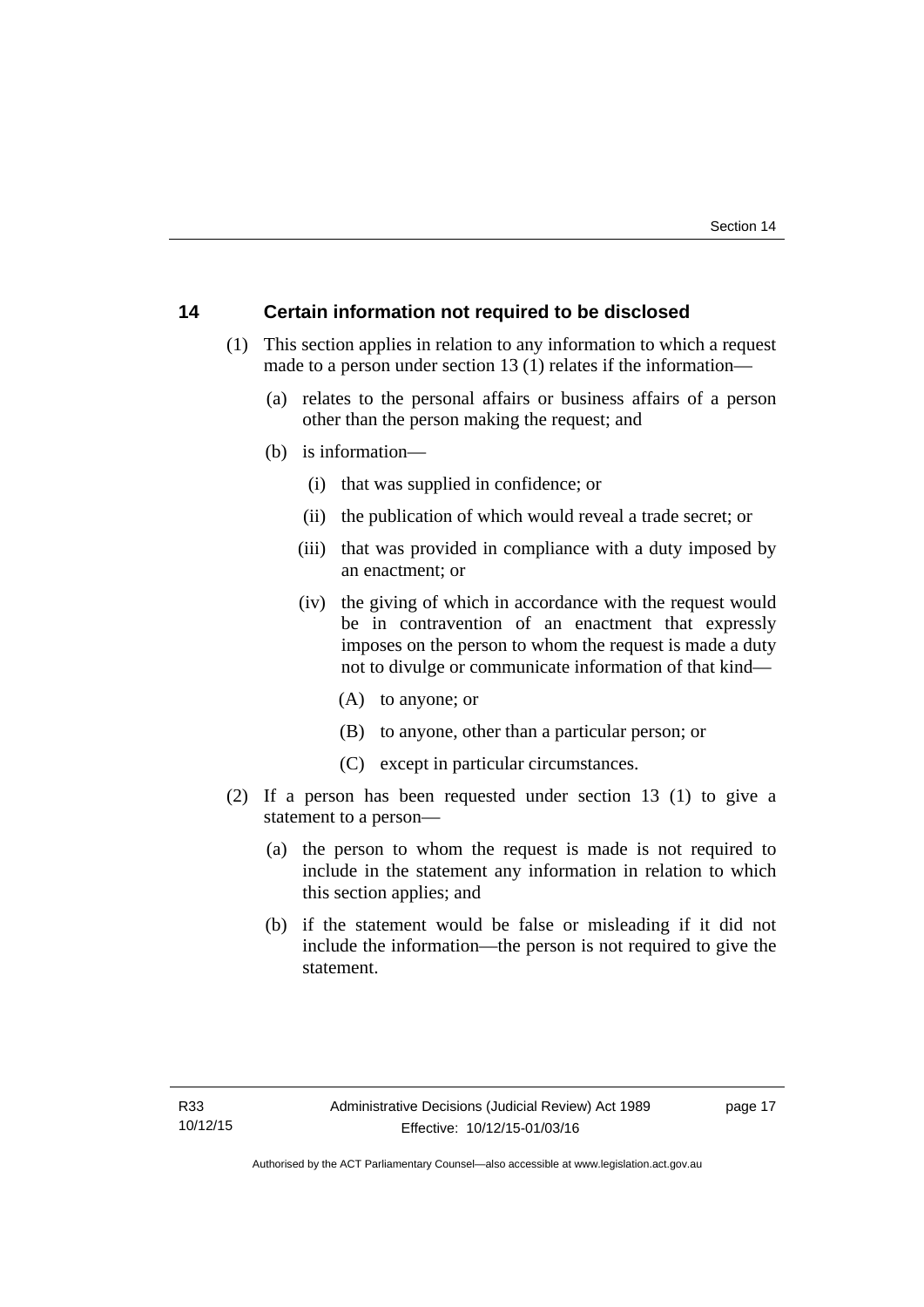- (3) If, under subsection (2), information is not included in a statement provided by a person or a statement is not provided by a person, the person must provide written notice to the person who requested the statement—
	- (a) if information is not included in a statement—stating that the information is not so included and giving the reason for not including the information; or
	- (b) if a statement is not provided—stating that the statement will not be provided and giving the reason for not providing the statement.
- (4) This section does not affect the power of the Supreme Court to make an order for the discovery of documents or to require the giving of evidence or the production of documents to the court.

# <span id="page-21-0"></span>**15 Ministerial certificate about disclosure of information**

- (1) This section applies to information relating to a matter if the Minister certifies, in writing, that the disclosure of information relating to the matter would be contrary to the public interest—
	- (a) because it would involve the disclosure of deliberations or a decision of the Executive or of a committee of the Executive; or
	- (b) for any other stated reason that could form the basis for a claim in a judicial proceeding that the information should not be disclosed.
- (2) If a person has been requested under section 13 to give a statement to a person—
	- (a) the person to whom the request is made is not required to include in the statement any information in relation to which this section applies; and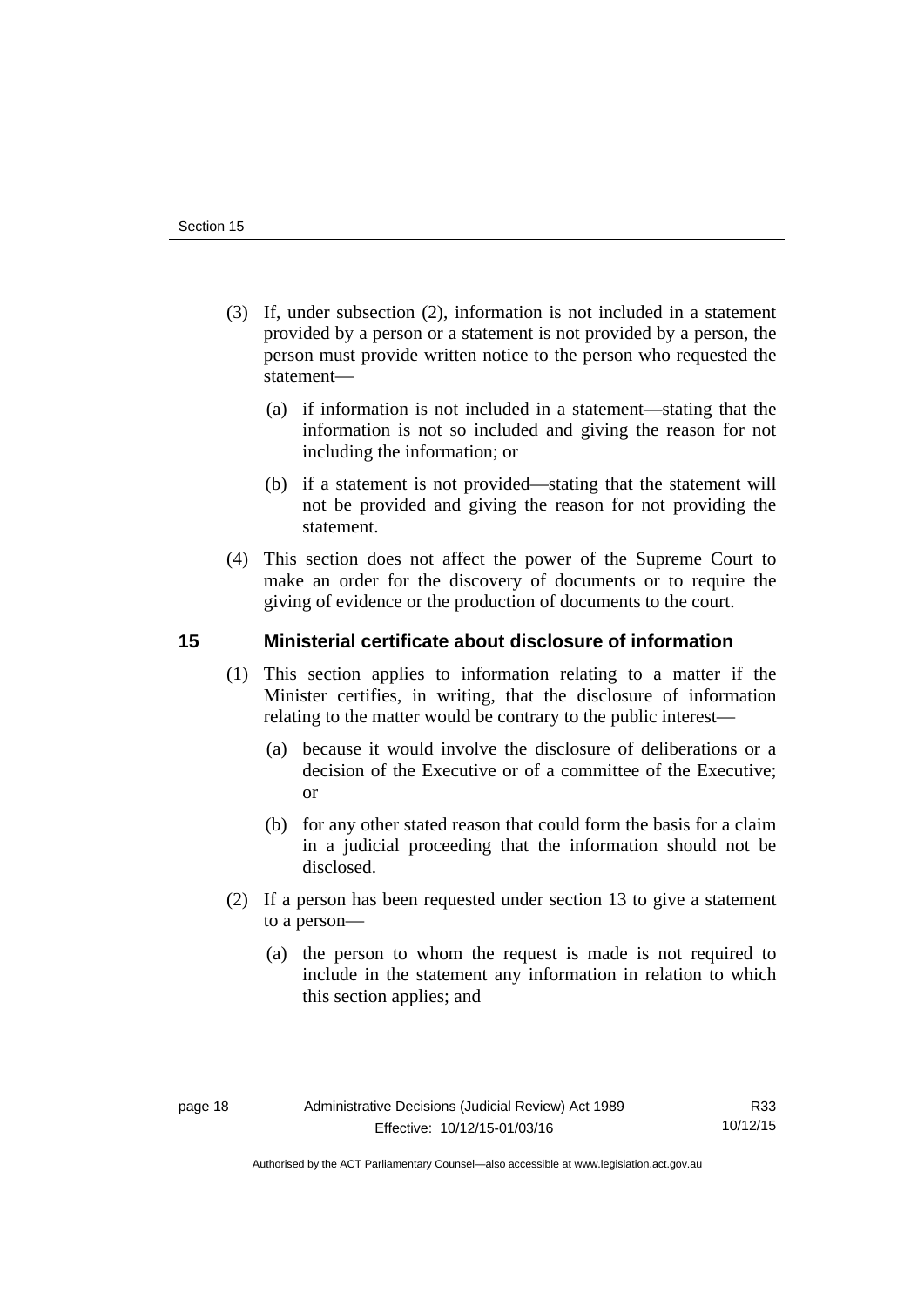- (b) if the statement would be false or misleading if it did not include the information—the person is not required to give the statement.
- (3) If, under subsection (2), information is not included in a statement provided by a person or a statement is not provided by a person, the person must give a written notice to the person who requested the statement—
	- (a) if information is not included in a statement—stating that the information is not so included and giving the reason for not including the information; or
	- (b) if a statement is not provided—stating that the statement will not be provided and giving the reason for not providing the statement.
- (4) This section does not affect the power of the Supreme Court to make an order for the discovery of documents or to require the giving of evidence or the production of documents to the court.

# <span id="page-22-0"></span>**16 Stay of proceedings**

- (1) The making of an application to the Supreme Court under section 5 in relation to a decision does not affect the operation of the decision or prevent the implementation of the decision, but—
	- (a) the Supreme Court may, by order, on the conditions (if any) that the court decides, suspend the operation of the decision; and
	- (b) the Supreme Court may order, on the conditions (if any) that the court decides, a stay of all or any proceedings under the decision.
- (2) The Supreme Court may make an order under subsection (1) on its own initiative or on the application of the person who made the application under section 5.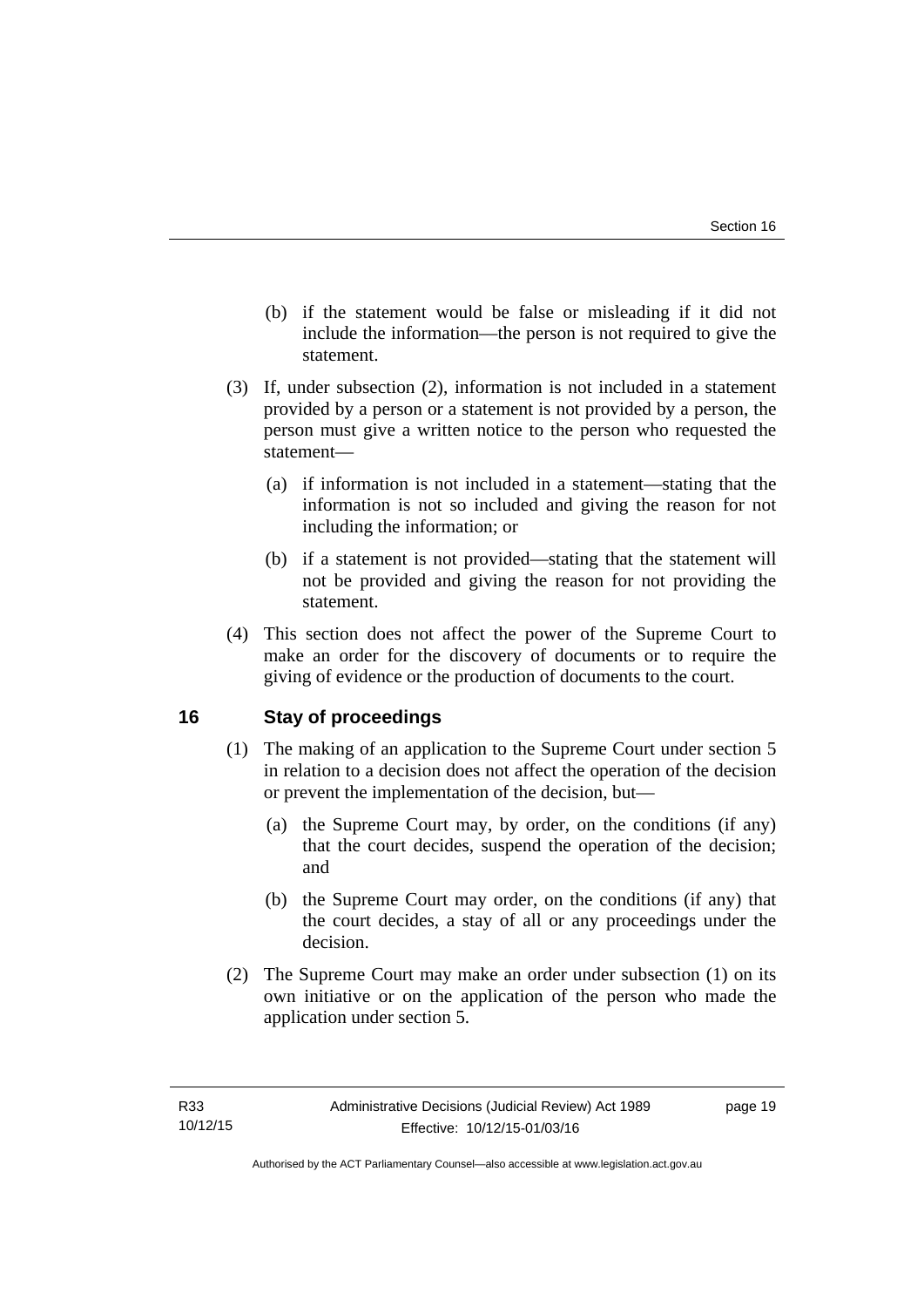# <span id="page-23-0"></span>**17 Powers of Supreme Court in relation to applications for order of review**

- (1) On an application for an order of review in relation to a decision, the Supreme Court may, in its discretion, make all or any of the following orders:
	- (a) an order quashing or setting aside the decision, or a part of the decision, with effect from the date of the order or from the earlier or later date that the court specifies;
	- (b) an order referring the matter to which the decision relates to the person who made the decision for further consideration, subject to the directions that the court considers appropriate;
	- (c) an order declaring the rights of the parties in relation to any matter to which the decision relates;
	- (d) an order directing any of the parties to do, or to refrain from doing, anything to do justice between the parties.
- (2) On an application for an order of review in relation to conduct that has been, is being, or is proposed to be, engaged in for the purpose of the making of a decision, the Supreme Court may, in its discretion, make either or both of the following orders:
	- (a) an order declaring the rights of the parties in relation to any matter to which the conduct relates;
	- (b) an order directing any of the parties to do, or to refrain from doing, anything to do justice between the parties.
- (3) On an application for an order of review in relation to a failure to make a decision, or in relation to a failure to make a decision within the period within which the decision was required to be made, the Supreme Court may, in its discretion, make all or any of the following orders:
	- (a) an order directing the making of the decision;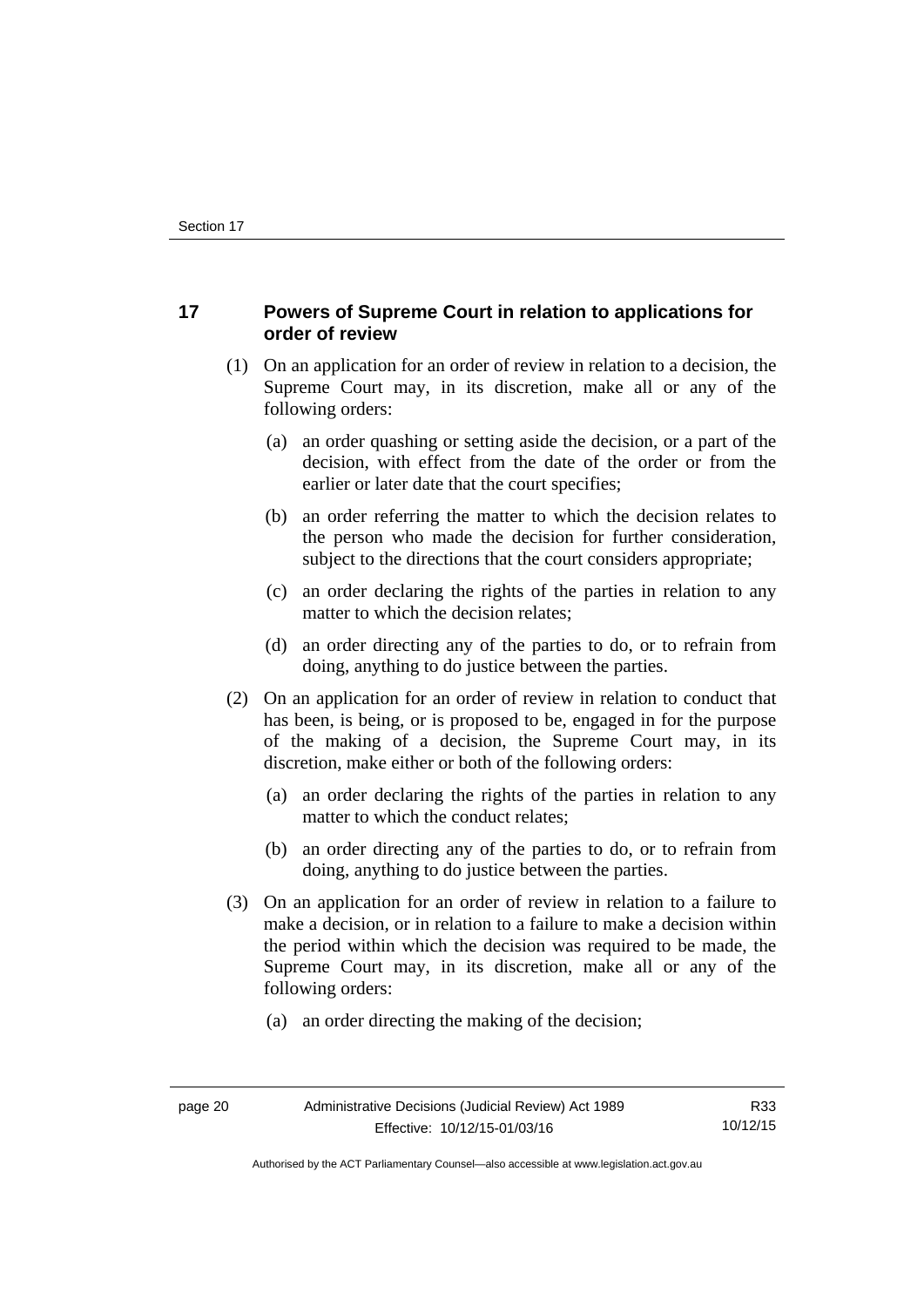- (b) an order declaring the rights of the parties in relation to the making of the decision;
- (c) an order directing any of the parties to do, or to refrain from doing, anything to do justice between the parties.
- (4) The Supreme Court may at any time, on its own initiative or on the application of any party, revoke, vary, or suspend the operation of any order made by it under this section.

# <span id="page-24-0"></span>**18 Change in person holding, or performing the duties of, an office**

- (1) This section applies if—
	- (a) a person has, in the performance of the duties of an office, made a decision in relation to which an application may be made to the Supreme Court under this Act; and
	- (b) the person no longer holds, or, for whatever reason, is not performing the duties of, that office.
- (2) This Act has effect as if the decision had been made by—
	- (a) the person for the time being holding or performing the duties of that office; or
	- (b) if there is no person for the time being holding or performing the duties of that office or that office no longer exists—the person that the Minister administering the enactment under which the decision was made, or a person authorised by that Minister, specifies.

# <span id="page-24-1"></span>**19 Intervention by Minister**

- (1) The Minister may, on behalf of the Territory, intervene in a proceeding before the Supreme Court under this Act.
- (2) If the Minister intervenes in a proceeding—
	- (a) the Minister is taken to be a party to the proceeding; and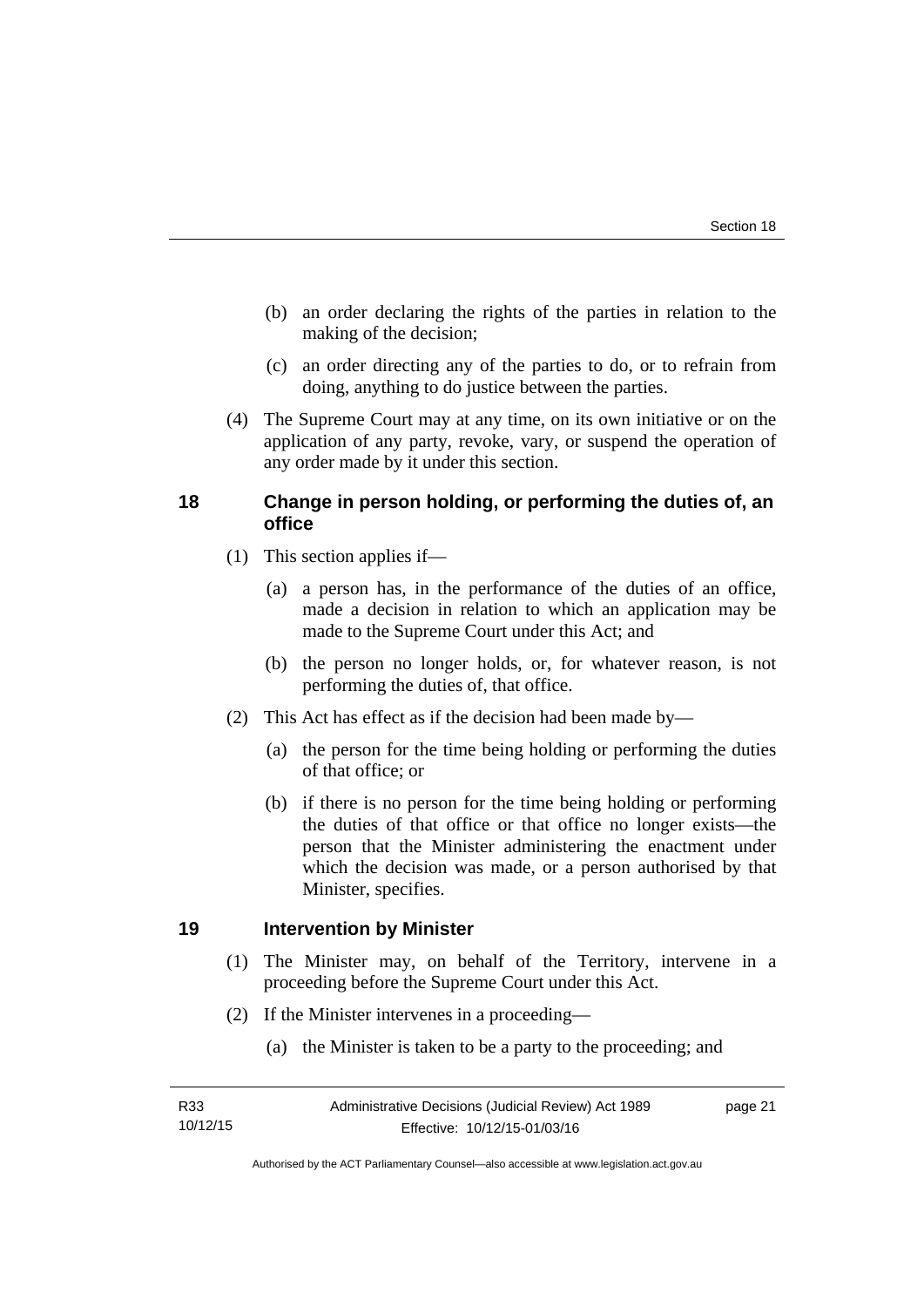(b) the Supreme Court may, in the proceeding, make orders about costs against the Territory that the court considers appropriate.

### <span id="page-25-0"></span>**19A Intervention by other people**

- (1) The Supreme Court may, on application by a party or its own initiative, give leave to a person (an *intervener*) to intervene in a proceeding under this Act.
- (2) In considering whether to give leave, the Supreme Court—
	- (a) must have regard to the following:
		- (i) whether the intervener's contribution is different from the contribution of the parties to the proceeding;
		- (ii) whether the intervener's contribution is likely to be useful to the court;
		- (iii) whether the intervention will unreasonably interfere with the ability of someone who has a private interest in the subject matter of the application to deal with it differently or at all; and
	- (b) may have regard to any other matter the court considers relevant.
- (3) The Supreme Court may give leave subject to conditions.
- (4) There is no right of appeal in relation to a decision of the Supreme Court under this section.

# <span id="page-25-1"></span>**20 Act not to apply to certain decisions**

- (1) A regulation may declare decisions to be decisions that are not subject to judicial review by the Supreme Court under this Act.
- (2) If a regulation is so made in relation to a decision—
	- (a) section 5 does not apply in relation to that decision; and

Authorised by the ACT Parliamentary Counsel—also accessible at www.legislation.act.gov.au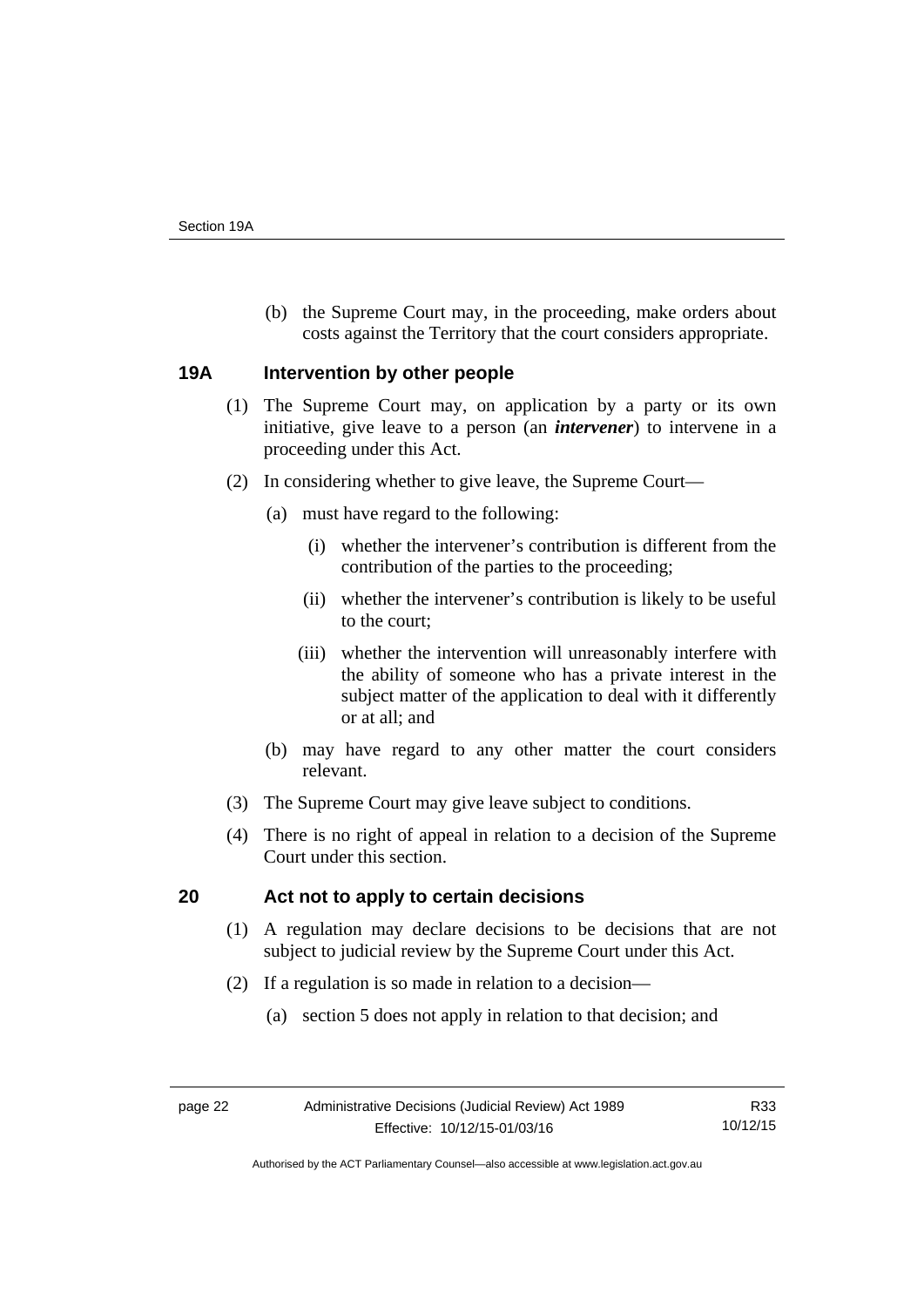- (b) section 6 does not apply in relation to conduct that has been, is being, or is proposed to be, engaged in for the purpose of making that decision; and
- (c) section 7 does not apply in relation to a failure to make that decision.
- (3) A regulation made for subsection (1) applies only in relation to decisions made after the regulation take effect.

# <span id="page-26-0"></span>**21 Regulation-making power**

The Executive may make regulations for this Act.

*Note* A regulation must be notified, and presented to the Legislative Assembly, under the [Legislation Act](http://www.legislation.act.gov.au/a/2001-14).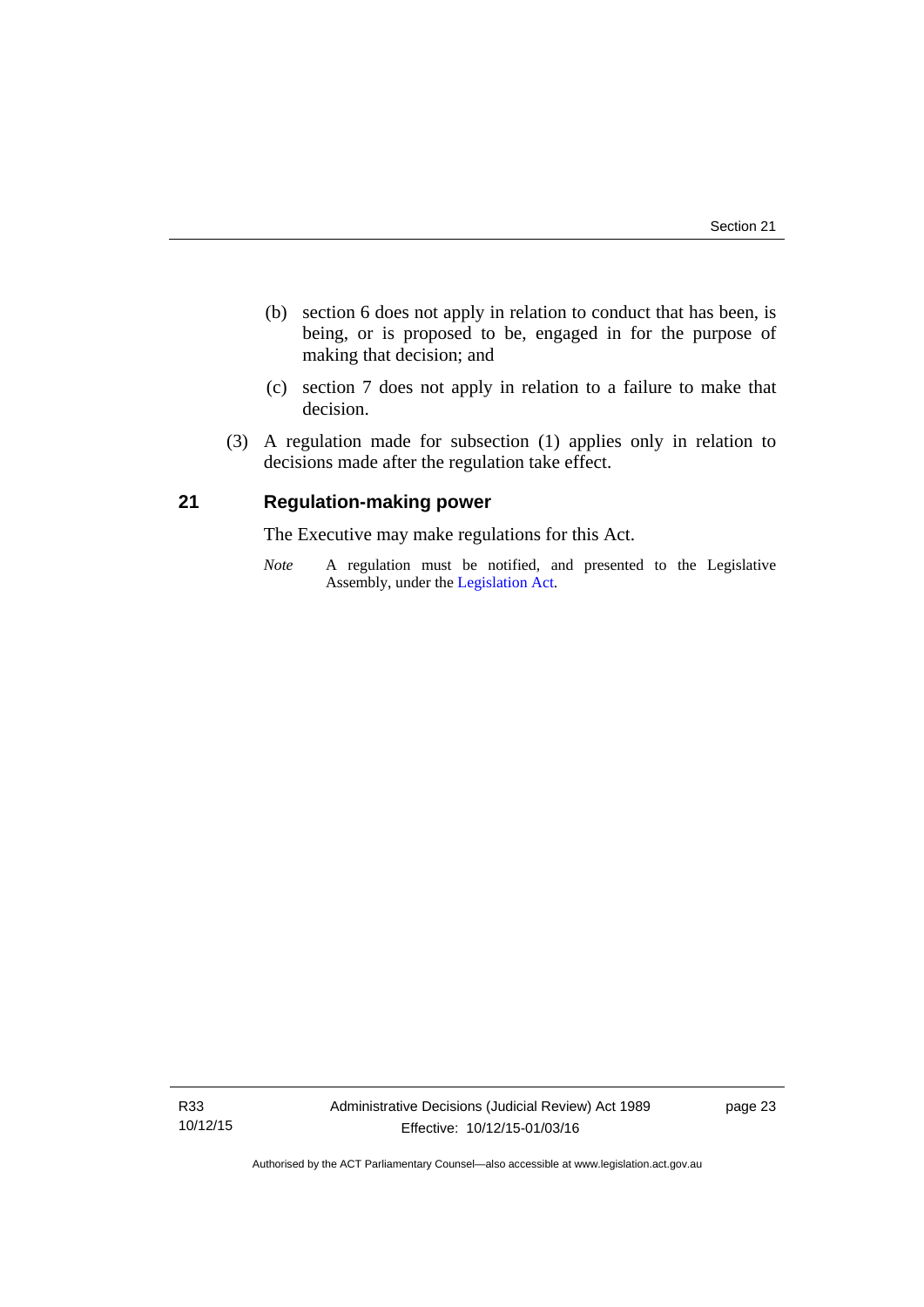# <span id="page-27-0"></span>**Schedule 1 Decisions to which this Act does not apply**

(see dict, def *decision to which this Act applies*)

| column 1       | column 2                                                       | column 3                                                                                                                                                                                                                                                                                                                                                                                                                                                          |
|----------------|----------------------------------------------------------------|-------------------------------------------------------------------------------------------------------------------------------------------------------------------------------------------------------------------------------------------------------------------------------------------------------------------------------------------------------------------------------------------------------------------------------------------------------------------|
| item           | enactment                                                      | decision under enactment                                                                                                                                                                                                                                                                                                                                                                                                                                          |
| 1              | <b>Building Act 2004</b>                                       | a decision under section 96 (Approval of fidelity<br>$\bullet$<br>fund schemes)<br>a decision under section 107 (Suspension or<br>cancellation of approval of approved scheme)                                                                                                                                                                                                                                                                                    |
| $\overline{2}$ | Confiscation of<br><b>Criminal Assets Act</b><br>2003          | any decision                                                                                                                                                                                                                                                                                                                                                                                                                                                      |
| 3              | Crimes (Restorative<br>Justice) Act 2004                       | any decision                                                                                                                                                                                                                                                                                                                                                                                                                                                      |
| $\overline{4}$ | <b>Crimes</b> (Sentence<br><b>Administration</b> ) Act<br>2005 | A decision of the director-general under any of the<br>following provisions:<br>section 20 (Directions to escort officers)<br>section 31 (Early release of offender)<br>section 37 (Full-time detention—return<br>from NSW)<br>section 45 (Periodic detention—alcohol<br>and drug tests)<br>section 46 (Periodic detention—searches)<br>section 95 (Community service work—<br>alcohol and drug tests)<br>section 96 (Community service work-<br>frisk searches). |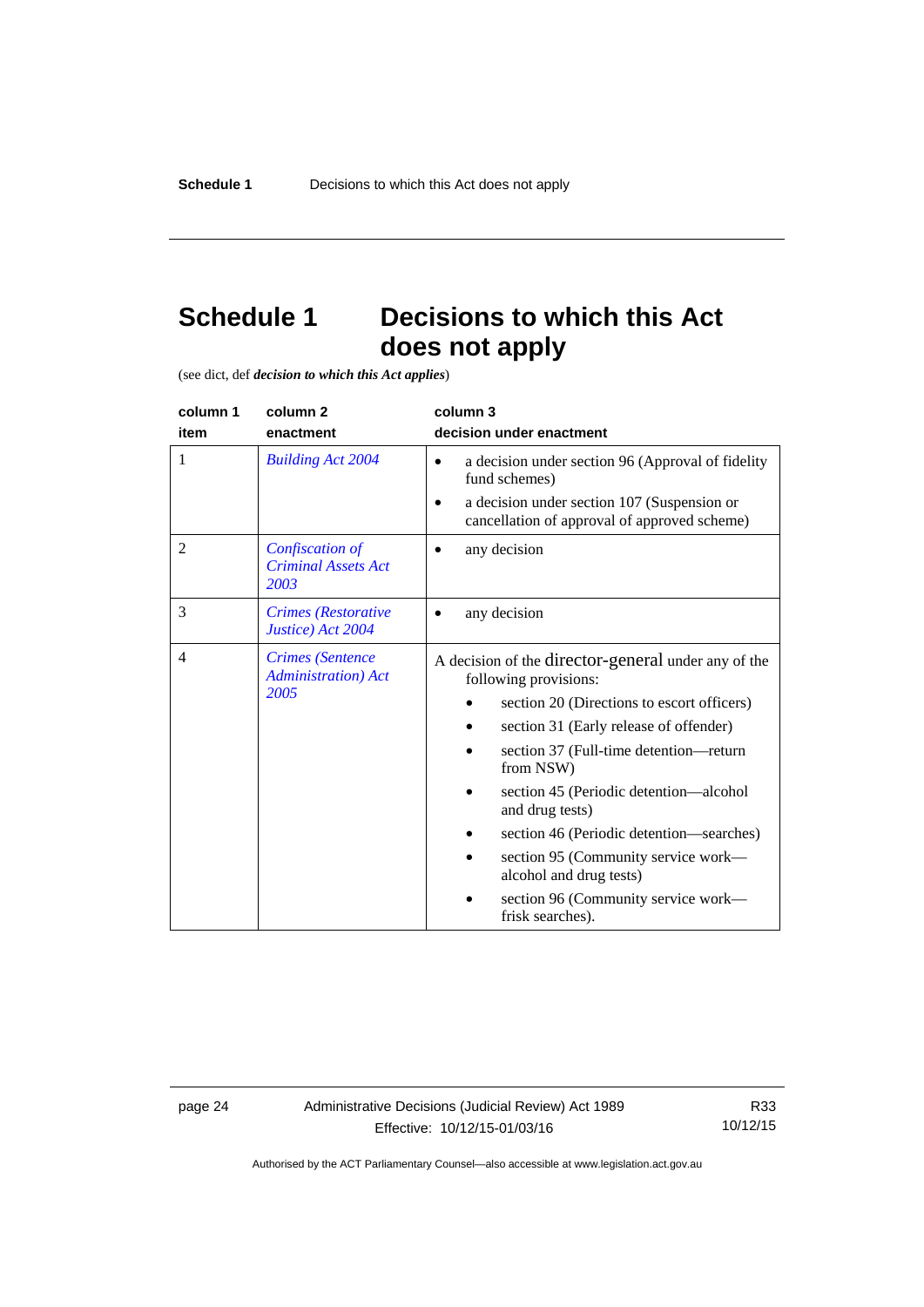| column 1<br>item | column <sub>2</sub><br>enactment                                                                  | column 3<br>decision under enactment                                                                                         |
|------------------|---------------------------------------------------------------------------------------------------|------------------------------------------------------------------------------------------------------------------------------|
| 5                | Duties Act 1999                                                                                   | a decision making or forming part of the process<br>$\bullet$<br>of making, or leading up to the making of, an<br>assessment |
|                  |                                                                                                   | a decision disallowing, completely or partly, an<br>objection to an assessment                                               |
|                  |                                                                                                   | a decision refusing to amend, completely or<br>partly, an assessment                                                         |
| 6                | Electoral Act 1992                                                                                | a decision under part 4 (Electorates)<br>$\bullet$                                                                           |
| 7                | <b>Financial Institutions</b><br>Duty Act 1987 (which<br>has been repealed)                       | a decision making or forming part of the process<br>$\bullet$<br>of making, or leading up to the making, of an<br>assessment |
|                  |                                                                                                   | a decision disallowing, completely or partly, an<br>٠<br>objection to an assessment                                          |
|                  |                                                                                                   | a decision refusing to amend, completely or<br>partly, an assessment                                                         |
| 8                | <b>Gene Technology (GM</b><br>Crop Moratorium)                                                    | a decision of the Minister under section 7<br>(Moratorium orders)                                                            |
|                  | <b>Act 2004</b>                                                                                   | a decision of the Minister under section 8<br>٠<br>(Exemptions)                                                              |
| 9                | <b>Gungahlin Drive</b><br><b>Extension Authorisation</b><br>Act 2004 (which has<br>been repealed) | any decision                                                                                                                 |
| 10               | <b>Health Practitioner</b><br><b>Regulation National</b><br>Law (ACT)                             | any decision                                                                                                                 |
| 11               | <b>Inquiries Act 1991</b>                                                                         | any decision                                                                                                                 |

R33 10/12/15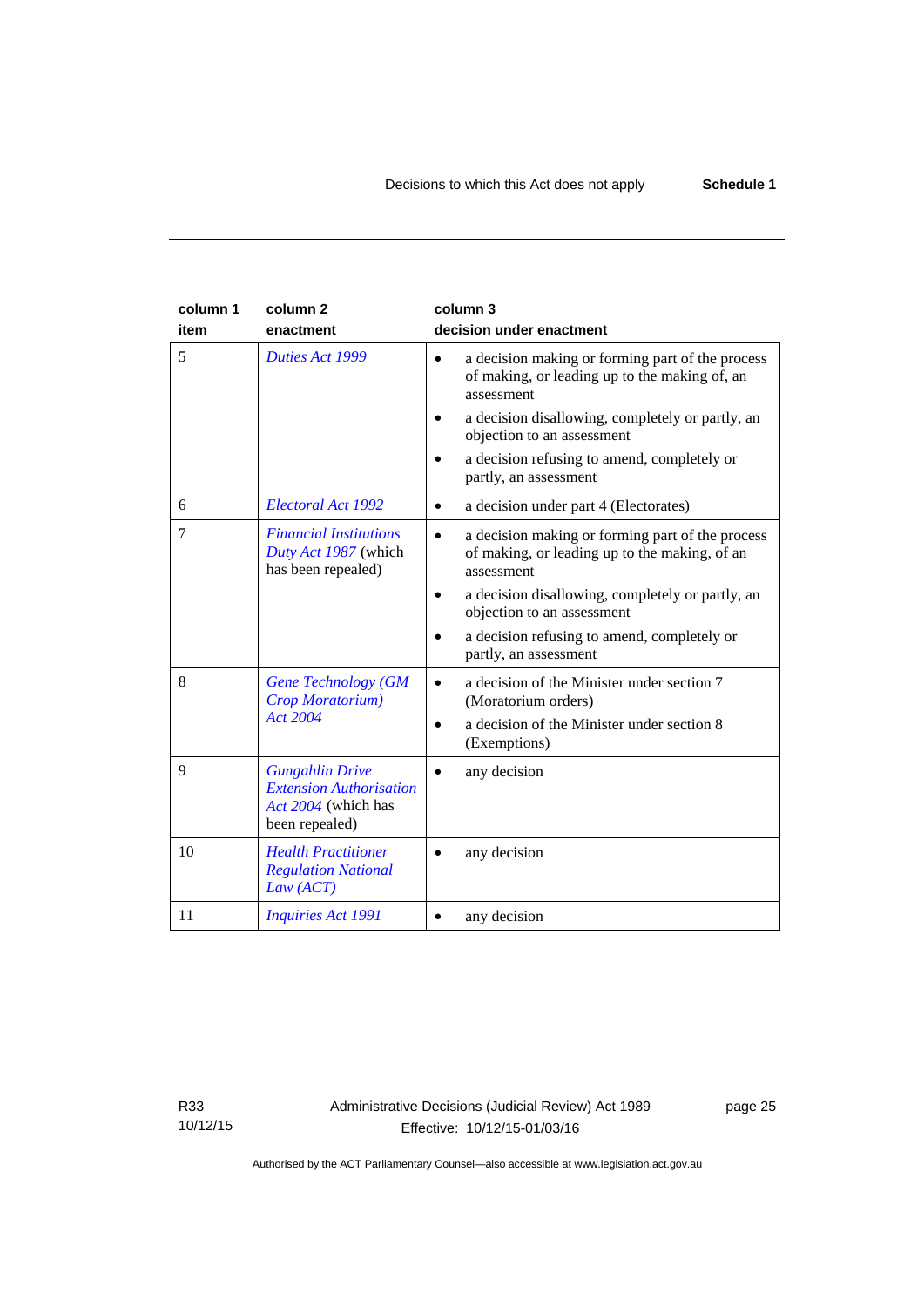| column 1 | column <sub>2</sub>                            | column 3                                                                                                                                                                                                               |
|----------|------------------------------------------------|------------------------------------------------------------------------------------------------------------------------------------------------------------------------------------------------------------------------|
| item     | enactment                                      | decision under enactment                                                                                                                                                                                               |
| 12       | <b>Judicial Commissions</b><br><b>Act 1994</b> | a decision of the Executive under<br>section $5(1)$ , section $16(3)$ or section 18                                                                                                                                    |
|          |                                                | a decision of a member of the Legislative<br>Assembly to propose a motion in accordance<br>with section $14(3)(a)$ or to give notice of the<br>motion to the Attorney-General in accordance<br>with section $14(3)(b)$ |
|          |                                                | a decision of the Attorney-General under<br>section 16 (1), section 17 (1) or section 23 (3)                                                                                                                           |
|          |                                                | a resolution passed by the Legislative Assembly<br>for the examination by a judicial commission of<br>a complaint in relation to a judicial officer                                                                    |
|          |                                                | a decision of a judicial commission                                                                                                                                                                                    |
| 13       | <b>Legislation Act 2001</b>                    | a decision under chapter 5 (Regulatory impact)<br>$\bullet$<br>statements for subordinate laws and disallowable<br>instruments)                                                                                        |
| 14       | Payroll Tax Act 2011                           | a decision making or forming part of the process<br>of making, or leading up to the making, of an<br>assessment                                                                                                        |
|          |                                                | a decision disallowing, completely or partly, an<br>objection to an assessment                                                                                                                                         |
|          |                                                | a decision refusing to amend, completely or<br>partly, an assessment                                                                                                                                                   |

page 26 Administrative Decisions (Judicial Review) Act 1989 Effective: 10/12/15-01/03/16

R33 10/12/15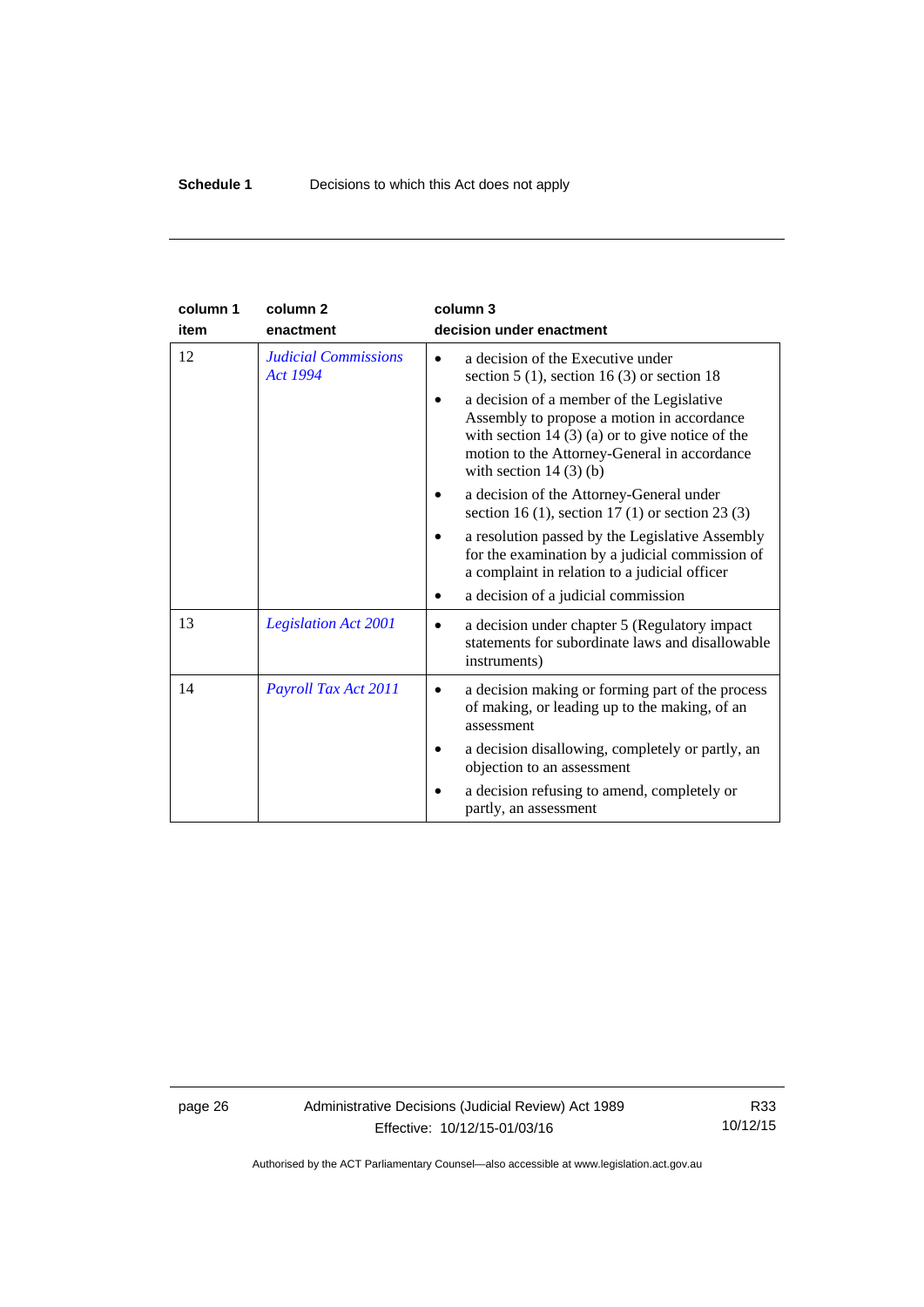| column 1<br>item | column <sub>2</sub><br>enactment                                       | column 3<br>decision under enactment                                                                                                                                                                               |
|------------------|------------------------------------------------------------------------|--------------------------------------------------------------------------------------------------------------------------------------------------------------------------------------------------------------------|
| 15               | Planning and<br><b>Development Act 2007</b>                            | a decision in relation to a new development<br>$\bullet$<br>application within the meaning of the<br><b>Development Application (Block 20 Section 23</b><br>Hume) Assessment Facilitation Act 2008<br>(repealed)   |
|                  |                                                                        | a decision in relation to an approval of a new<br>development application within the meaning of<br>the Development Application (Block 20<br><b>Section 23 Hume) Assessment Facilitation</b><br>Act 2008 (repealed) |
|                  |                                                                        | a decision making, or forming part of the process<br>of making, or leading up to the making of, a<br>special variation                                                                                             |
|                  |                                                                        | a decision to make a light rail declaration                                                                                                                                                                        |
|                  |                                                                        | a decision under chapter 7, chapter 8 or chapter 9<br>in relation to a development proposal that is<br>related to light rail, other than a development<br>proposal involving a protected matter                    |
|                  |                                                                        | a decision under chapter 7, chapter 8 or chapter 9<br>$\bullet$<br>in relation to a development proposal to which<br>section 85L applies                                                                           |
| 16               | <b>Plant Diseases Act</b><br>2002                                      | a decision of the Minister under part 3 (Measures<br>٠<br>for the control of diseases and pests)                                                                                                                   |
| 17               | <b>Royal Commissions Act</b><br>1991                                   | any decision                                                                                                                                                                                                       |
| 18               | <b>Stamp Duties and Taxes</b><br>Act 1987 (which has<br>been repealed) | a decision making or forming part of the process<br>$\bullet$<br>of making, or leading up to the making, of an<br>assessment                                                                                       |
|                  |                                                                        | a decision disallowing, completely or partly, an<br>objection to an assessment                                                                                                                                     |
|                  |                                                                        | a decision refusing to amend, completely or<br>partly, an assessment                                                                                                                                               |

R33 10/12/15 Administrative Decisions (Judicial Review) Act 1989 Effective: 10/12/15-01/03/16

page 27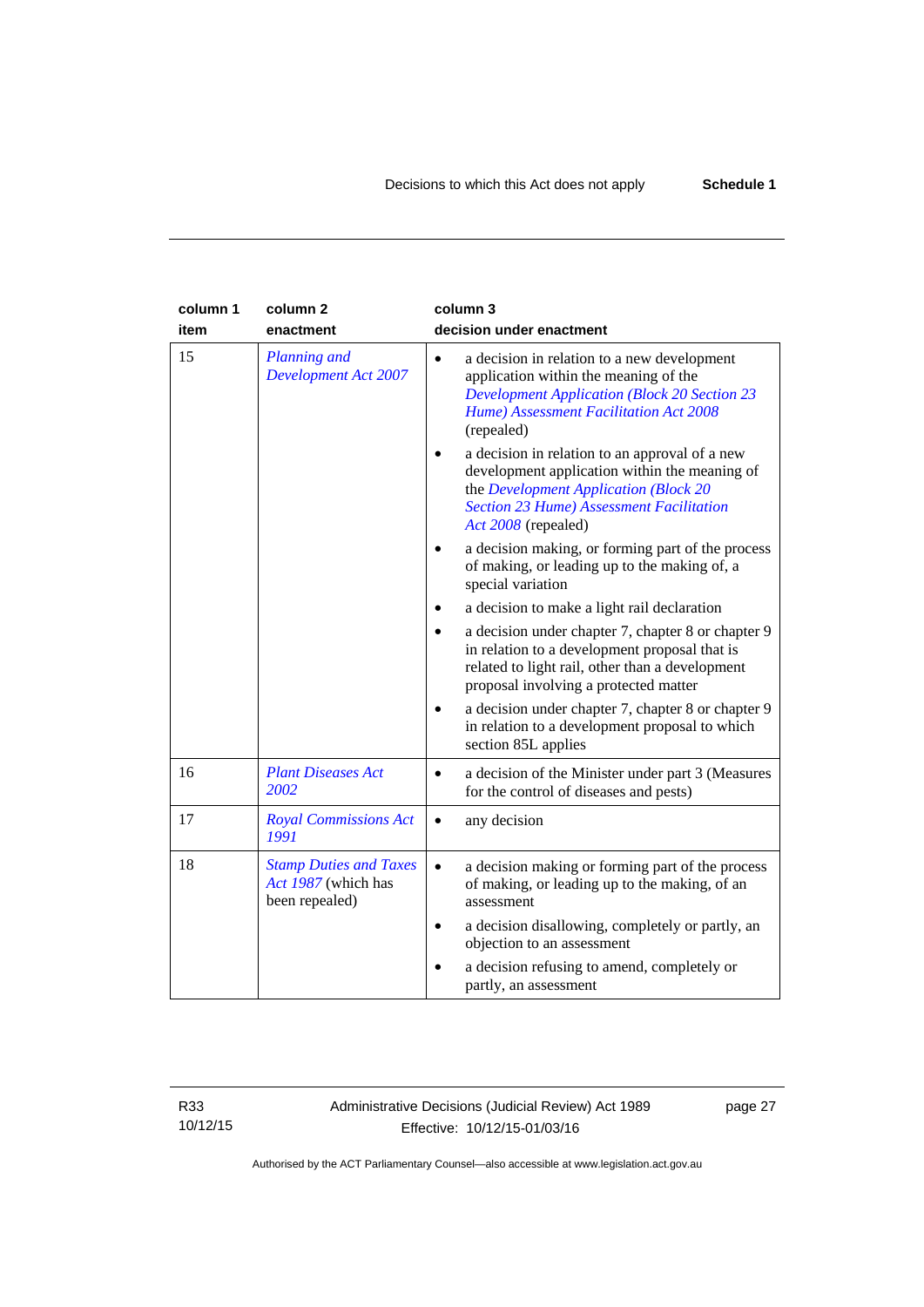# **Schedule 1** Decisions to which this Act does not apply

| column 1<br>item | column 2<br>enactment                                | column 3<br>decision under enactment                                                                                         |
|------------------|------------------------------------------------------|------------------------------------------------------------------------------------------------------------------------------|
| 19               | <b>Taxation</b><br><b>Administration Act</b><br>1999 | a decision making or forming part of the process<br>$\bullet$<br>of making, or leading up to the making, of an<br>assessment |
|                  |                                                      | a decision disallowing, completely or partly, an<br>$\bullet$<br>objection to an assessment                                  |
|                  |                                                      | a decision refusing to amend, completely or<br>$\bullet$<br>partly, an assessment                                            |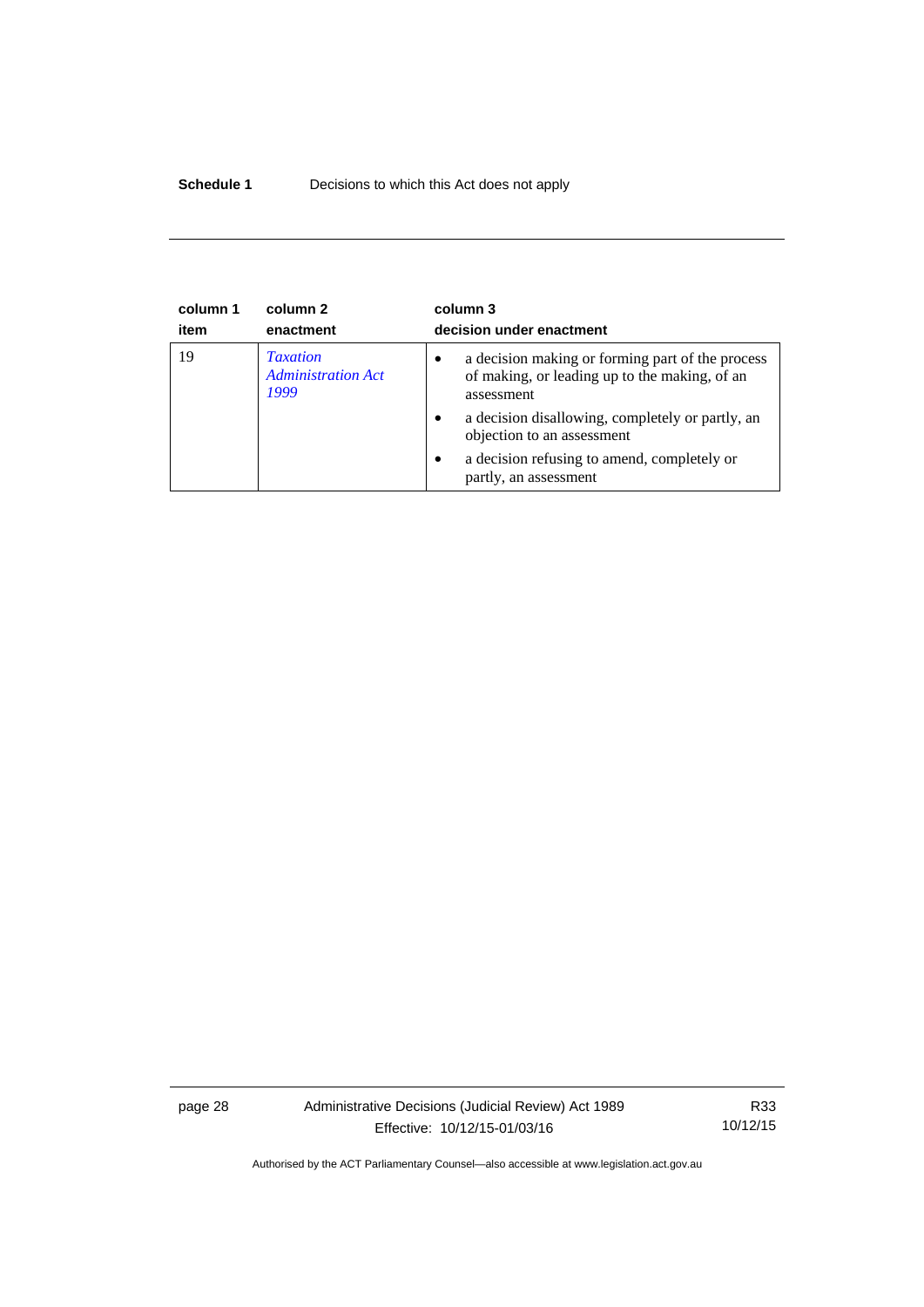# <span id="page-32-0"></span>**Schedule 2 Decisions to which s 13 does not apply**

(see s 13 (13))

# <span id="page-32-1"></span>**2.1 Administration of criminal justice**

A decision relating to the administration of criminal justice and, in particular—

- (a) a decision in relation to the investigation or prosecution of a person for an offence against a law in force in the ACT; and
- (b) a decision in relation to the appointment of an investigator or inspector for the purposes of such an investigation; and
- (c) a decision in relation to the issue of a search warrant under a law in force in the ACT; and
- (d) a decision under a law in force in the ACT requiring the production of a document, the giving of information or the issue of a subpoena or summons to a person as a witness.

# <span id="page-32-2"></span>**2.2 Civil proceedings**

A decision relating to the bringing or conduct of a civil proceeding, including a decision relating to, or that may result, in the bringing of a civil proceeding for the recovery of a financial penalty arising from a contravention of an enactment and, in particular—

- (a) a decision in relation to the investigation of a person for such a contravention; and
- (b) a decision in relation to the appointment of an investigator or inspector for the purposes of such an investigation; and
- (c) a decision in relation to the issue of a search warrant under an enactment; and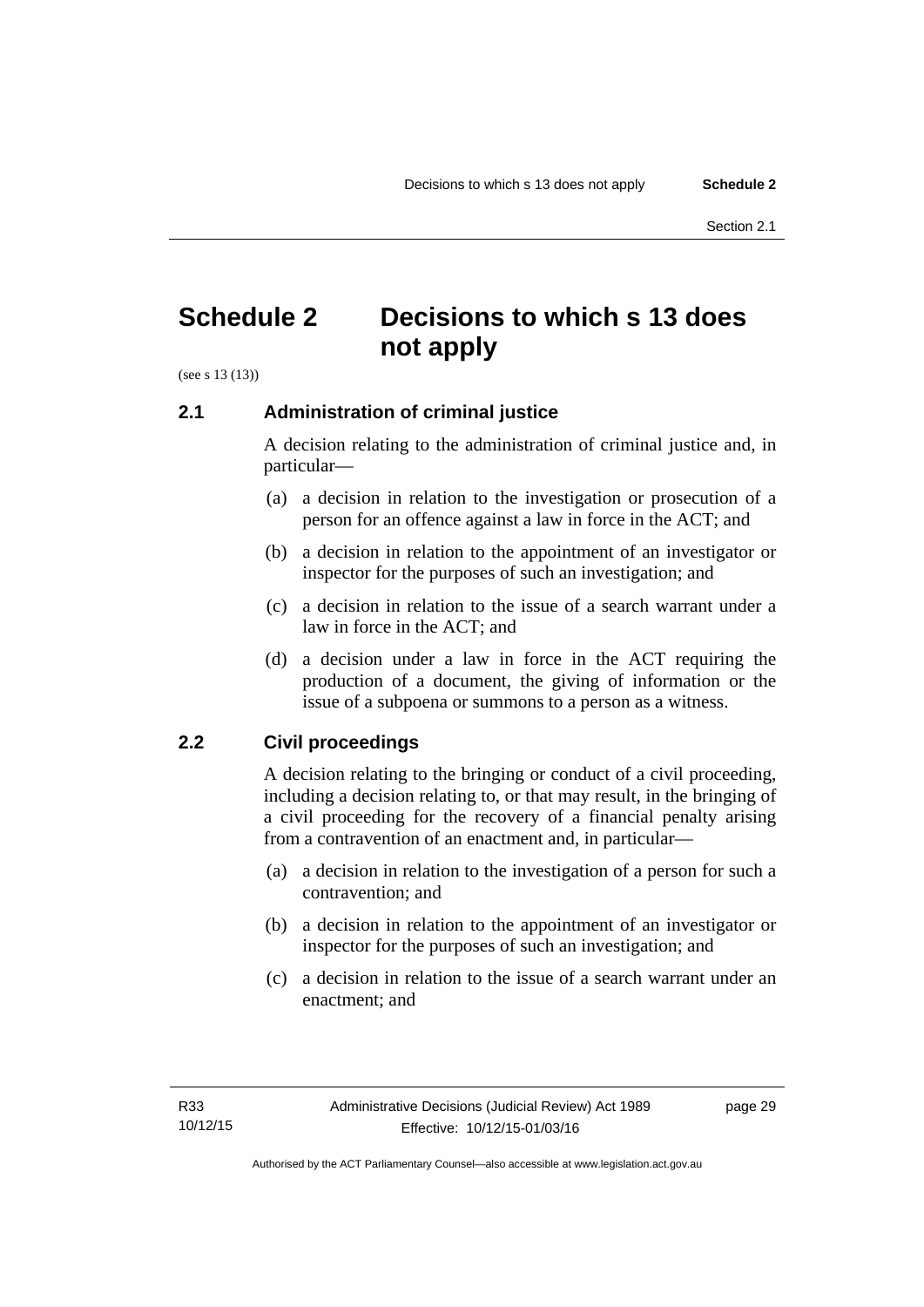#### **Schedule 2** Decisions to which s 13 does not apply

Section 2.3

 (d) a decision under an enactment requiring the production of a document, the giving of information or the issue of a subpoena or summons to a person as a witness.

# <span id="page-33-0"></span>**2.3 Decisions relating to territory finance**

The following decisions:

- (a) a decision authorised by an Act to issue an amount out of the public money of the Territory;
- (b) a decision of the Treasurer under the *[Financial Management](http://www.legislation.act.gov.au/a/1996-22)  [Act 1996](http://www.legislation.act.gov.au/a/1996-22)*—
	- (i) section 18 (Treasurer's advance); or
	- (ii) section 18B (Treasurer's advance—reduction of amounts);
- (c) a decision in relation to the enforcement of a judgment or order for the recovery of an amount by—
	- (i) the Territory; or
	- (ii) a public servant in an official capacity;

# <span id="page-33-1"></span>**2.4 Decisions relating to administration of the public service**

A decision relating to—

- (a) personnel management (including recruitment, training, promotion and organisation) in relation to the public service, other than a decision relating to, and having regard to the particular characteristics of, or other circumstances relating to, a particular person; or
- (b) the promotion, transfer, temporary performance of duties, of or by an individual officer of the public service; or
- (c) the making of an appointment to the public service; or

Authorised by the ACT Parliamentary Counsel—also accessible at www.legislation.act.gov.au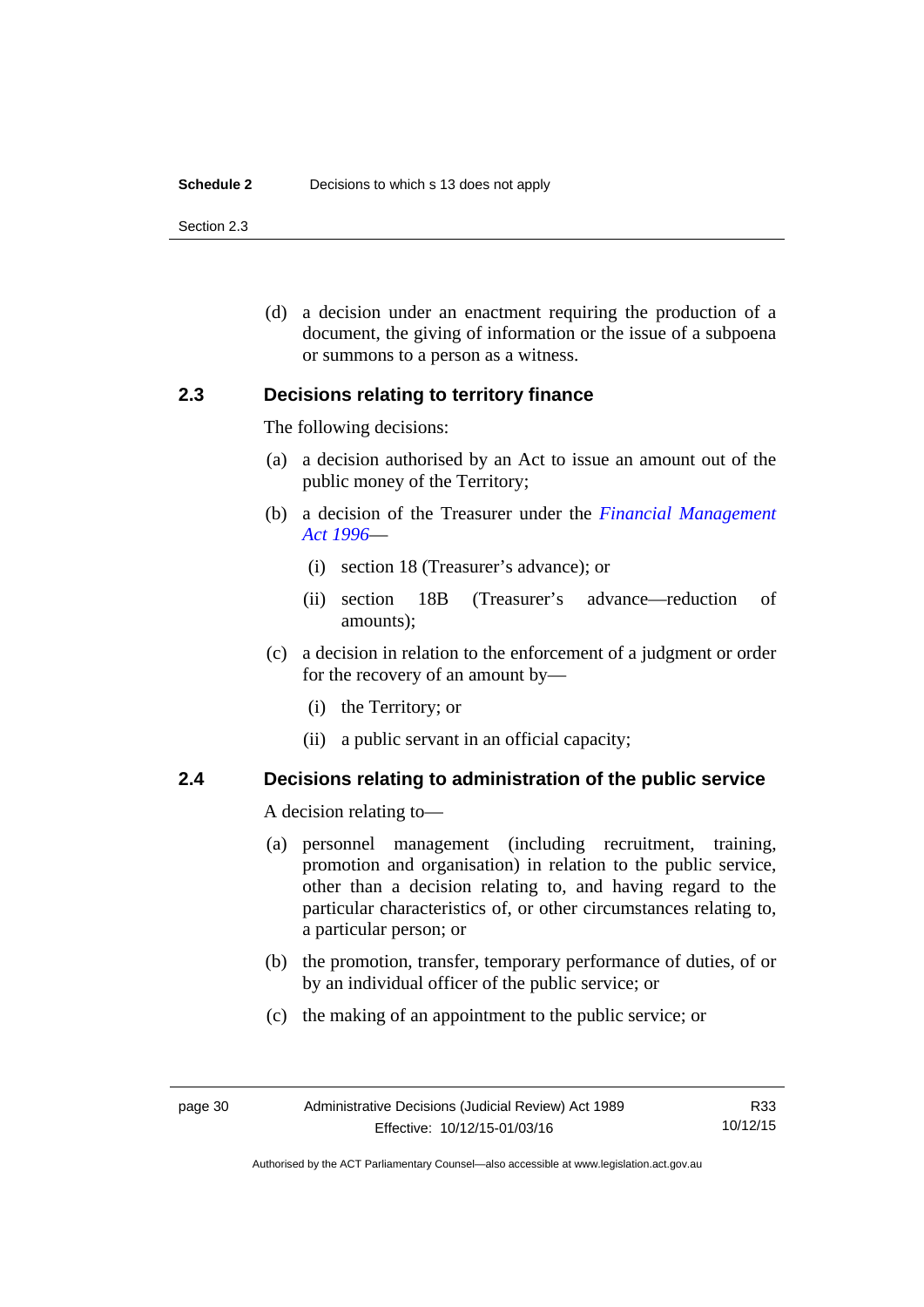- (d) the engagement of a person as an employee under the *[Public](http://www.legislation.act.gov.au/a/1994-37)  [Sector Management Act 1994](http://www.legislation.act.gov.au/a/1994-37)*; or
- (e) the prevention or settlement of an industrial dispute, or otherwise relating to industrial matters, in relation to the public service; or
- (f) the appointment, or ending of the appointment, of a director-general under the *[Public Sector Management](http://www.legislation.act.gov.au/a/1994-37)  [Act 1994](http://www.legislation.act.gov.au/a/1994-37)*.

# <span id="page-34-0"></span>**2.5 Certain other appointment decisions**

A decision relating to—

- (a) the making of an appointment under an enactment or to an office established under an enactment; or
- (b) the appointment, or the ending of the appointment, of the commissioner for public administration; or
- (c) the employment, or the ending of employment, of staff under the *[Legislative Assembly \(Members' Staff\) Act 1989](http://www.legislation.act.gov.au/a/1989-19)*.

# <span id="page-34-1"></span>**2.6 Certain decisions under the Crimes (Sentence Administration) Act**

- (1) A decision by the director-general under any of the following provisions of the *[Crimes \(Sentence Administration\) Act 2005](http://www.legislation.act.gov.au/a/2005-59)*:
	- section 25 (Full-time detention—director-general directions)
	- section 28 (Work and activities by full-time detainee)
	- section 44 (Periodic detention—director-general directions)
	- section 53 (Periodic detention—activities and work)
	- section 55 (Periodic detention—approval not to perform etc)
	- section 58 (Failing to perform periodic detention—extension of periodic detention period)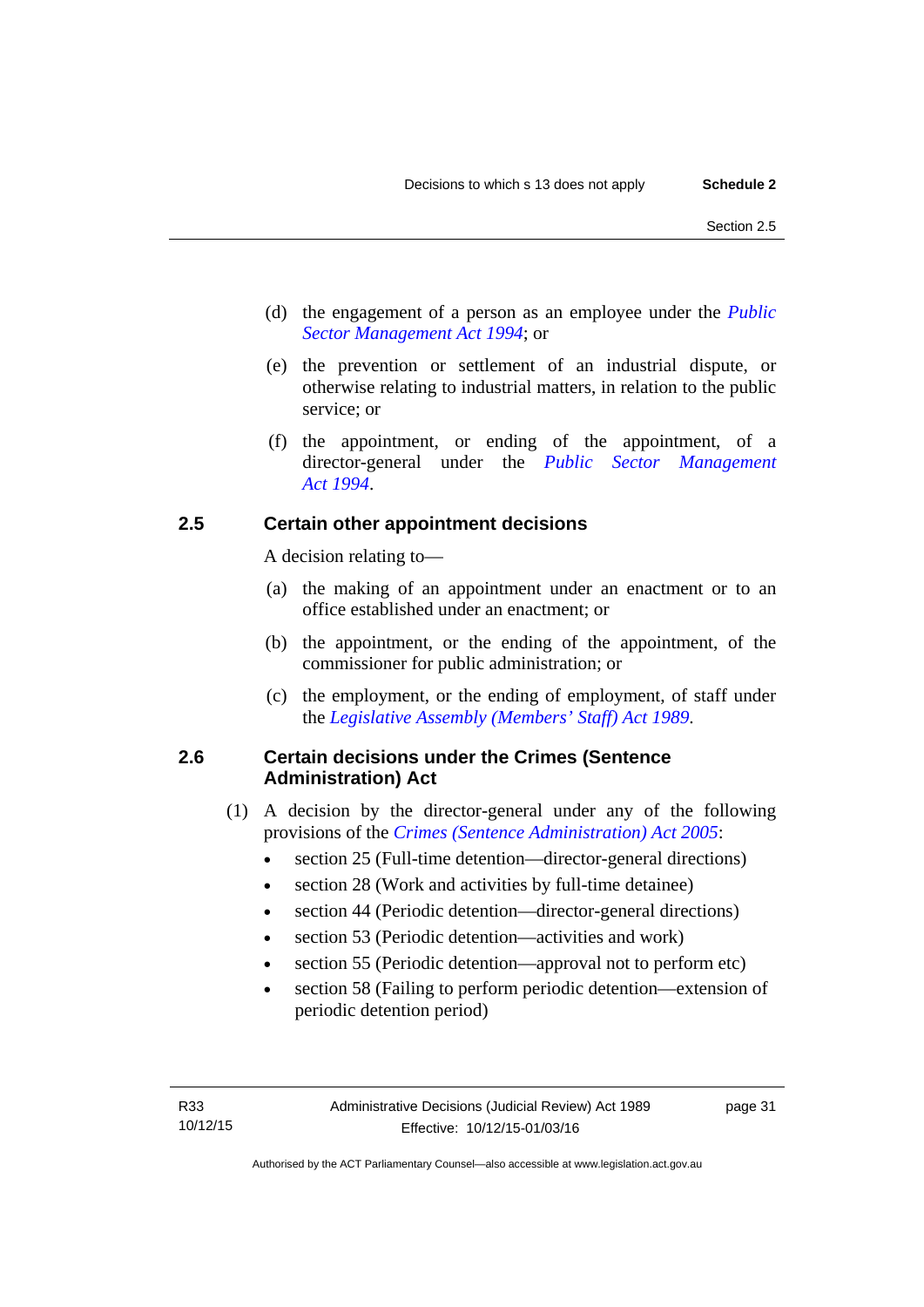#### **Schedule 2** Decisions to which s 13 does not apply

Section 2.7

- section 59 (Failing to perform periodic detention—referral to board)
- section 60 (Offender not fit for periodic detention—extension of periodic detention period)
- section 87 (Good behaviour—director-general directions)
- section 91 (Community service work—director-general directions)
- section 92 (Community service work—failure to report etc)
- section 100 (Rehabilitation programs—director-general directions)
- section 138 (Parole—director-general directions)
- section 302 (Release on licence—director-general directions)
- section 321 (Director-general directions—general).
- (2) A decision by a work supervisor under the *[Crimes \(Sentence](http://www.legislation.act.gov.au/a/2005-59)  [Administration\) Act 2005](http://www.legislation.act.gov.au/a/2005-59)*, section 54 (3) or (4) (Periodic detention—activities or work outside correctional centres).

# <span id="page-35-0"></span>**2.7 Decisions of the ACAT**

A decision of the ACAT.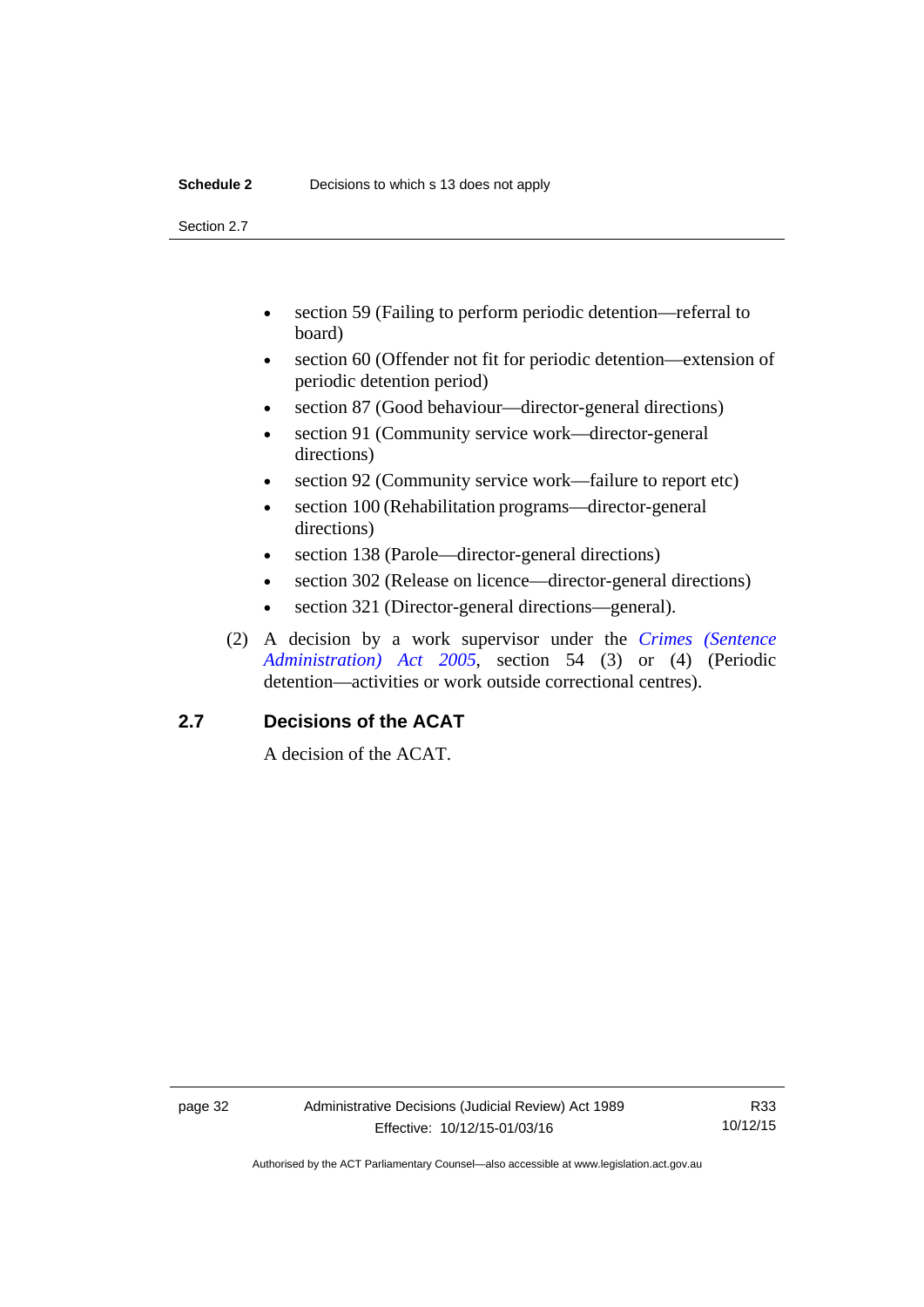# <span id="page-36-0"></span>**Dictionary**

(see s 2)

*Note 1* The [Legislation Act](http://www.legislation.act.gov.au/a/2001-14) contains definitions and other provisions relevant to this Act.

*Note 2* For example, the [Legislation Act,](http://www.legislation.act.gov.au/a/2001-14) dict, pt 1 defines the following terms:

- ACAT
- corporation
- fail
- *individual*
- judge
- Minister (see s 162)
- regulation
- Supreme Court
- the Territory.

*conduct engaged in* for the purpose of making a decision—see section 3C.

*decision*, of the ACAT—see the *[ACT Civil and Administrative](http://www.legislation.act.gov.au/a/2008-35)  [Tribunal Act 2008](http://www.legislation.act.gov.au/a/2008-35)*, dictionary.

*decision to which this Act applies* means a decision of an administrative character made, proposed to be made or required to be made (whether in the exercise of a discretion or not) under an enactment, other than a decision mentioned in schedule 1.

*duty* includes a duty imposed on a person in his or her capacity as a public employee.

*eligible person*, for an application under this Act, means—

- (a) an individual; or
- (b) a corporation, if the subject matter of the application relates to a matter that happens after the corporation was incorporated or came into existence; or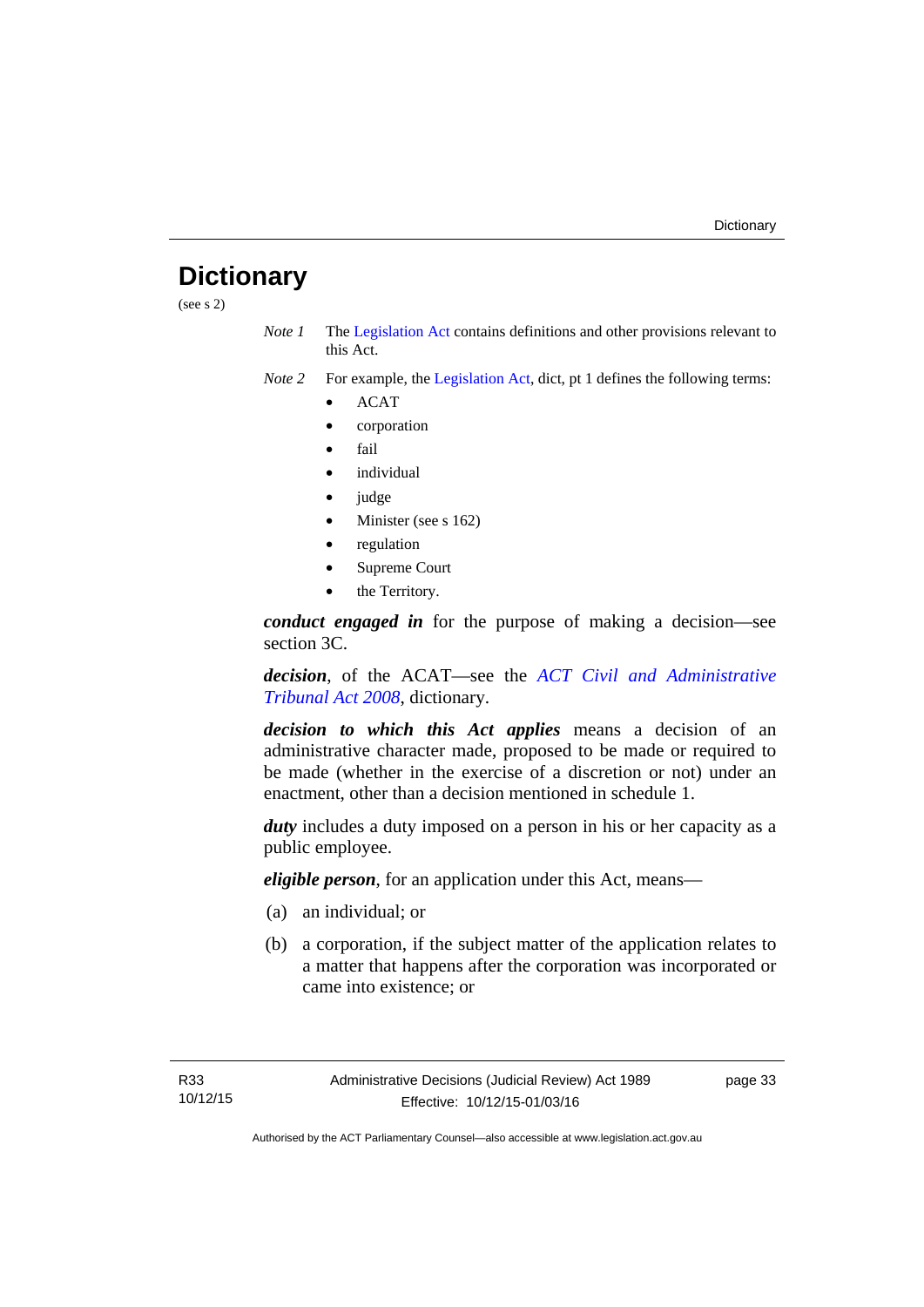- (c) an unincorporated organisation or association if the subject matter of the application relates to a matter that—
	- (i) forms part of the objects or purposes of the organisation or association; and
	- (ii) happens after the organisation or association came into existence.

### *enactment* means—

- (a) an Act or subordinate law; or
- (b) the *[Canberra Water Supply \(Googong Dam\) Act 1974](http://www.comlaw.gov.au/Details/C2008C00317)* (Cwlth).
- *Note* A reference to an Act or subordinate law includes a reference to a provision of an Act or subordinate law (see [Legislation Act](http://www.legislation.act.gov.au/a/2001-14), s 7 and s 8).

*failure to make* a decision—see section 3A.

*making* a decision—see section 3A.

*order of review*, in relation to a decision, in relation to conduct engaged in for the purpose of making a decision or in relation to a failure to make a decision, means an order on an application made under section 5, section 6 or section 7 in relation to the decision, conduct or failure.

*statement of reasons*, for a decision, means a statement—

- (a) of the findings on material questions of fact; and
- (b) referring to the evidence or other material on which the findings were based; and
- (c) giving the reasons for the decision.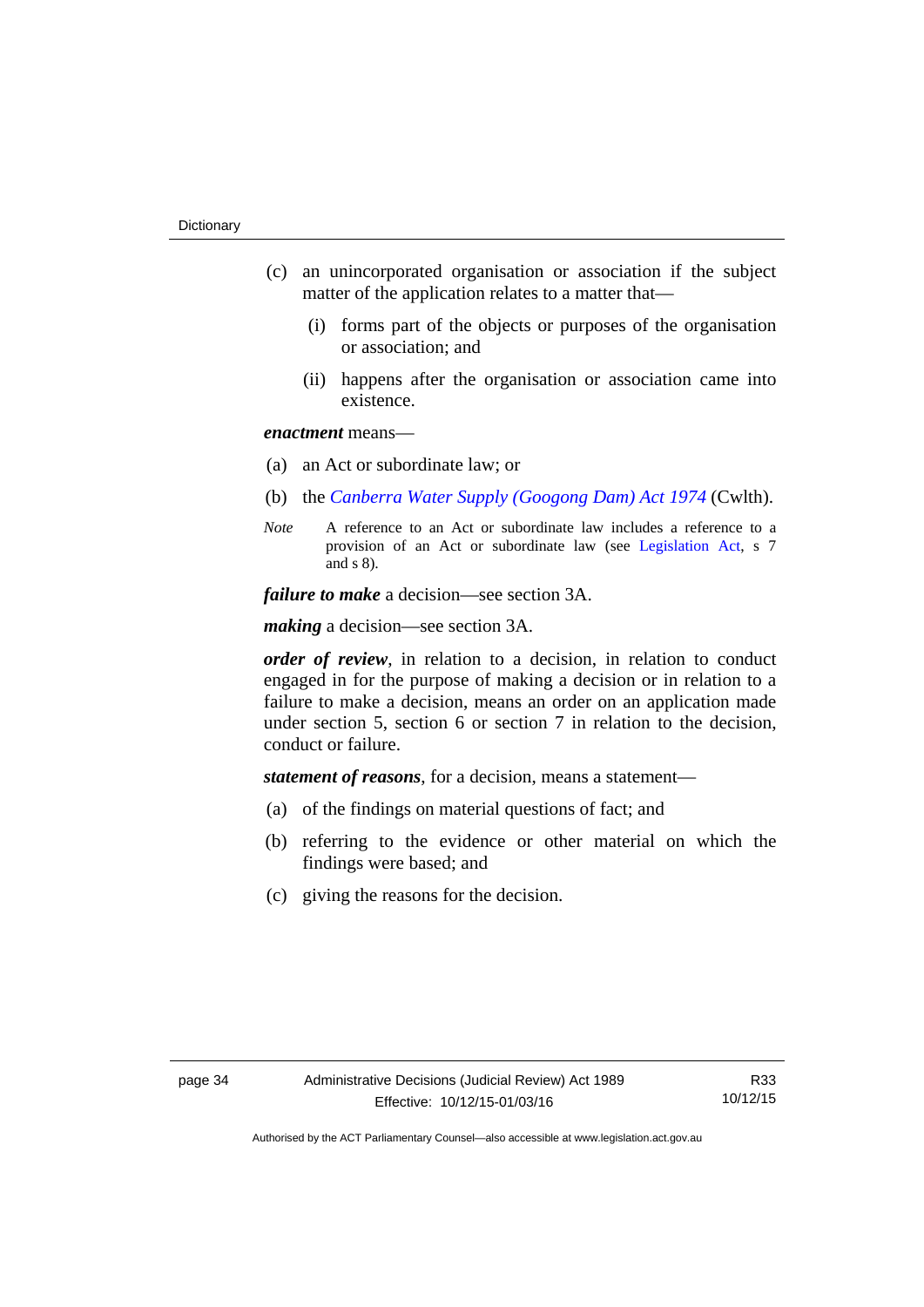# <span id="page-38-0"></span>**Endnotes**

# **1 About the endnotes**

Amending and modifying laws are annotated in the legislation history and the amendment history. Current modifications are not included in the republished law but are set out in the endnotes.

Not all editorial amendments made under the *[Legislation Act 2001](http://www.legislation.act.gov.au/a/2001-14)*, part 11.3 are annotated in the amendment history. Full details of any amendments can be obtained from the Parliamentary Counsel's Office.

Uncommenced amending laws are not included in the republished law. The details of these laws are underlined in the legislation history. Uncommenced expiries are underlined in the legislation history and amendment history.

If all the provisions of the law have been renumbered, a table of renumbered provisions gives details of previous and current numbering.

The endnotes also include a table of earlier republications.

| $A = Act$                                    | NI = Notifiable instrument                  |
|----------------------------------------------|---------------------------------------------|
| $AF =$ Approved form                         | $o = order$                                 |
| $am = amended$                               | om = omitted/repealed                       |
| $amdt = amendment$                           | $ord = ordinance$                           |
| $AR = Assembly resolution$                   | orig = original                             |
| $ch = chapter$                               | par = paragraph/subparagraph                |
| $CN =$ Commencement notice                   | $pres = present$                            |
| $def = definition$                           | $prev = previous$                           |
| $DI = Disallowable instrument$               | $(\text{prev}) = \text{previously}$         |
| $dict = dictionary$                          | $pt = part$                                 |
| $disallowed = disallowed by the Legislative$ | $r = rule/subrule$                          |
| Assembly                                     | $reloc = relocated$                         |
| $div = division$                             | $renum = renumbered$                        |
| $exp = expires/expired$                      | $R[X]$ = Republication No                   |
| $Gaz = gazette$                              | $RI =$ reissue                              |
| $hdg =$ heading                              | s = section/subsection                      |
| $IA = Interpretation Act 1967$               | $sch = schedule$                            |
| $ins = inserted/added$                       | $sdiv = subdivision$                        |
| $LA =$ Legislation Act 2001                  | $SL = Subordinate$ law                      |
| $LR =$ legislation register                  | $sub =$ substituted                         |
| $LRA =$ Legislation (Republication) Act 1996 | $underlining = whole or part not commenced$ |
| $mod = modified/modification$                | or to be expired                            |
|                                              |                                             |

### <span id="page-38-2"></span>**2 Abbreviation key**

R33 10/12/15 Administrative Decisions (Judicial Review) Act 1989 Effective: 10/12/15-01/03/16

page 35

<span id="page-38-1"></span>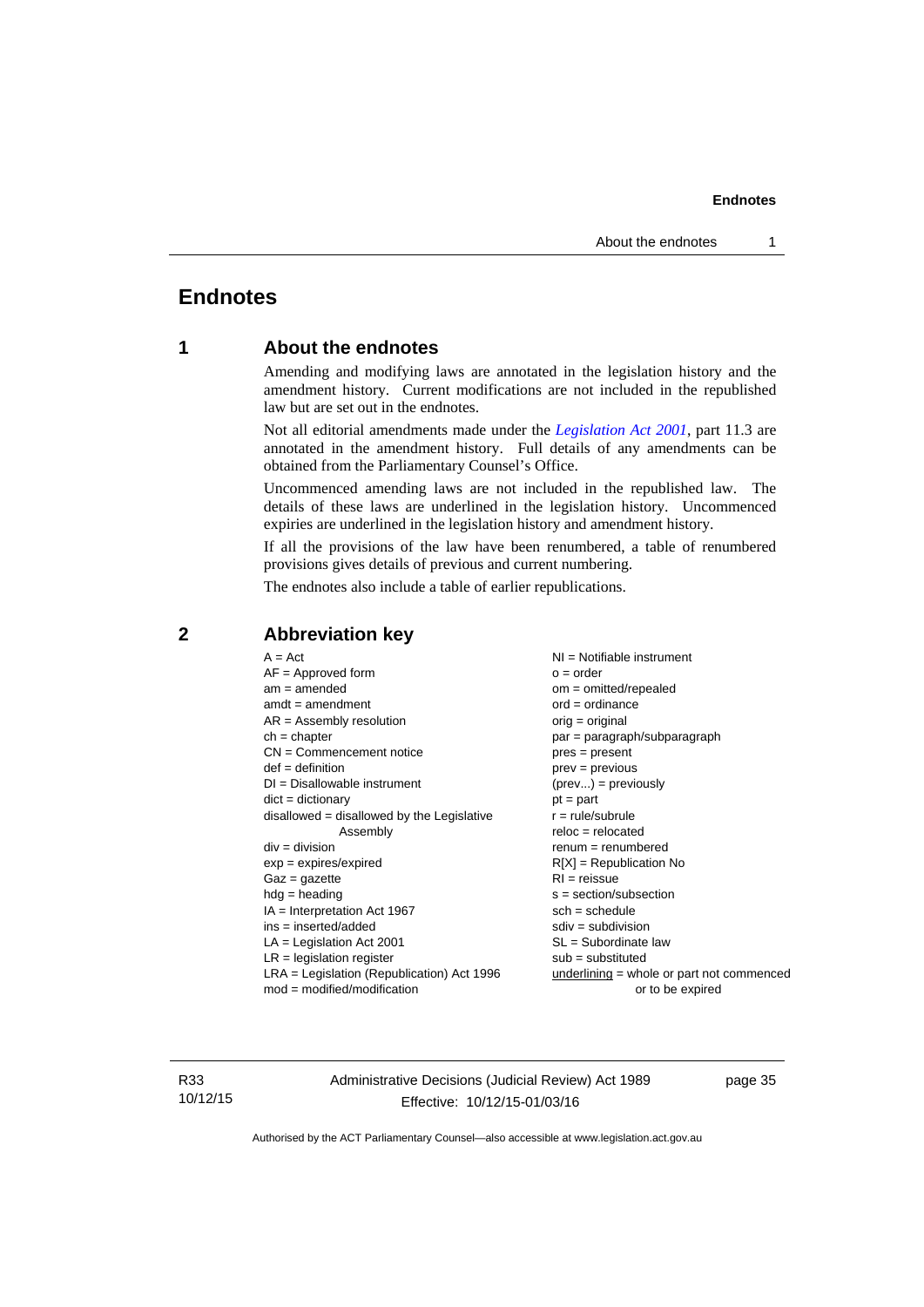3 Legislation history

#### <span id="page-39-0"></span>**3 Legislation history**

This Act was originally a Commonwealth ordinance—the *[Administrative](http://www.legislation.act.gov.au/a/alt_a1989-33co)  [Decisions \(Judicial Review\) Ordinance 1989](http://www.legislation.act.gov.au/a/alt_a1989-33co)* No 33 (Cwlth).

The *[Australian Capital Territory \(Self-Government\) Act 1988](http://www.comlaw.gov.au/Current/C2004A03699)* (Cwlth), s 34 (4) converted most former Commonwealth ordinances in force in the ACT into ACT enactments. This allowed the ACT Legislative Assembly to amend and repeal the laws. This Act was converted into an ACT enactment on 11 May 1989 (selfgovernment day).

As with most ordinances in force in the ACT, the name was changed from *Ordinance* to *Act* by the *[Self-Government \(Citation of Laws\) Act 1989](http://www.legislation.act.gov.au/a/alt_ord1989-21/default.asp)* A1989-21, s 5 on 11 May 1989 (self-government day).

#### **Legislation before becoming Territory enactment**

#### **Administrative Decisions (Judicial Review) Act 1989 A1989-33**

notified 10 May 1989 commenced 11 May 1989 (s 2)

as amended by

#### **Legislation after becoming Territory enactment**

**[Royal Commissions and Inquiries \(Consequential Provisions\) Act](http://www.legislation.act.gov.au/a/1991-3)  [1991](http://www.legislation.act.gov.au/a/1991-3) A1991-3 sch**  notified 1 March 1991 [\(Gaz 1991 No S7](http://www.legislation.act.gov.au/gaz/1991-S7/default.asp)) s 1, s 2 commenced 1 March 1991 (s 2 (1))

sch commenced 1 May 1991 (s 2 (2) and [Gaz 1991 No 16](http://www.legislation.act.gov.au/gaz/1991-16/default.asp))

#### **[Administrative Decisions \(Judicial Review\) \(Amendment\) Act 1991](http://www.legislation.act.gov.au/a/1991-102) A1991-102**

notified 15 January 1992 ([Gaz 1991 No S3\)](http://www.legislation.act.gov.au/gaz/1991-S3/default.asp) s 1, s 2 commenced 15 January 1992 (s 2 (1)) remainder (ss 3-5) commenced 15 July 1992 (s 2 (3))

### **[Electoral Act 1992](http://www.legislation.act.gov.au/a/1992-71) A1992-71 s 53**

notified 8 December 1992 ([Gaz 1992 No S218\)](http://www.legislation.act.gov.au/gaz/1992-S218/default.asp) s 1, s 2 commenced 8 December 1992 (s 2 (1)) s 53 commenced 21 December 1992 (s 2 (2) and [Gaz 1992 No S243\)](http://www.legislation.act.gov.au/gaz/1992-S243/default.asp)

page 36 Administrative Decisions (Judicial Review) Act 1989 Effective: 10/12/15-01/03/16

R33 10/12/15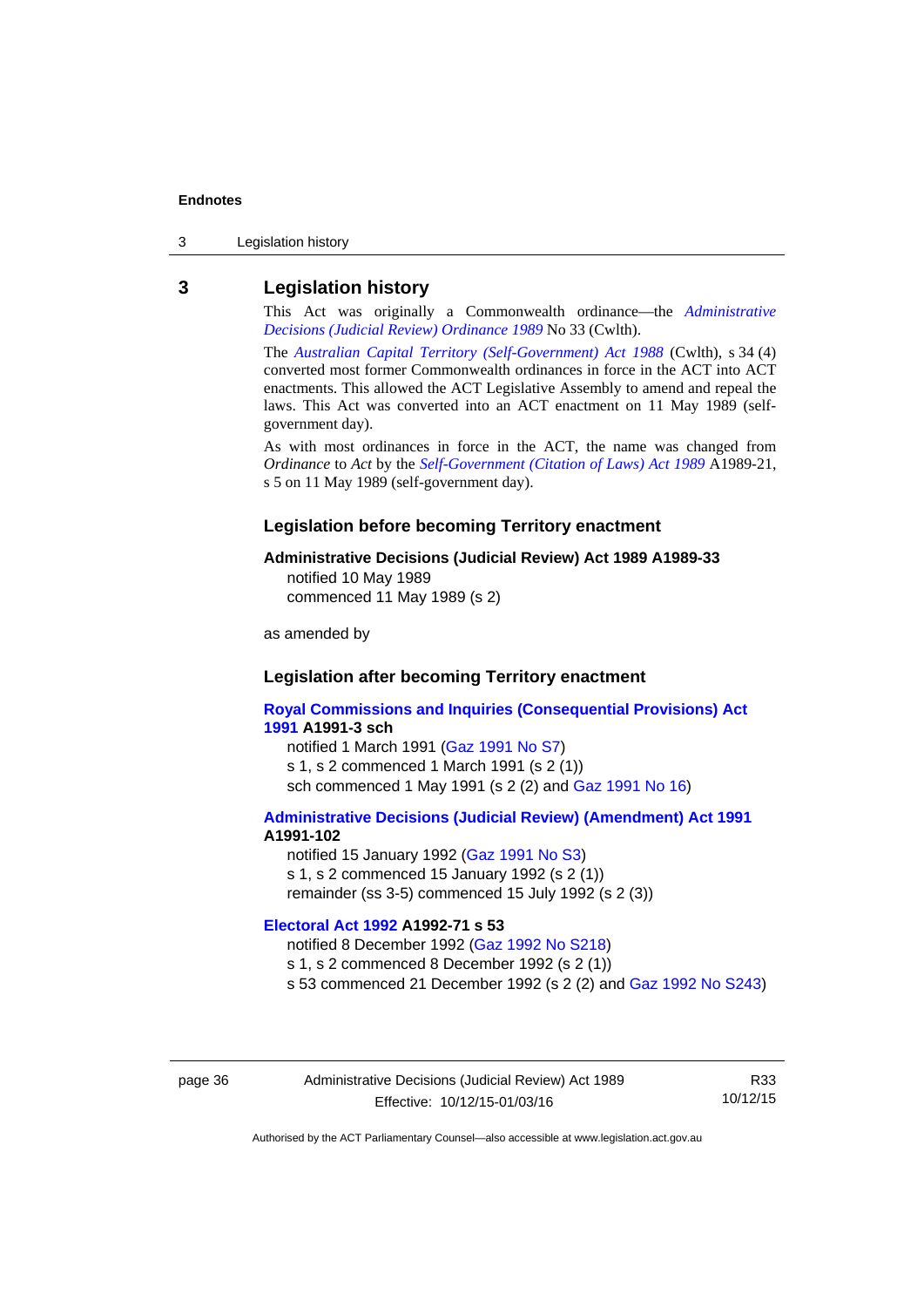#### **[Administrative Decisions \(Judicial Review\) \(Amendment\) Act 1993](http://www.legislation.act.gov.au/a/1993-65) A1993-65**

notified 6 September 1993 [\(Gaz 1993 No S172\)](http://www.legislation.act.gov.au/gaz/1993-S172/default.asp) commenced 6 September 1993 (s 2)

#### **[Supreme Court \(Amendment\) Act \(No 2\) 1993](http://www.legislation.act.gov.au/a/1993-91) A1993-91 sch 3**

notified 17 December 1993 [\(Gaz 1993 No S258](http://www.legislation.act.gov.au/gaz/1993-S258/default.asp)) sch 3 commenced 17 December 1993 (s 2)

#### **[Judicial Commissions \(Consequential Amendments\) Act 1994](http://www.legislation.act.gov.au/a/1994-10) A1994-10 s 4**

notified 14 March 1994 ([Gaz 1994 No S44](http://www.legislation.act.gov.au/gaz/1994-S44/default.asp)) s 4 commenced 14 March 1994 (s 2)

#### **[Public Sector Management \(Consequential and Transitional](http://www.legislation.act.gov.au/a/1994-38)  [Provisions\) Act 1994](http://www.legislation.act.gov.au/a/1994-38) A1994-38 sch 1 pt 3**

notified 30 June 1994 ([Gaz 1994 No S121\)](http://www.legislation.act.gov.au/gaz/1994-S121/default.asp) s 1, s 2 commenced 30 June 1994 (s 2 (1))

sch 1 pt 3 commenced 1 July 1994 (s 2 (2) and [Gaz 1994 No S142](http://www.legislation.act.gov.au/gaz/1994-S142/default.asp))

#### **[Financial Management and Audit \(Consequential and Transitional](http://www.legislation.act.gov.au/a/1996-26)  [Provisions\) Act 1996](http://www.legislation.act.gov.au/a/1996-26) A1996-26 sch pt 1**

notified 1 July 1996 [\(Gaz 1996 No S130](http://www.legislation.act.gov.au/gaz/1996-S130/default.asp)) sch pt 1 commenced 1 July 1996 (s 2)

#### **[Land \(Planning and Environment\) \(Amendment\) Act \(No 3\) 1996](http://www.legislation.act.gov.au/a/1996-85) A1996-85 s 88**

notified 24 December 1996 [\(Gaz 1996 No S345](http://www.legislation.act.gov.au/gaz/1996-S345/default.asp)) s 1, s 2 commenced 24 December 1996 (s 2 (1)) s 88 commenced 24 June 1997 (s 2 (3))

#### **[Tobacco Licensing \(Amendment\) Act 1998](http://www.legislation.act.gov.au/a/1998-18) A1998-18 sch 1**

notified 10 July 1998 ([Gaz 1998 No S190\)](http://www.legislation.act.gov.au/gaz/1998-S190/default.asp) commenced 10 July 1998 (s 2)

#### **[Taxation Administration \(Consequential and Transitional Provisions\)](http://www.legislation.act.gov.au/a/1999-5)  [Act 1999](http://www.legislation.act.gov.au/a/1999-5) A1999-5 sch 2**

notified 1 March 1999 [\(Gaz 1999 No S8](http://www.legislation.act.gov.au/gaz/1999-S8/default.asp)) s 1, s 2 commenced 1 March 1999 (s 2 (1)) sch 2 commenced 1 March 1999 (s 2 (2))

R33 10/12/15 page 37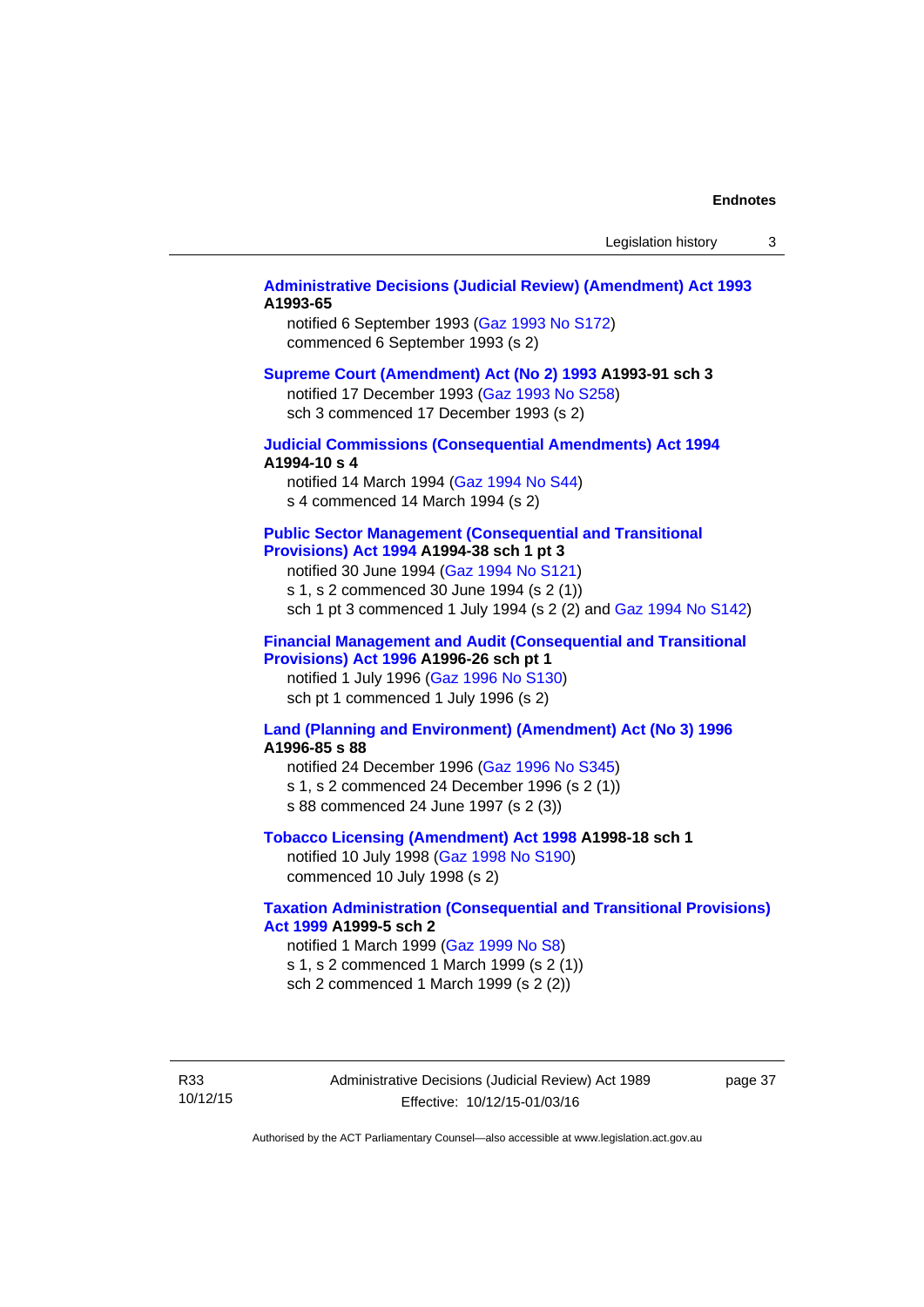| -3 | Legislation history |  |
|----|---------------------|--|
|----|---------------------|--|

**[Duties \(Consequential and Transitional Provisions\) Act 1999](http://www.legislation.act.gov.au/a/1999-8) A1999-8 s 33** 

notified 1 March 1999 [\(Gaz 1999 No S8](http://www.legislation.act.gov.au/gaz/1999-S8/default.asp)) ss 1-3 commenced 1 March 1999 (s 2 (1)) s 33 commenced 1 March 1999 (s 2 (2) and see [Duties Act 1999](http://www.legislation.act.gov.au/a/1999-7) A1999-7, s 2 (2) and [Gaz 1999 No S8\)](http://www.legislation.act.gov.au/gaz/1999-S8/default.asp)

#### **[Law Reform \(Miscellaneous Provisions\) Act 1999](http://www.legislation.act.gov.au/a/1999-66) A1999-66 sch 3**  notified 10 November 1999 [\(Gaz 1999 No 45](http://www.legislation.act.gov.au/gaz/1999-45/default.asp))

commenced 10 November 1999 (s 2)

#### **[Tobacco Amendment Act 2000](http://www.legislation.act.gov.au/a/2000-16) A2000-16 sch 3 pt 1**

notified 20 April 2000 [\(Gaz 2000 No 16\)](http://www.legislation.act.gov.au/gaz/2000-16/default.asp) s 1, s 2 commenced 20 April 2000 (s 2 (1)) sch 3 pt 1 commenced 1 July 2000 (s 2 (3))

#### **[Subordinate Laws Amendment Act 2000](http://www.legislation.act.gov.au/a/2000-71) A2000-71 sch 2**

notified 21 December 2000 [\(Gaz 2000 No S69\)](http://www.legislation.act.gov.au/gaz/2000-S69/default.asp) s 1, s 2 commenced 21 December 2000 (IA s 10B) sch 2 commenced 21 June 2001 (IA s 10E)

#### **[Legislation \(Consequential Amendments\) Act 2001](http://www.legislation.act.gov.au/a/2001-44) A2001-44 pt 6**

notified 26 July 2001 ([Gaz 2001 No 30\)](http://www.legislation.act.gov.au/gaz/2001-30/default.asp)

s 1, s 2 commenced 26 July 2001 (IA s 10B)

pt 6 commenced 12 September 2001 (s 2 and see [Gaz 2001 No S65\)](http://www.legislation.act.gov.au/gaz/2001-S65/default.asp)

#### **[Building Amendment Act 2002](http://www.legislation.act.gov.au/a/2002-15) A2002-15 s 14**

notified LR 17 May 2002

- s 1, s 2 commenced 17 May 2002 (LA s 75)
- s 14 commenced 18 May 2002 (s 2)

#### **[Plant Diseases Act 2002](http://www.legislation.act.gov.au/a/2002-42) A2002-42 s 44**

notified LR 2 December 2002 s 1, s 2 commenced 2 December 2002 (LA s 75 (1)) s 44 commenced 2 June 2003 (s 2 and LA s 79)

**[Confiscation of Criminal Assets Act 2003](http://www.legislation.act.gov.au/a/2003-8) A2003-8 sch 1 pt 1.1** 

notified LR 27 March 2003 s 1, s 2 commenced 27 March 2003 (LA s 75 (1)) sch 1 pt 1.1 commenced 15 August 2003 (s 2 and [CN2003-7](http://www.legislation.act.gov.au/cn/2003-7/default.asp))

page 38 Administrative Decisions (Judicial Review) Act 1989 Effective: 10/12/15-01/03/16

R33 10/12/15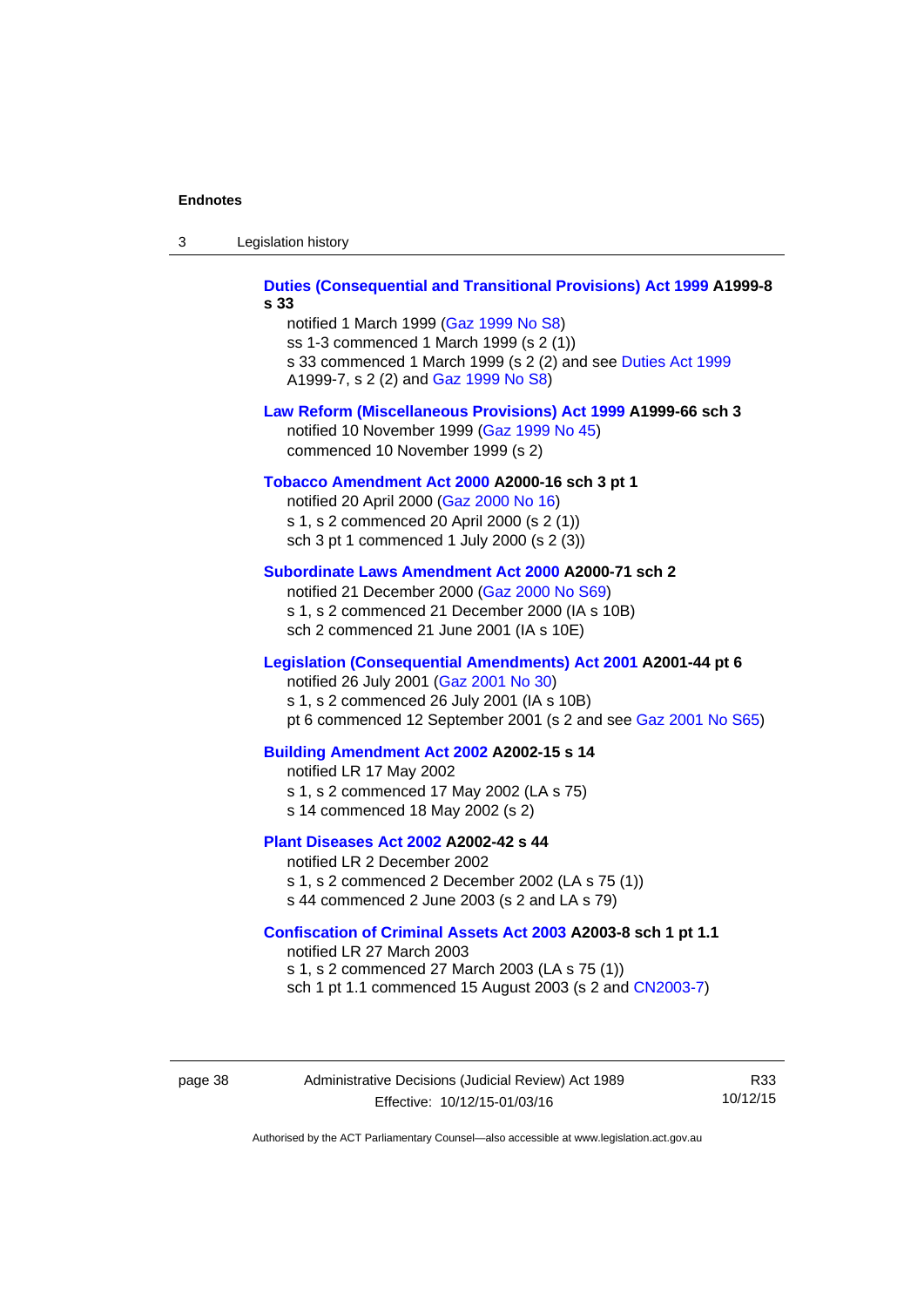# **[Construction Occupations Legislation Amendment Act 2004](http://www.legislation.act.gov.au/a/2004-13)  [A2004-13](http://www.legislation.act.gov.au/a/2004-13) sch 2 pt 2.1**

notified LR 26 March 2004

s 1, s 2 commenced 26 March 2004 (LA s 75 (1)) sch 2 pt 2.1 commenced 1 September 2004 (s 2 and see [Construction](http://www.legislation.act.gov.au/a/2004-12)  [Occupations \(Licensing\) Act 2004](http://www.legislation.act.gov.au/a/2004-12) A2004-12, s 2 and [CN2004-8\)](http://www.legislation.act.gov.au/cn/2004-8/default.asp)

#### **[Gungahlin Drive Extension Authorisation Act 2004](http://www.legislation.act.gov.au/a/2004-27) A2004-27 s 15**

notified LR 26 May 2004

- s 1, s 2 commenced 26 May 2004 (LA s 75 (1))
- s 15 commenced 27 May 2004 (s 2)

#### **[Gene Technology \(GM Crop Moratorium\) Act 2004](http://www.legislation.act.gov.au/a/2004-40) A2004-40 s 40**

notified LR 9 July 2004

- s 1, s 2 commenced 9 July 2004 (LA s 75 (1)) s 40 commenced 10 July 2004 (s 2)
- 

# **[Heritage Act 2004](http://www.legislation.act.gov.au/a/2004-57) A2004-57 sch 1 pt 1.2**

notified LR 9 September 2004 s 1, s 2 commenced 9 September 2004 (LA s 75 (1)) sch 1 pt 1.2 commenced 9 March 2005 (s 2 and LA s 79)

#### **[Court Procedures \(Consequential Amendments\) Act 2004](http://www.legislation.act.gov.au/a/2004-60) A2004-60 sch 1 pt 1.3**

notified LR 2 September 2004 s 1, s 2 commenced 2 September 2004 (LA s 75 (1)) sch 1 pt 1.3 commenced 10 January 2005 (s 2 and see [Court](http://www.legislation.act.gov.au/a/2004-59)  [Procedures Act 2004](http://www.legislation.act.gov.au/a/2004-59) A2004-59, s 2 and [CN2004-29\)](http://www.legislation.act.gov.au/cn/2004-29/default.asp)

#### **[Crimes \(Restorative Justice\) Act 2004](http://www.legislation.act.gov.au/a/2004-65) A2004-65 s 76**

notified LR 6 September 2004 s 1, s 2 commenced 6 September 2004 (LA s 75 (1)) s 76 commenced 31 January 2005 (s 2 and [CN2004-28](http://www.legislation.act.gov.au/cn/2004-28/default.asp))

#### **[Statute Law Amendment Act 2005 \(No 2\)](http://www.legislation.act.gov.au/a/2005-62) A2005-62 sch 3 pt 3.1**

notified LR 21 December 2005 s 1, s 2 commenced 21 December 2005 (LA s 75 (1)) sch 3 pt 3.1 commenced 11 January 2006 (s 2 (1))

R33 10/12/15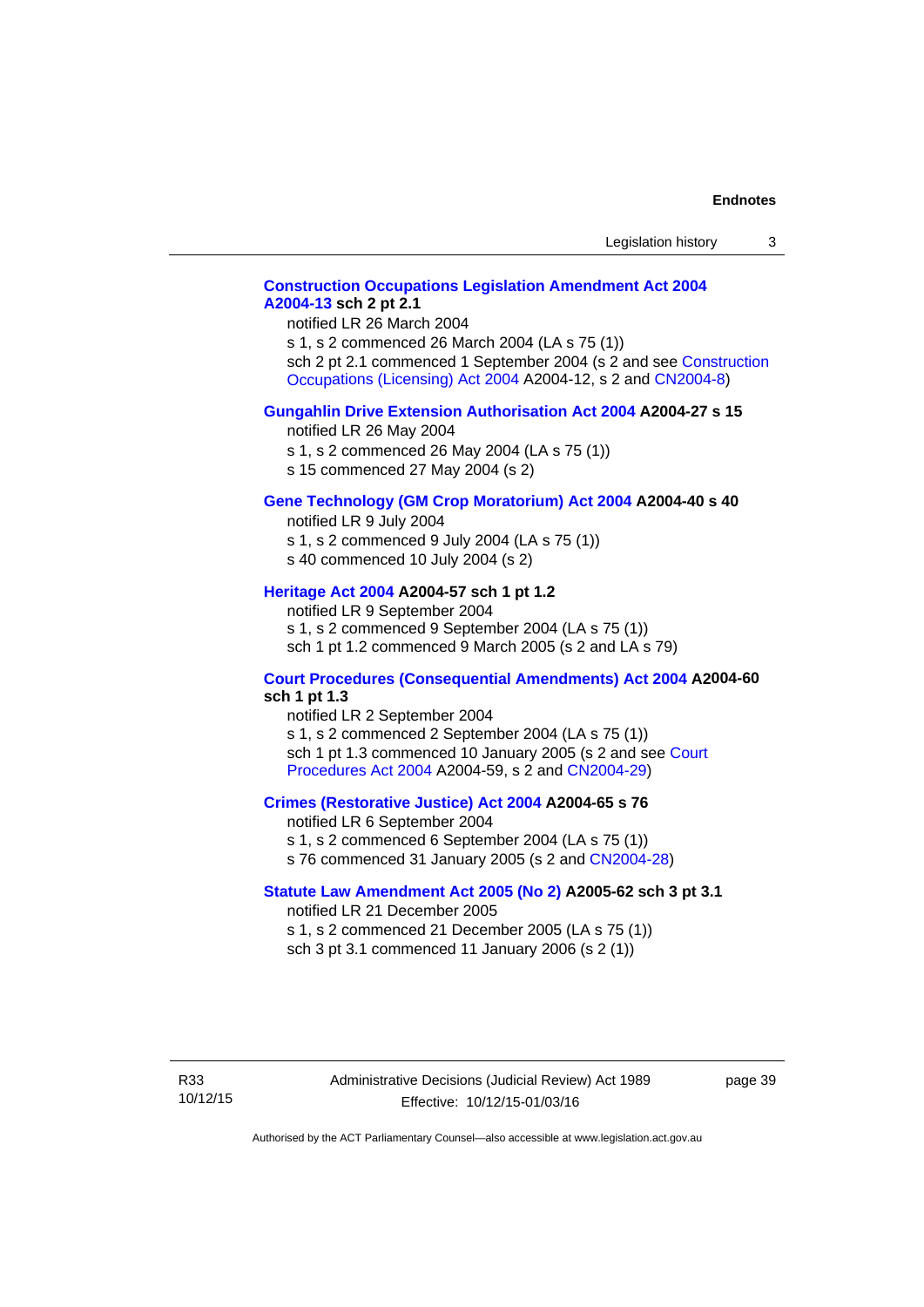| $\sqrt{2}$<br>- 3 | Legislation history |  |
|-------------------|---------------------|--|
|-------------------|---------------------|--|

# **[Sentencing Legislation Amendment Act 2006](http://www.legislation.act.gov.au/a/2006-23) A2006-23 sch 1 pt 1.1**

notified LR 18 May 2006

s 1, s 2 commenced 18 May 2006 (LA s 75 (1)) sch 1 pt 1.1 commenced 2 June 2006 (s 2 (1) and see [Crimes](http://www.legislation.act.gov.au/a/2005-59)  [\(Sentence Administration\) Act 2005](http://www.legislation.act.gov.au/a/2005-59) A2005-59 s 2, [Crimes](http://www.legislation.act.gov.au/a/2005-58)  [\(Sentencing\) Act 2005](http://www.legislation.act.gov.au/a/2005-58) A2005-58, s 2 and LA s 79)

#### **[Justice and Community Safety Legislation Amendment Act 2006](http://www.legislation.act.gov.au/a/2006-40) A2006-40 sch 2 pt 2.3**

notified LR 28 September 2006 s 1, s 2 commenced 28 September 2006 (LA s 75 (1)) sch 2 pt 2.3 commenced 29 September 2006 (s 2 (1))

### **[Water Resources Act 2007](http://www.legislation.act.gov.au/a/2007-19) A2007-19 s 208**

notified LR 20 June 2007 s 1, s 2 commenced 20 June 2007 (LA s 75 (1)) s 208 commenced 1 August 2007 (s 2 and [CN2007-8](http://www.legislation.act.gov.au/cn/2007-8/default.asp))

#### **[Planning and Development \(Consequential Amendments\) Act 2007](http://www.legislation.act.gov.au/a/2007-25) A2007-25 sch 1 pt 1.2**

notified LR 13 September 2007

s 1, s 2 commenced 13 September 2007 (LA s 75 (1)) sch 1 pt 1.2 commenced 31 March 2008 (s 2 and see Planning and [Development Act 2007](http://www.legislation.act.gov.au/a/2007-24) A2007-24, s 2 and [CN2008-1](http://www.legislation.act.gov.au/cn/2008-1/default.asp))

#### **[ACT Civil and Administrative Tribunal Legislation Amendment](http://www.legislation.act.gov.au/a/2008-36)  [Act 2008](http://www.legislation.act.gov.au/a/2008-36) A2008-36 sch 1 pt 1.2**

notified LR 4 September 2008

s 1, s 2 commenced 4 September 2008 (LA s 75 (1))

sch 1 pt 1.2 commenced 2 February 2009 (s 2 and see [ACT Civil and](http://www.legislation.act.gov.au/a/2008-35)  [Administrative Tribunal Act 2008](http://www.legislation.act.gov.au/a/2008-35) A2008-35, s 2 and [CN2009-2\)](http://www.legislation.act.gov.au/cn/2009-2/default.asp)

### **[Development Application \(Block 20 Section 23 Hume\) Assessment](http://www.legislation.act.gov.au/a/2008-52)  [Facilitation Act 2008](http://www.legislation.act.gov.au/a/2008-52) A2008-52 s 12**

notified LR 16 December 2008

- s 1, s 2 commenced 16 December 2008 (LA s 75 (1))
- s 12 commenced 17 December 2008 (s 2)

R33 10/12/15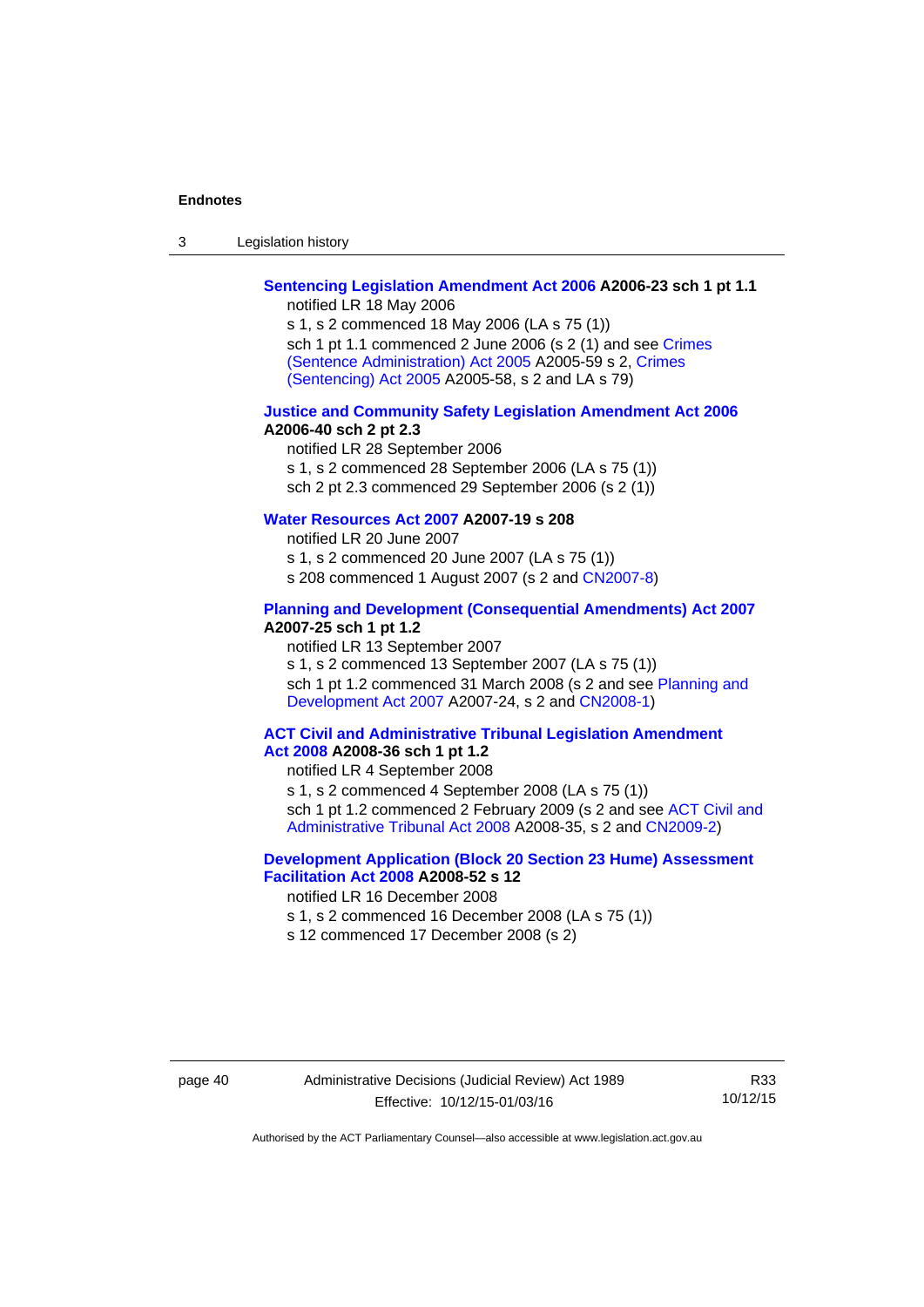Legislation history 3

#### **[Health Practitioner Regulation National Law \(ACT\) Act 2010](http://www.legislation.act.gov.au/a/2010-10) A2010-10 sch 2 pt 2.1**

notified LR 31 March 2010 s 1, s 2 commenced 31 March 2010 (LA s 75 (1)) sch 2 pt 2.1 commenced 1 July 2010 (s 2 (1) (a))

#### **[Payroll Tax Act 2011](http://www.legislation.act.gov.au/a/2011-18) A2011-18 sch 4 pt 4.1**

notified LR 30 June 2011 s 1, s 2 commenced 30 June 2011 (LA s 75 (1)) sch 4 pt 4.1 commenced 1 July 2011 (s 2)

#### **[Administrative \(One ACT Public Service Miscellaneous Amendments\)](http://www.legislation.act.gov.au/a/2011-22)**

#### **[Act 2011](http://www.legislation.act.gov.au/a/2011-22) A2011-22 sch 1 pt 1.4**

notified LR 30 June 2011 s 1, s 2 commenced 30 June 2011 (LA s 75 (1)) sch 1 pt 1.4 commenced 1 July 2011 (s 2 (1))

#### **[Justice and Community Safety Legislation Amendment Act 2012](http://www.legislation.act.gov.au/a/2012-13)**

#### **A2012-13 sch 1 pt 1.2**

notified LR 11 April 2012 s 1, s 2 commenced 11 April 2012 (LA s 75 (1)) sch 1 pt 1.2 commenced 12 April 2012 (s 2 (1))

#### **[Statute Law Amendment Act 2013](http://www.legislation.act.gov.au/a/2013-19) A2013-19 sch 3 pt 3.1**

notified LR 24 May 2013 s 1, s 2 commenced 24 May 2013 (LA s 75 (1)) sch 3 pt 3.1 commenced 14 June 2013 (s 2)

#### **[Administrative Decisions \(Judicial Review\) Amendment Act 2013](http://www.legislation.act.gov.au/a/2013-37) A2013-37**

notified LR 25 September 2013 s 1, s 2 commenced 25 September 2013 (LA s 75 (1)) remainder commenced 26 September 2013 (s 2)

#### **[Planning and Development \(Symonston Mental Health Facility\)](http://www.legislation.act.gov.au/a/2014-26)  [Amendment Act 2014](http://www.legislation.act.gov.au/a/2014-26) A2014-26 sch 1 pt 1.1**

notified LR 12 June 2014 s 1, s 2 commenced 12 June 2014 (LA s 75 (1)) sch 1 pt 1.1 commenced 13 June 2014 (s 2)

R33 10/12/15 Administrative Decisions (Judicial Review) Act 1989 Effective: 10/12/15-01/03/16

page 41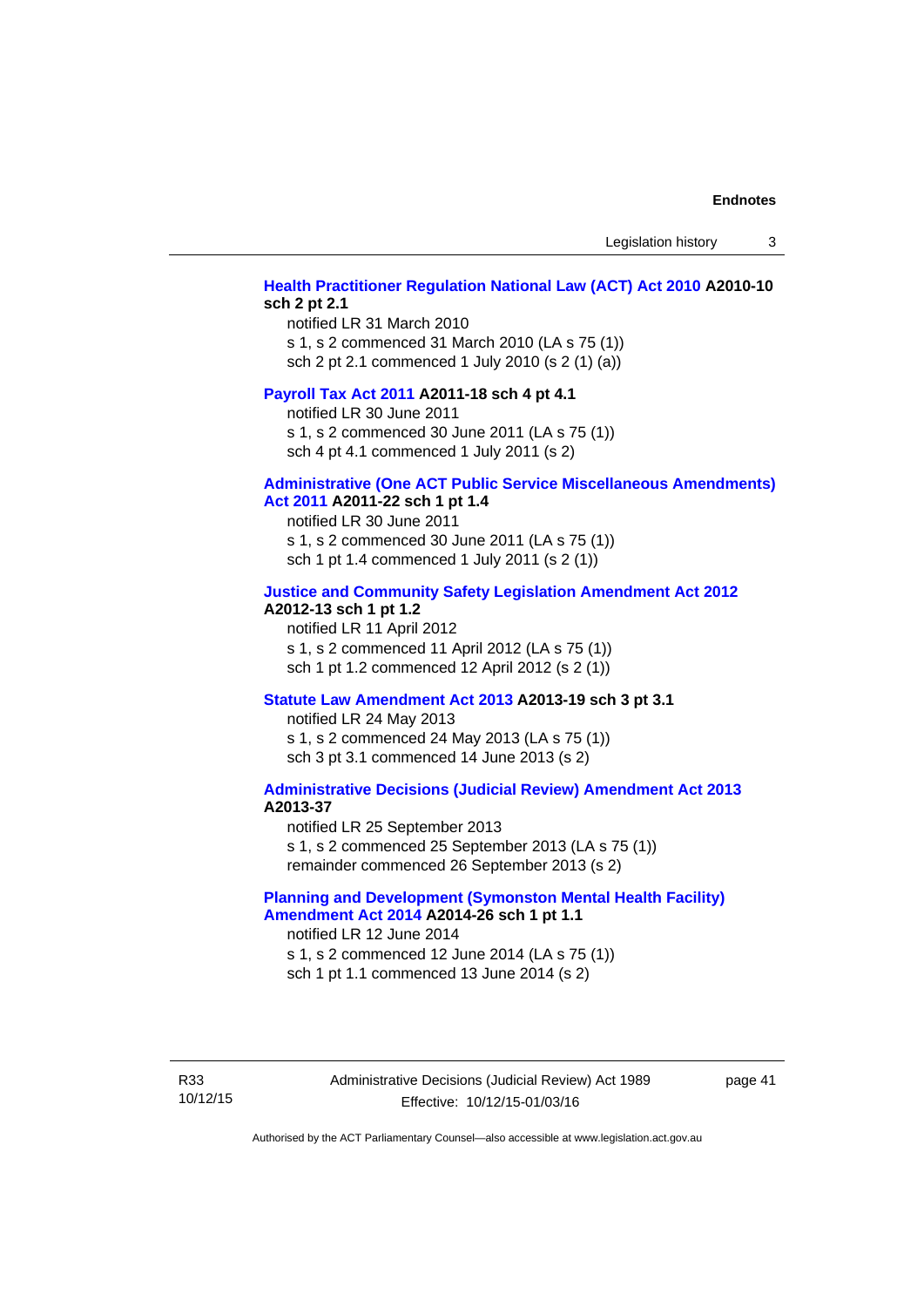| $\sqrt{2}$<br>- 3 | Legislation history |  |
|-------------------|---------------------|--|
|-------------------|---------------------|--|

#### **[Judicial Commissions Amendment Act 2015](http://www.legislation.act.gov.au/a/2015-1) A2015-1 sch 1 pt 1.1 (as am by A2015-52 s 28)**

notified LR 25 February 2015

s 1, s 2 commenced 25 February 2015 (LA s 75 (1))

sch 1 pt 1.1 awaiting commencement (s 2 (as am by [A2015-52](http://www.legislation.act.gov.au/a/2015-52) s 28))

*Note* default commencement under s 2 (2): 1 February 2017 (LA s 79 does not apply to this Act)

#### **[Planning and Development \(Capital Metro\) Legislation Amendment](http://www.legislation.act.gov.au/a/2015-2)  [Act 2015](http://www.legislation.act.gov.au/a/2015-2) A2015-2 pt 2**

notified LR 25 February 2015

s 1, s 2 commenced 25 February 2015 (LA s 75 (1))

s 5 commenced 2 April 2015 (s 2 (1) and see [Planning and](http://www.legislation.act.gov.au/a/2014-41/default.asp) 

[Development \(Bilateral Agreement\) Amendment Act 2014](http://www.legislation.act.gov.au/a/2014-41/default.asp) A2014-41, s 2 and LA s 79)

pt 2 remainder commenced 2 April 2015 (s 2 (2) and [CN2015-2](http://www.legislation.act.gov.au/cn/2015-2/default.asp))

# **[Financial Management Amendment Act 2015](http://www.legislation.act.gov.au/a/2015-34/default.asp) A2015-34 sch 1 pt 1.1**

notified LR 30 September 2015 s 1, s 2 commenced 30 September 2015 (LA s 75 (1)) sch 1 pt 1.1 amdt 1.2 commences 1 July 2016 (s 2 (1)) sch 1 pt 1.1 remainder commenced 1 October 2015 (s 2 (2))

### **[Courts Legislation Amendment Act 2015 \(No 2\)](http://www.legislation.act.gov.au/a/2015-52/default.asp) A2015-52 pt 10**

notified LR 26 November 2015

s 1, s 2 commenced 26 November 2015 (LA s 75 (1))

pt 10 (s 28) commenced 10 December 2015 (s 2 (2))

*Note* Pt 10 (s 28) only amends the [Judicial Commissions](http://www.legislation.act.gov.au/a/2015-1)  [Amendment Act 2015](http://www.legislation.act.gov.au/a/2015-1) A2015-1

page 42 Administrative Decisions (Judicial Review) Act 1989 Effective: 10/12/15-01/03/16

R33 10/12/15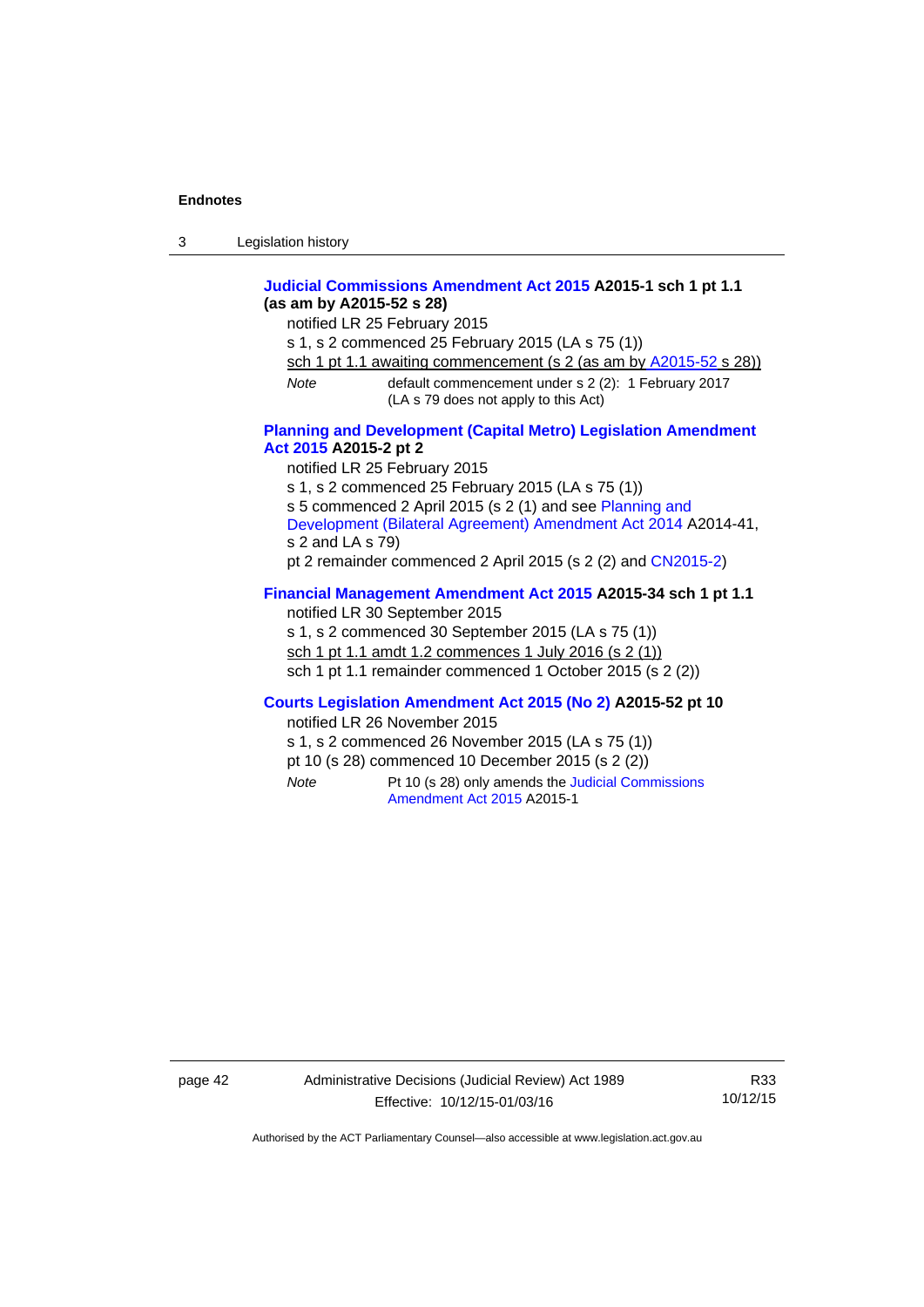<span id="page-46-0"></span>

| 4               | <b>Amendment history</b>                                                                                                                                                                                                                                                                                                                                   |  |  |
|-----------------|------------------------------------------------------------------------------------------------------------------------------------------------------------------------------------------------------------------------------------------------------------------------------------------------------------------------------------------------------------|--|--|
|                 | <b>Dictionary</b><br>s 2<br>om A2001-44 amdt 1.42<br>ins A2005-62 amdt 3.5<br>am A2013-37 s 4                                                                                                                                                                                                                                                              |  |  |
|                 | <b>Notes</b><br>s 3<br>am A1991-102 s 4; A1993-65 s 4; A1996-85 s 88; A2001-44<br>amdts 1.43-1.45<br>defs reloc to dict A2005-62 amdt 3.4<br>sub A2005-62 amdt 3.5<br>def <i>failure</i> om A2005-62 amdt 3.2<br>def judge om A2005-62 amdt 3.2<br>def rules of court am A1993-91 sch 3<br>om A2004-60 amdt 1.7                                            |  |  |
|                 | Meaning of <i>making</i> and <i>failure to make</i> a decision<br>s 3A<br>ins A2005-62 amdt 3.6                                                                                                                                                                                                                                                            |  |  |
|                 | Meaning of person aggrieved<br>s 3B<br>ins A2005-62 amdt 3.6<br>om A2013-37 s 5                                                                                                                                                                                                                                                                            |  |  |
|                 | Meaning of conduct engaged in for purpose of making decision<br>s 3C<br>ins A2005-62 amdt 3.6                                                                                                                                                                                                                                                              |  |  |
|                 | Act to operate despite anything in existing laws<br>s 4<br>am A2005-62 amdt 3.7                                                                                                                                                                                                                                                                            |  |  |
|                 | Who may make an application under this Act<br>s 4A<br>ins A2013-37 s 6                                                                                                                                                                                                                                                                                     |  |  |
|                 | Applications for review of decisions<br>am A2005-62 amdts 3.8-3.15; A2012-13 amdt 1.12; A2013-37<br>s 5<br>s <sub>7</sub>                                                                                                                                                                                                                                  |  |  |
|                 | Applications for review of conduct related to making of decisions<br>s 6<br>am A2005-62 amdts 3.16-3.23; A2013-37 s 8                                                                                                                                                                                                                                      |  |  |
|                 | Applications for failures to make decisions<br>s 7 hdg<br>sub A2005-62 amdt 3.24<br>s 7<br>am A2005-62 amdts 3.25-3.30; A2013-37 s 9, s 10                                                                                                                                                                                                                 |  |  |
|                 | <b>Effect of Act on other rights</b><br>orig s 8 om A2005-62 amdt 3.31<br>s 8<br>(prev s 9) am A1991-102 s 5; A1993-65 s 5; A1999-66 sch 3;<br>A2004-57 amdt 1.3; A2005-62 amdts 3.32-3.34<br>renum A2005-62 amdt 3.35<br>am A2006-40 amdt 2.47; A2007-25 amdt 1.11, amdt 1.12<br>(4)-(6) exp 30 September 2008 (s 8 (6) (LA s 88 declaration<br>applies)) |  |  |
| R33<br>10/12/15 | Administrative Decisions (Judicial Review) Act 1989<br>page 43<br>Effective: 10/12/15-01/03/16                                                                                                                                                                                                                                                             |  |  |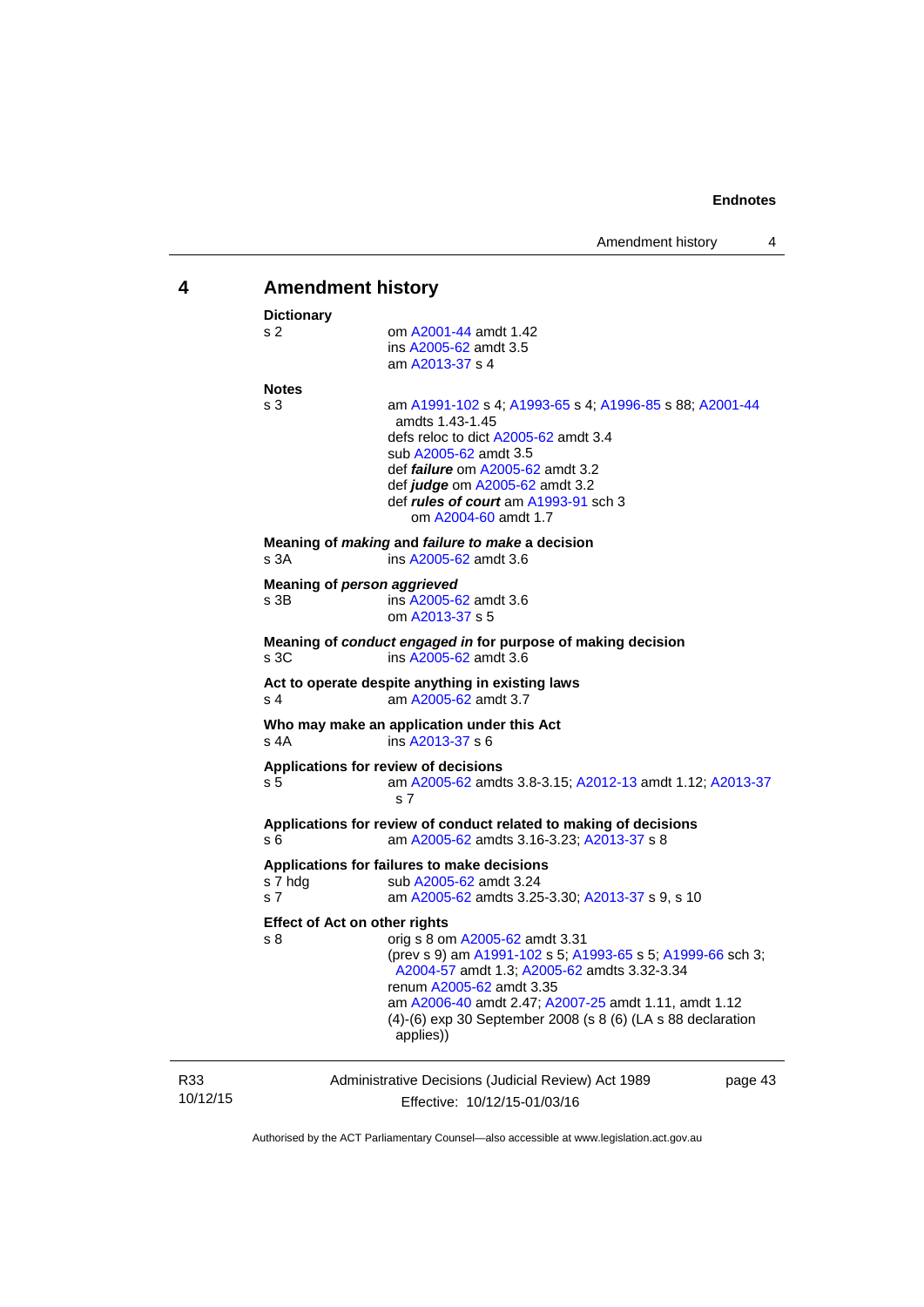4 Amendment history **Applications for order of review must set out grounds**  s 9 hdg (prev s 10 hdg) sub [A2005-62](http://www.legislation.act.gov.au/a/2005-62) amdt 3.36 s 9 orig s 9 renum as s 8 (prev s 10 hdg) am [A2004-60](http://www.legislation.act.gov.au/a/2004-60) amdt 1.8; ss and pars renum R13 LA (see [A2004-60](http://www.legislation.act.gov.au/a/2004-60) amdt 1.9); [A2005-62](http://www.legislation.act.gov.au/a/2005-62) amdt 3.37, amdt 3.38 renum [A2005-62](http://www.legislation.act.gov.au/a/2005-62) amdt 3.39 **Period in which application for order of review must be made**  s 10 orig s 10 renum as s 9 ins [A2005-62](http://www.legislation.act.gov.au/a/2005-62) amdt 3.40; [A2013-19](http://www.legislation.act.gov.au/a/2013-19) amdt 3.1 **Application for order of review not limited to grounds in application**  s 11 sub [A2005-62](http://www.legislation.act.gov.au/a/2005-62) amdt 3.40 **Application to be made a party to a proceeding**  s 12 am [A2013-37](http://www.legislation.act.gov.au/a/2013-37) s 11 **Reasons for decision may be obtained**  s 13 am [A2005-62](http://www.legislation.act.gov.au/a/2005-62) amdt 3.41, amdt 3.42, amdt 3.44, amdt 3.45, amdt 3.47; ss renum [A2005-62](http://www.legislation.act.gov.au/a/2005-62) amdt 3.43, amdt 3.46; [A2008-36](http://www.legislation.act.gov.au/a/2008-36) amdt 1.13 **Certain information not required to be disclosed**<br>s 14 am A2005-62 amdts 3.48-3.51 am [A2005-62](http://www.legislation.act.gov.au/a/2005-62) amdts 3.48-3.51 **Ministerial certificate about disclosure of information**  s 15 hdg sub [A2005-62](http://www.legislation.act.gov.au/a/2005-62) amdt 3.52 s 15 am [A2005-62](http://www.legislation.act.gov.au/a/2005-62) amdts 3.53-3.55; ss renum [A2005-62](http://www.legislation.act.gov.au/a/2005-62) amdt 3.56 **Stay of proceedings**  s 16 am [A1999-66](http://www.legislation.act.gov.au/a/1999-66) sch 3; [A2005-62](http://www.legislation.act.gov.au/a/2005-62) amdt 3.57, amdt 3.58 **Powers of Supreme Court in relation to applications for order of review**  s 17 hdg sub [A2005-62](http://www.legislation.act.gov.au/a/2005-62) amdt 3.59 s 17 am [A2005-62](http://www.legislation.act.gov.au/a/2005-62) amdt 3.60-3.62 **Change in person holding, or performing the duties of, an office**  s 18 **am [A2005-62](http://www.legislation.act.gov.au/a/2005-62)** amdt 3.63; ss renum R17 LA **Intervention by Minister**  s 19 sub [A2005-62](http://www.legislation.act.gov.au/a/2005-62) amdt 3.64

> **Intervention by other people**  s 19A ins [A2013-37](http://www.legislation.act.gov.au/a/2013-37) s 12 **Act not to apply to certain decisions**  s 20 am [A2005-62](http://www.legislation.act.gov.au/a/2005-62) amdt 3.65; ss renum [A2005-62](http://www.legislation.act.gov.au/a/2005-62) amdt 3.66 **Regulation-making power**

s 21 sub [A2001-44](http://www.legislation.act.gov.au/a/2001-44) amdt 1.46

Administrative Decisions (Judicial Review) Act 1989 Effective: 10/12/15-01/03/16

R33 10/12/15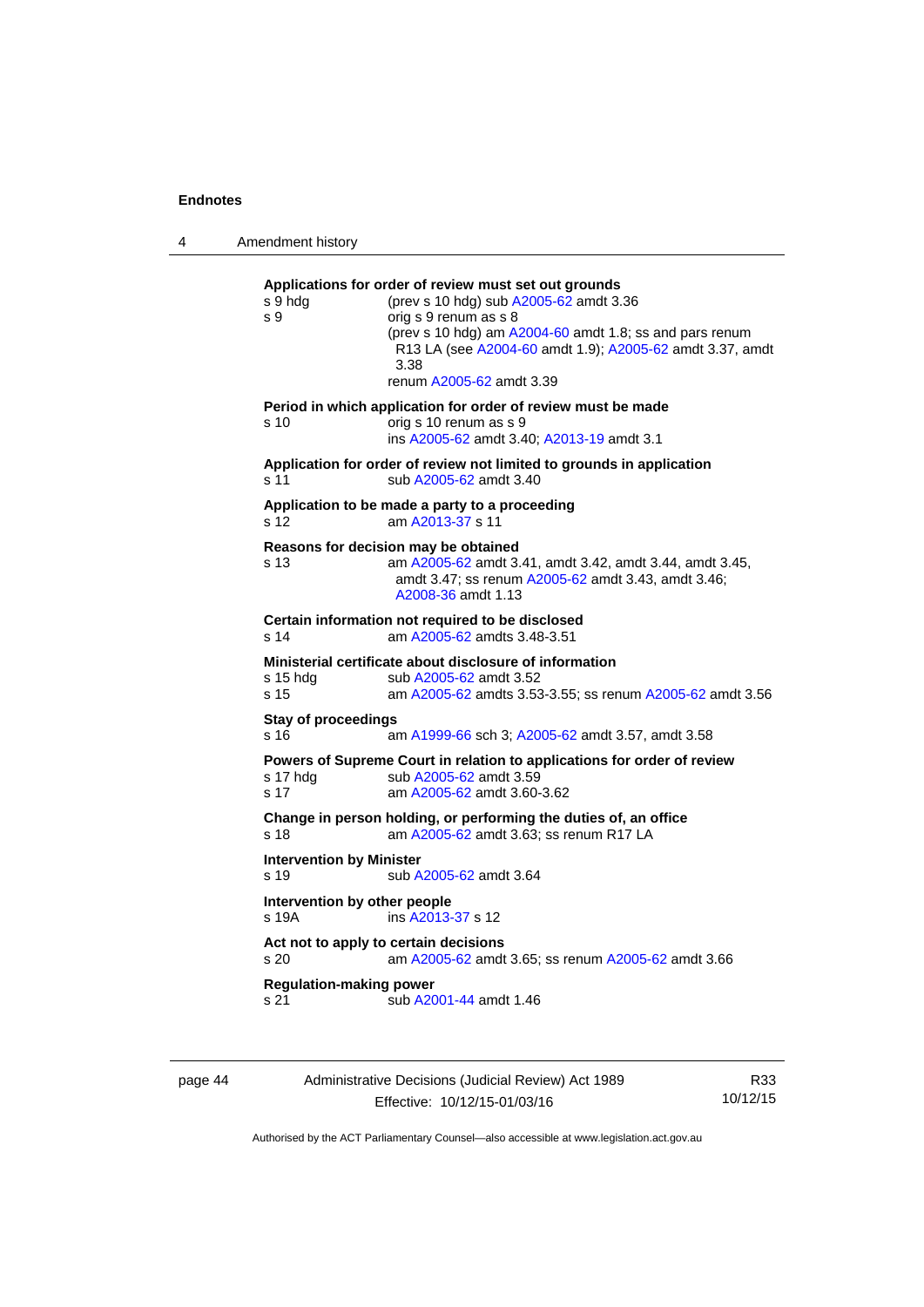| s 22              | ins A2004-13 amdt 2.1                                                                                                                                                                                                                                                                                                                                                                                                                                                                                                             |
|-------------------|-----------------------------------------------------------------------------------------------------------------------------------------------------------------------------------------------------------------------------------------------------------------------------------------------------------------------------------------------------------------------------------------------------------------------------------------------------------------------------------------------------------------------------------|
|                   | exp 1 July 2005 (s 22 (2))                                                                                                                                                                                                                                                                                                                                                                                                                                                                                                        |
|                   | Decisions to which this Act does not apply                                                                                                                                                                                                                                                                                                                                                                                                                                                                                        |
| sch 1             | am A1991-3 sch; A1992-71 s 53; A1994-10 s 4; A1998-18<br>sch 1; A1999-5 sch 2; A1999-8 s 33; A2000-16 sch 3 pt 1;<br>A2001-44 amdt 1.47; A2002-15 s 14; A2002-42, s 44;<br>A2003-8 amdt 1.1; A2004-13 amdt 2.2; A2004-27 s 15;<br>A2004-40 s 40; A2004-65 s 76<br>sub A2005-62 amdt 3.67<br>am A2006-23 amdt 1.1; items renum A2006-23 amdt 1.2;<br>A2007-19 s 208; A2008-52 s 12; items renum R23 LA;<br>A2010-10 amdt 2.1; items renum R25 LA; A2011-18<br>amdt 4.1; A2011-22 amdt 1.18; A2014-26 amdt 1.1; A2015-2<br>s 4, s 5 |
|                   | Decisions to which s 13 does not apply                                                                                                                                                                                                                                                                                                                                                                                                                                                                                            |
| sch 2             | am A1994-38 sch 1 pt 3; A1996-26 sch                                                                                                                                                                                                                                                                                                                                                                                                                                                                                              |
|                   | sub A2005-62 amdt 3.68                                                                                                                                                                                                                                                                                                                                                                                                                                                                                                            |
|                   | am A2006-23 amdt 1.3; A2008-36 amdt 1.14; A2011-22<br>amdt 1.19, amdt 1.20; A2015-34 amdt 1.1                                                                                                                                                                                                                                                                                                                                                                                                                                     |
| <b>Dictionary</b> |                                                                                                                                                                                                                                                                                                                                                                                                                                                                                                                                   |
| dict              | ins A2005-62 amdt 3.69                                                                                                                                                                                                                                                                                                                                                                                                                                                                                                            |
|                   | am A2008-36 amdt 1.15; A2013-37 s 13                                                                                                                                                                                                                                                                                                                                                                                                                                                                                              |
|                   | def conduct engaged in ins A2005-62 amdt 3.69                                                                                                                                                                                                                                                                                                                                                                                                                                                                                     |
|                   | def <i>decision</i> ins A2008-36 amdt 1.16                                                                                                                                                                                                                                                                                                                                                                                                                                                                                        |
|                   | def decision to which this Act applies reloc from s 3<br>A2005-62 amdt 3.4                                                                                                                                                                                                                                                                                                                                                                                                                                                        |
|                   | def <i>duty</i> am A1994-38 sch 1 pt 3                                                                                                                                                                                                                                                                                                                                                                                                                                                                                            |
|                   | reloc from s 3 A2005-62 amdt 3.4                                                                                                                                                                                                                                                                                                                                                                                                                                                                                                  |
|                   | def eligible person ins A2013-37 s 14                                                                                                                                                                                                                                                                                                                                                                                                                                                                                             |
|                   | def enactment am A1999-66 sch 3                                                                                                                                                                                                                                                                                                                                                                                                                                                                                                   |
|                   | sub A2005-62 amdt 3.1                                                                                                                                                                                                                                                                                                                                                                                                                                                                                                             |
|                   | reloc from s 3 A2005-62 amdt 3.4                                                                                                                                                                                                                                                                                                                                                                                                                                                                                                  |
|                   | def <i>failure to make</i> ins $A2005-62$ amdt 3.69                                                                                                                                                                                                                                                                                                                                                                                                                                                                               |
|                   | def making ins A2005-62 amdt 3.69                                                                                                                                                                                                                                                                                                                                                                                                                                                                                                 |
|                   | def order of review am A2005-62 amdt 3.3                                                                                                                                                                                                                                                                                                                                                                                                                                                                                          |
|                   | reloc from s 3 A2005-62 amdt 3.4                                                                                                                                                                                                                                                                                                                                                                                                                                                                                                  |
|                   | def person aggrieved ins A2005-62 amdt 3.69                                                                                                                                                                                                                                                                                                                                                                                                                                                                                       |
|                   | om A2013-37 s 15                                                                                                                                                                                                                                                                                                                                                                                                                                                                                                                  |
|                   | def statement of reasons ins A2005-62 amdt 3.69                                                                                                                                                                                                                                                                                                                                                                                                                                                                                   |

R33 10/12/15 Administrative Decisions (Judicial Review) Act 1989 Effective: 10/12/15-01/03/16

page 45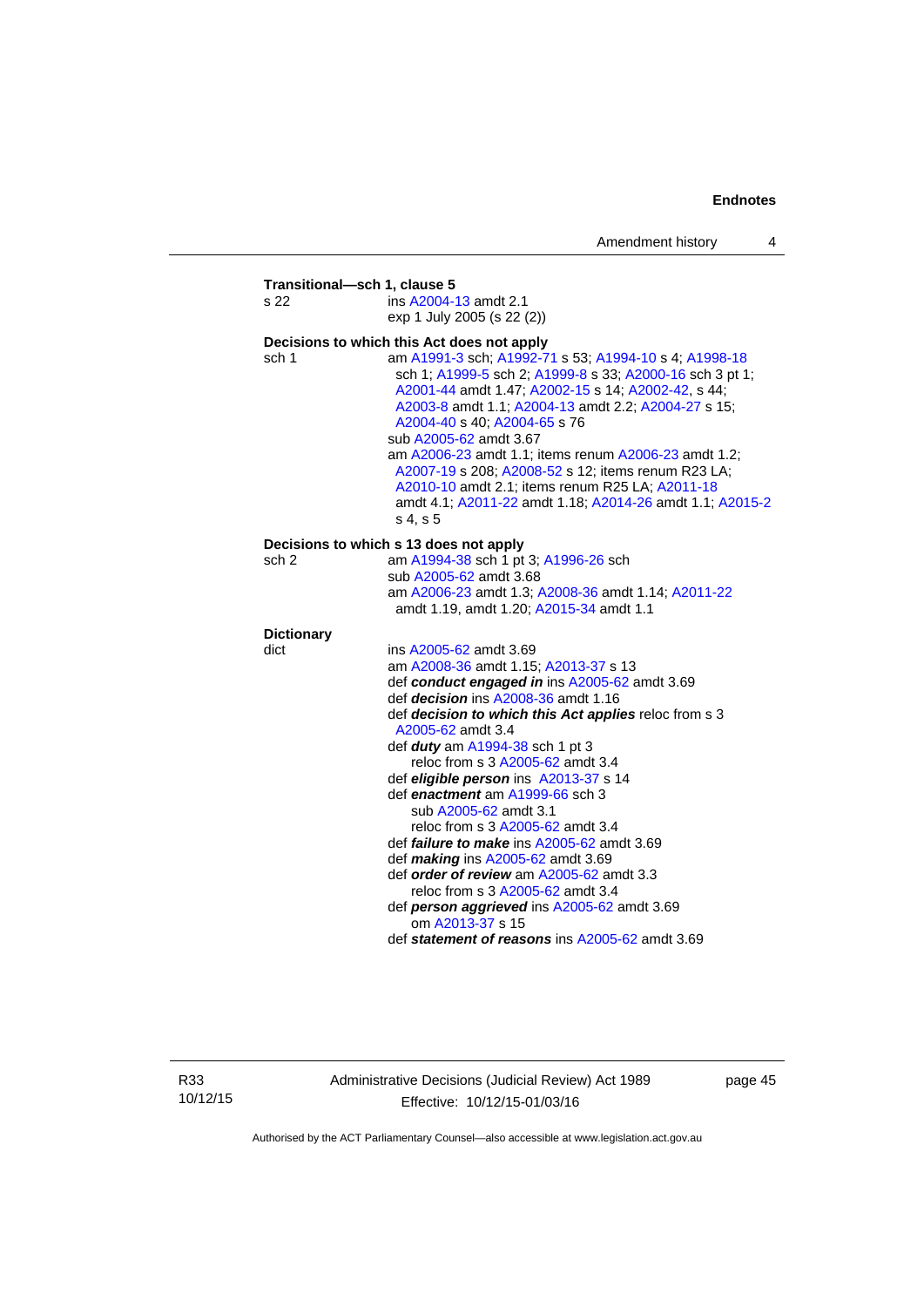5 Earlier republications

# <span id="page-49-0"></span>**5 Earlier republications**

Some earlier republications were not numbered. The number in column 1 refers to the publication order.

Since 12 September 2001 every authorised republication has been published in electronic pdf format on the ACT legislation register. A selection of authorised republications have also been published in printed format. These republications are marked with an asterisk (\*) in column 1. Electronic and printed versions of an authorised republication are identical.

| <b>Republication No</b> | <b>Amendments to</b> | <b>Republication date</b> |
|-------------------------|----------------------|---------------------------|
| 1                       | A1991-102            | 15 July 1992              |
| 2                       | A1993-91             | 31 January 1994           |
| 3                       | A1994-38             | 31 January 1995           |
| $\overline{4}$          | A1996-26             | 30 November 1996          |
| 5                       | A1999-8              | 1 March 1999              |
| 6                       | A2001-44             | 18 October 2001           |
| $\overline{7}$          | A2002-15             | 20 May 2002               |
| 8                       | A2003-8              | 2 June 2003               |
| 9                       | A2003-8              | 15 August 2003            |
| 10                      | A2004-27             | 27 May 2004               |
| 11                      | A2004-40             | 10 July 2004              |
| 12                      | A2004-40             | 1 September 2004          |
| 13                      | A2004-65             | 10 January 2005           |
| 14                      | A2004-65             | 31 January 2005           |
| 15                      | A2004-65             | 9 March 2005              |
| 16                      | A2004-65             | 2 July 2005               |
| $17*$                   | A2005-62             | 11 January 2006           |
| 18                      | A2006-23             | 2 June 2006               |
| 19                      | A2006-40             | 29 September 2006         |
| 20                      | A2007-19             | 1 August 2007             |
| 21                      | A2007-25             | 31 March 2008             |
| 22                      | A2008-36             | 1 October 2008            |
|                         |                      |                           |

page 46 Administrative Decisions (Judicial Review) Act 1989 Effective: 10/12/15-01/03/16

R33 10/12/15